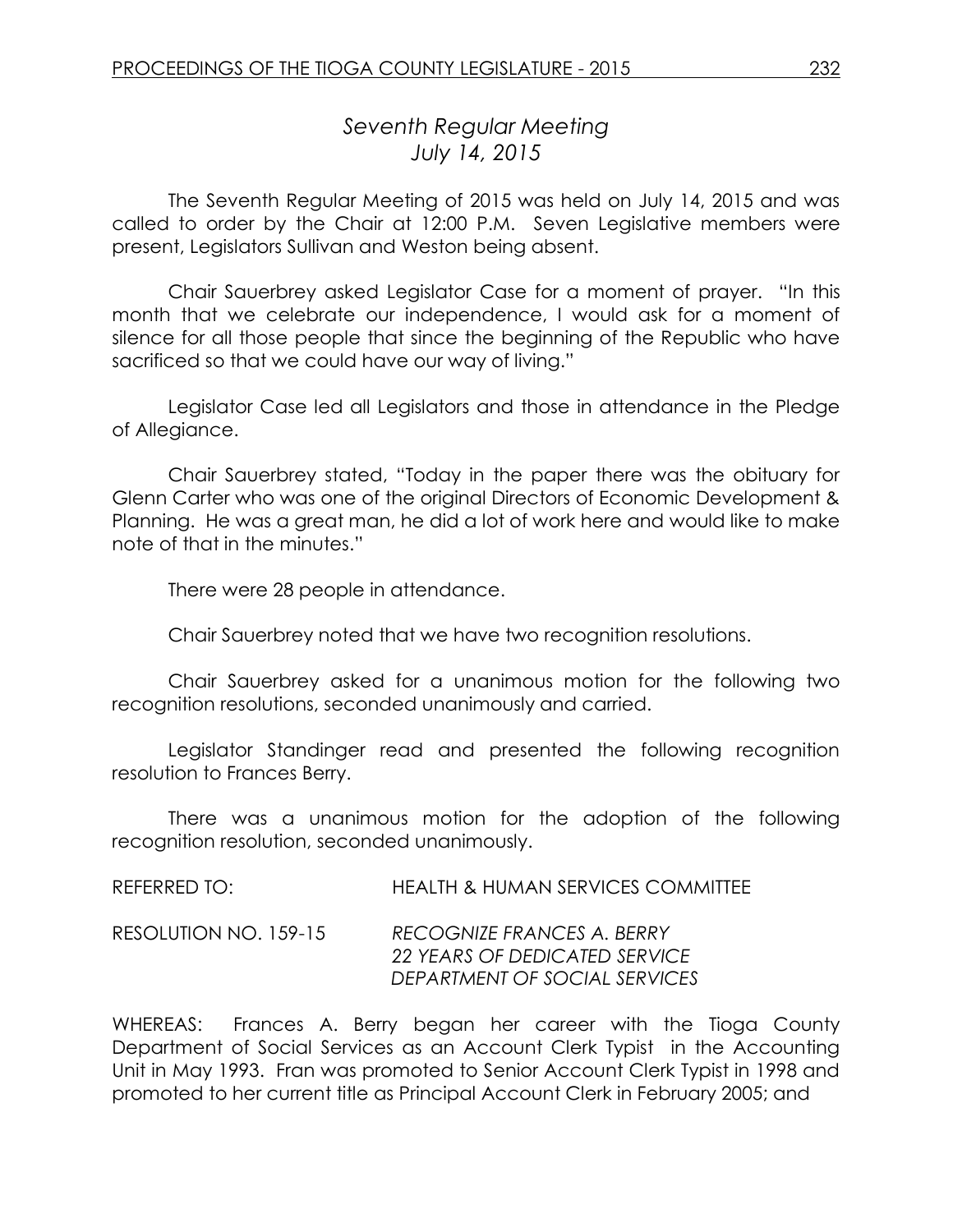WHEREAS: Frances A. Berry has been a dedicated and loyal employee in the performance of her duties; and

WHEREAS: Frances A. Berry has shown the highest levels of integrity, trust, loyalty and competence in the performance of her duties; and

WHEREAS: Frances A. Berry will retire on July 31, 2015; now therefore be it

RESOLVED:That the Tioga County Legislature, on its own behalf, as well as on behalf of the citizens of Tioga County, express sincere gratitude to Frances A. Berry for her twenty-two years of dedicated and loyal service to the Tioga County Department of Social Services and its most vulnerable citizens; and be it further

RESOLVED: That this resolution be spread upon the minutes of this meeting and a certified copy be presented to this loyal, dedicated and outstanding employee, Frances A. Berry.

ROLL CALL VOTE Unanimously Yes – Legislators Case, Hollenbeck, Huttleston, Monell, Sauerbrey, Roberts, and Standinger.

No – None.

Absent – Legislators Sullivan and Weston.

RESOLUTION ADOPTED UNANIMOUSLY.

Shawn Yetter, Commissioner of Social Services spoke. "Fran is what you would simply call a gem of an employee who we are very sorry to see go, but extremely happy for her that she is able to take this step into the next part of her life. Very methodically and with little fanfare, Fran has spent 22 years with us, crunching numbers and helping meet the needs of the people we serve from behind the scenes as well as in front of the scenes. It was not uncommon to see Fran sitting in the waiting room with a client explaining a spend down or a daycare bill, or some other oddity that would be confusing to most people, and although you might not have heard what Fran was saying, you always saw the compassion and care in her face every time she was working with someone.

"Over the years Fran was promoted twice to her current position of Principal Account Clerk. She was always willing to learn new tasks, learn a new computer system or program, teach new employees, and when necessary go with the flow of changing Supervisors and Administrators. Through all those years she always and this gets said a lot, but in this case is so true, she always had a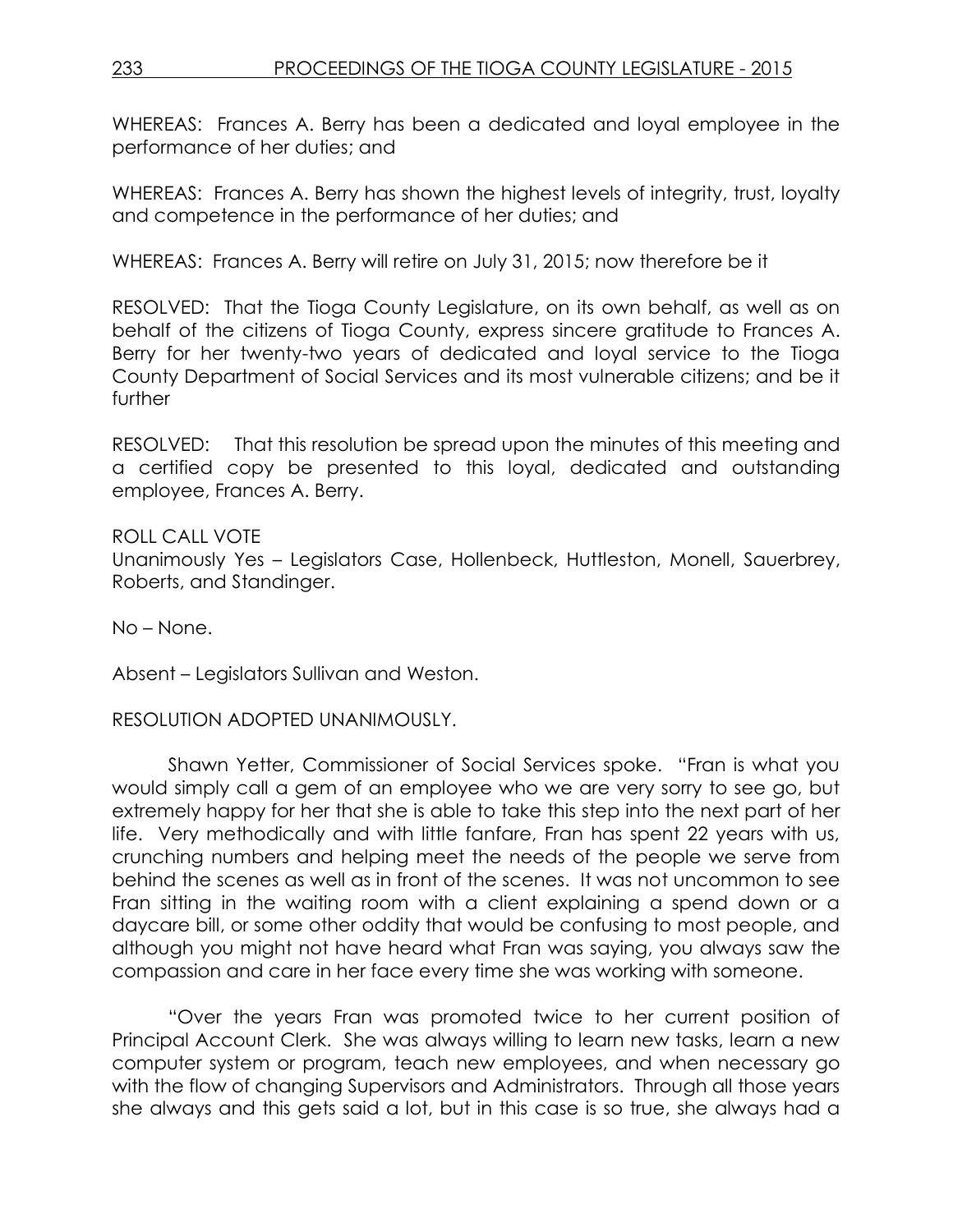smile on her face and had time to say hello and ask how you are doing, that is what I will miss the most about Fran. Gary will miss all the work that you pump out every day, but he will figure that out.

"Fran is one of the most youthful acting and looking retirees that we have had in a long time, which is a good thing because when she looks around at her coworkers in Accounting and Systems, and sees that their average age is about 14, she still manages to fit right in, but with that generational gap comes a great responsibility of role modeling and teaching, which as an organization could not have asked for a better person to take on that role. That group of young talented and energetic individuals that you are leaving behind have learned from you how to come to work every day, how to work hard all day, and how to respect those around you in the process. That is a legacy that you can be very proud of. Fran, on behalf of the Department and the County, and all the people that we serve, thank you for your 22 years of dedicated service to Tioga County."

Fran spoke. "Thank you very much, I appreciate it."

Legislator Standinger read and presented the following recognition resolution to Stacey Winters.

Legislator Standinger spoke. "I actually had dealings with Stacey Winters in my previous occupation with the State Police. She was always very pleasant to deal with. I had to send her a lot of arrest reports when she did her presentence stuff and what not. I know what it is like to work in that field for a lot of years and before I read this, I just want to tell you I appreciate the service you provided in Probation."

There was a unanimous motion for the adoption of the following recognition resolution, seconded unanimously.

| PUBLIC SAFETY COMMITTEE                                                                                 |
|---------------------------------------------------------------------------------------------------------|
| <b>RESOLUTION RECOGNIZING</b><br>STACEY L. WINTERS'<br>25 YEARS OF DEDICATED<br>SERVICE TO TIOGA COUNTY |
|                                                                                                         |

WHEREAS: Stacey L. Winters began her employment with Tioga County on July 2, 1990, as a Caseworker at Tioga County Department of Social Services in the following units: Child Protective Services, Adult Protective, and Preventive Services. On December 19, 1994, Stacey accepted the position of Probation Officer with the Tioga County Probation Department. She was promoted to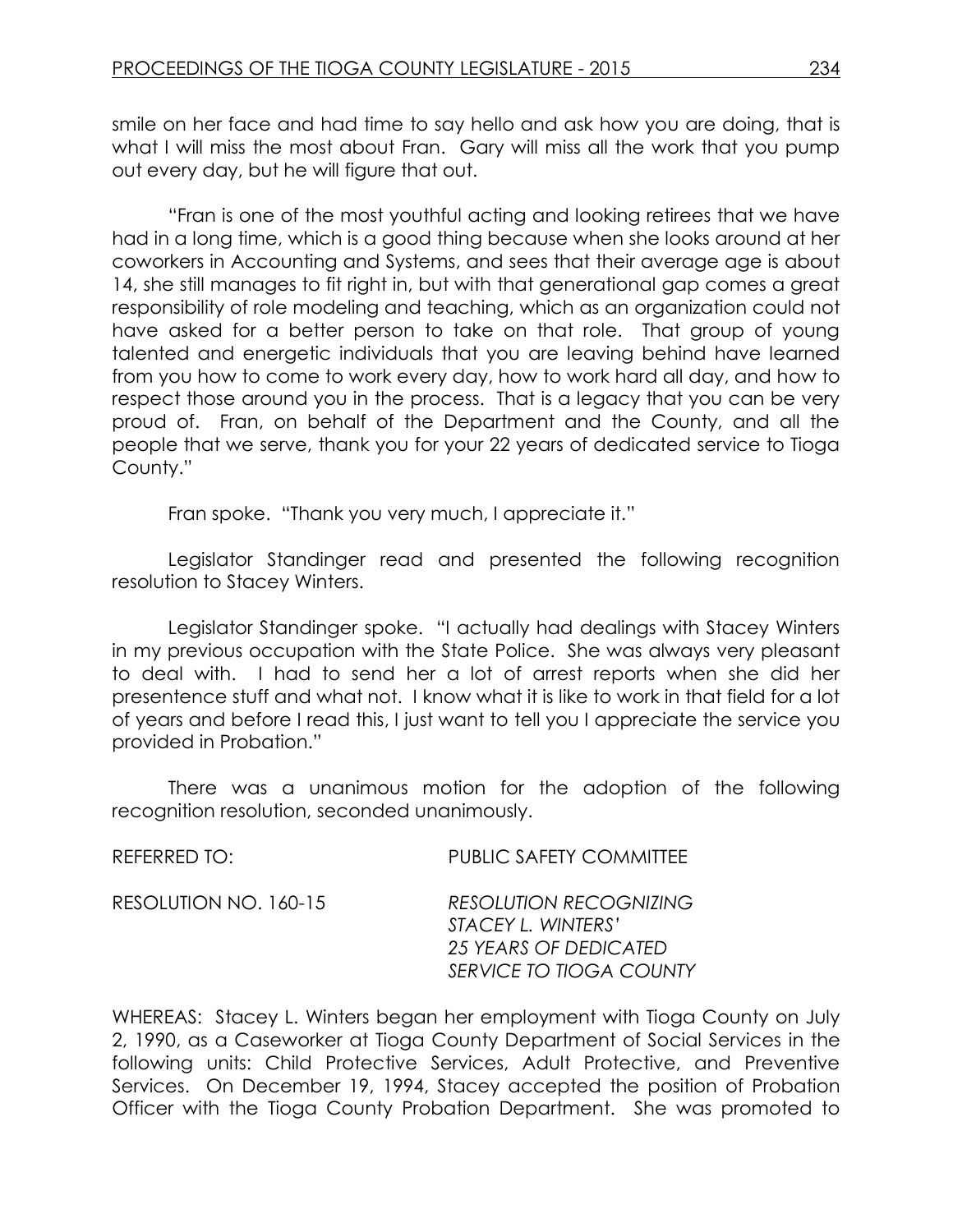Senior Probation Officer on January 5, 1998 which is the position she will retire from; and

WHEREAS: Stacey L. Winters has been dedicated and loyal in the performance of her duties and responsibilities during the past 25 years; and

WHEREAS: Stacey L. Winters will retire on September 2, 2015; therefore be it

RESOLVED: That the Tioga County Legislature, on its own behalf, as well as on behalf of the citizens of Tioga County, express sincere gratitude to Stacey L. Winters for her 25 years of dedicated and loyal service to the residents of Tioga County; and be it further

RESOLVED: That this resolution be spread upon the minutes of this meeting and a certified copy be presented to this employee, Stacey L. Winters.

ROLL CALL VOTE Unanimously Yes – Legislators Case, Hollenbeck, Huttleston, Monell, Sauerbrey, Roberts, and Standinger.

No – None.

Absent – Legislators Sullivan and Weston.

## RESOLUTION ADOPTED UNANIMOUSLY.

Brian Cain, Probation Supervisor, spoke. "Our Director is in California. I have been asked by Joy Bennett, the Director of Probation to say a few words about Stacey. Now I will premise by saying that Stacey prepared something for me to read, which I refused to read. I am going to read what I wrote.

"Although Joy did not specify, I assume she wants me to say a few nice words, that should make my remarks short. Just kidding. I have worked with Stacey Winters at Probation for more than 15 years. I can say there is not a more caring compassionate person that works in our building. Stacey certainly does not fit the stereotypical description of what someone would expect a Probation Officer to be despite the stressful and often confrontational atmosphere she works in at Probation, you are more likely to see Stacey smiling and waving hello to someone rather than complaining about them. If walking by her office, you would probably hear a pleasant conversation, not knowing she is most likely redirecting a probationer's misguided energies.

"During her service to Tioga County, Stacey has helped countless people better themselves and in turn better our community. She cares about her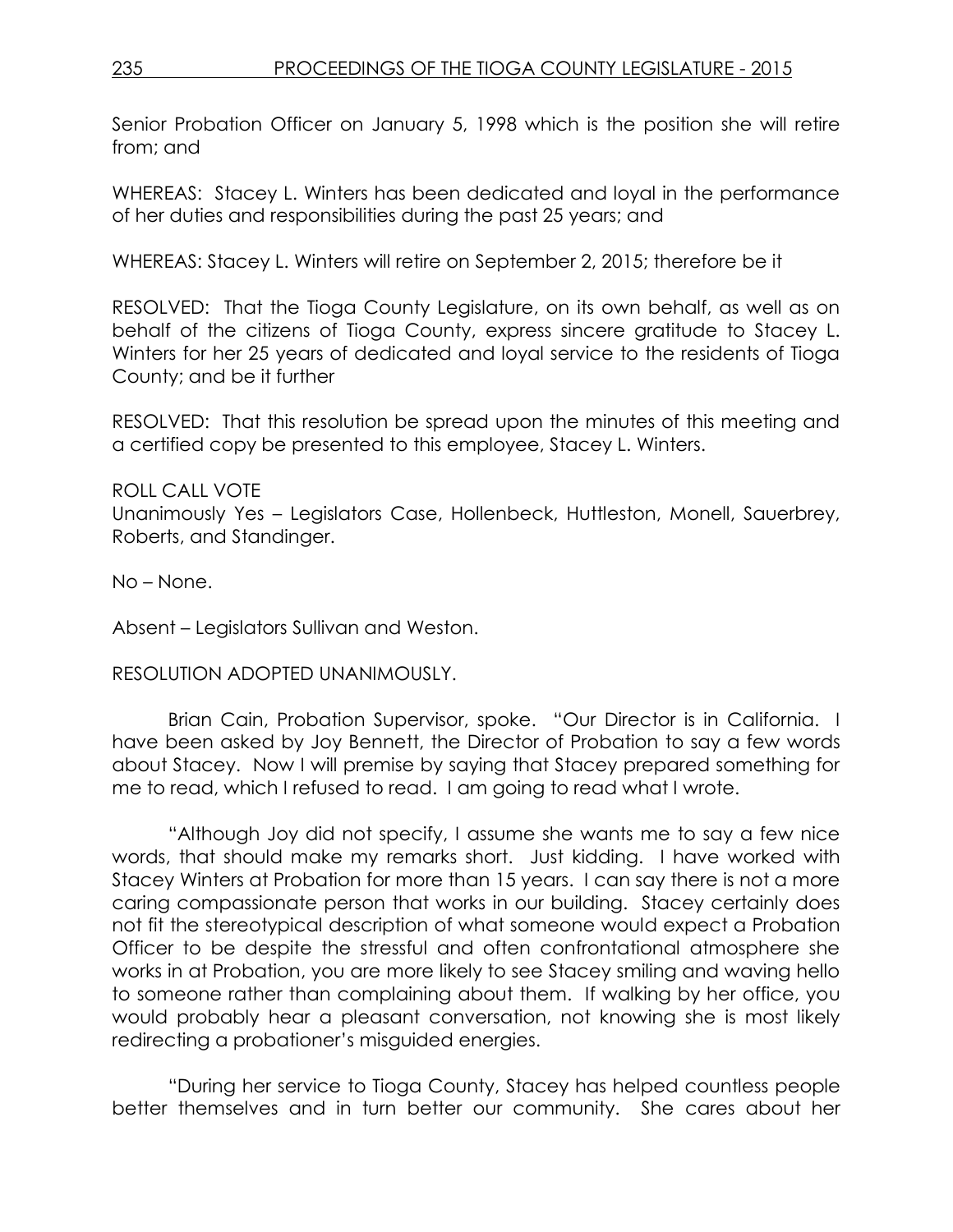coworkers like they are family and is always willing to lend a hand or a supportive word. I am a better person and we are a better Department because Stacey has been a part of our family. We wish her the best and God's speed in her future endeavors. Thank you."

There was no privilege of the floor.

The list of audited bills was submitted and is summarized as follows:

| <u>Code</u> | <b>Description</b>                       | <b>Equipment Expense</b> |            |
|-------------|------------------------------------------|--------------------------|------------|
| A1010       | Legislative Board                        |                          | 231.12     |
| A1165       | <b>District Attorney</b>                 |                          | 6,179.50   |
| A1170       | Public Defender                          |                          | 1,949.67   |
| A1172       | Assigned Counsel                         |                          | 9,845.20   |
| A1173       | <b>ILS Grant</b>                         |                          | 519.30     |
| A1185       | <b>Medical Examiners/Coroners</b>        |                          | 8,289.06   |
| A1325       | Treasurer                                |                          | 260.00     |
| A1355       | Assessments                              |                          | 4,164.54   |
| A1364       | <b>Expense of County Owned Property</b>  |                          | 173.56     |
| A1410       | <b>County Clerk</b>                      |                          | 232.65     |
| A1411       | Department of Motor Vehicles             |                          | 158.39     |
| A1420       | Law                                      |                          | 3,150.00   |
| A1430       | Personnel                                |                          | 1,553.05   |
| A1450       | Elections                                |                          | 568.97     |
| A1490       | <b>Public Works Administration</b>       | 286.32                   |            |
| A1620       | <b>Buildings</b>                         | 52.97                    | 55,943.01  |
| A1621       | <b>Buildings</b>                         |                          | 19,566.79  |
| A1680       | Information Technology                   |                          | 6,405.89   |
| A2490       | <b>Community College Tuition</b>         |                          | 10,989.31  |
| A2960       | <b>Education of Handicapped Children</b> |                          | 137,251.59 |
| A3020       | Public Safety Comm E911 System           |                          | 4,415.86   |
| A3110       | <b>Sheriff</b>                           |                          | 9,673.17   |
| A3146       | Sex Offender Program                     |                          | 10,320.00  |
| A3150       | Jail                                     |                          | 49,927.59  |
| A3315       | Special Traffic Programs                 |                          | 62.25      |
| A3359       | <b>SHSP2013</b>                          | 35,968.00                |            |
| A3410       | Fire                                     |                          | 4,043.56   |
| A3640       | <b>Emergency Mgmt Office</b>             |                          | 270.56     |
| A4011       | <b>Public Health Administration</b>      |                          | 3,856.79   |
| A4012       | <b>Public Health Education</b>           |                          | 20.00      |
| A4042       | <b>Rabies Control</b>                    |                          | 1,406.65   |
| A4044       | <b>Early Intervention</b>                |                          | 392.40     |
| A4050       | <b>Healthy Neighborhood Program</b>      |                          | 440.78     |
| A4064       | <b>Managed Care-Dental Services</b>      |                          | 1,181.24   |
| A4070       | Disease Control                          |                          | 1,489.99   |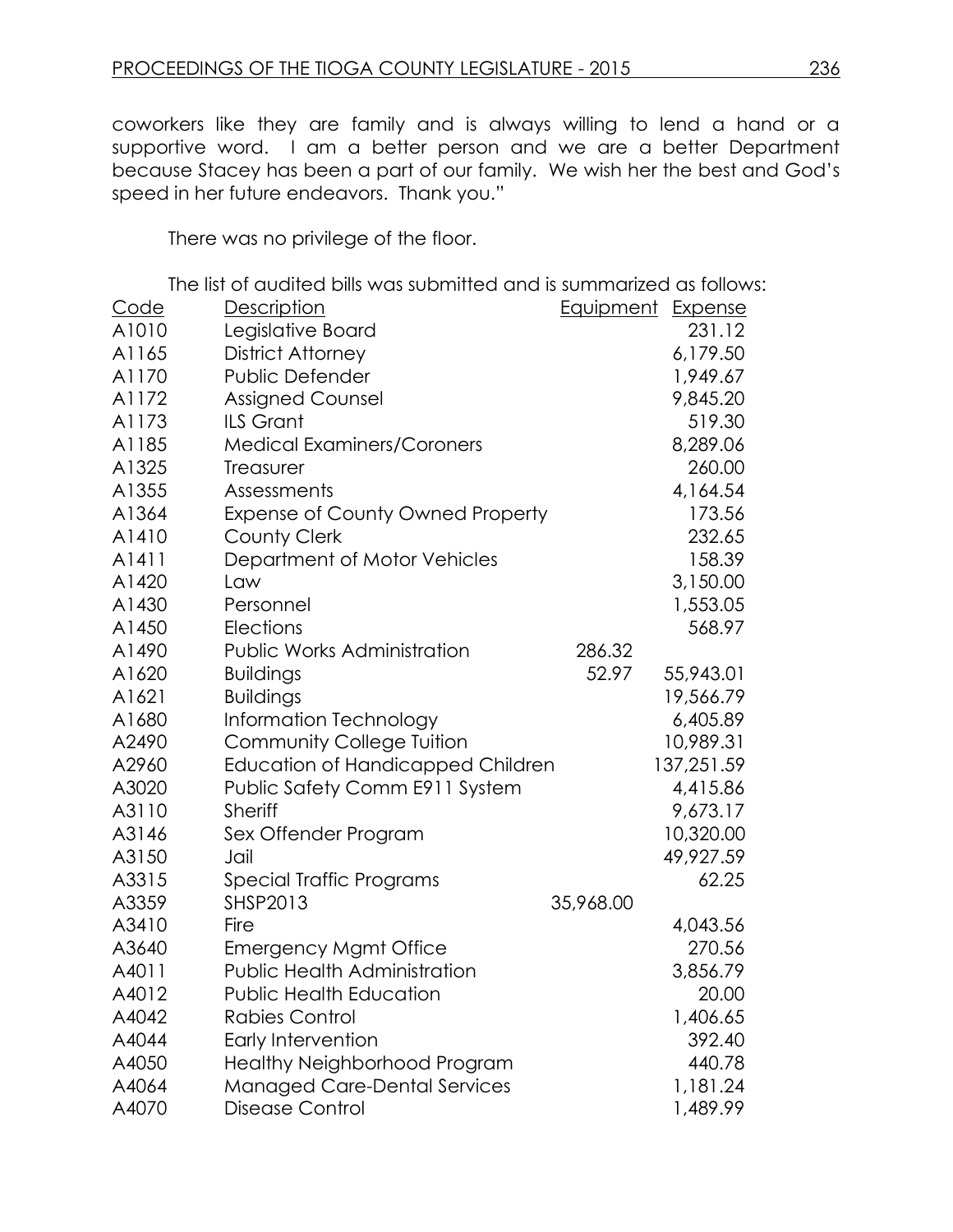| A4090                     | <b>Environmental Health</b>            | 518.96         |
|---------------------------|----------------------------------------|----------------|
| A4210                     | Alcohol and Drug Services              | 14,019.81      |
| A4211                     | Council on Alcoholism                  | 11,235.48      |
| A4309                     | Mental Hygiene Co Administration       | 5,757.56       |
| A4310                     | <b>Mental Health Clinic</b>            | 126,589.10     |
| A4311                     | <b>Rehabilitation Support Services</b> | 1,854.00       |
| A4320                     | <b>Crisis Intervention Services</b>    | 14,996.67      |
| A4321                     | Intensive Case Management              | 8,525.36       |
| A4333                     | Psycho Social Club                     | 25,000.00      |
| A4390                     | Criminal Psychiatric Expenditures      | 19,008.82      |
| A6010                     | Social Services Administration         | 53,080.39      |
| A6422                     | Economic Development                   | 11.66          |
| A6520                     | Veterans' Service                      | 646.24         |
| A8020                     | Planning                               | 2,242.50       |
| A9060                     | <b>Health Insurance</b>                | 6,711.14       |
|                           | <b>SOLID WASTE FUND</b>                | 198,660.34     |
| <b>SPECIAL GRANT FUND</b> |                                        | 10,784.91      |
| <b>COUNTY ROAD FUND</b>   |                                        | 106,816.66     |
| <b>CAPITAL FUND</b>       |                                        | 474,120.97     |
|                           | <b>SELF-INSURANCE FUND</b>             | 1,300.00       |
| <b>GRAND TOTAL</b>        |                                        | \$1,473,120.30 |

Legislator Standinger made a motion to approve the minutes of June 9, 2015, seconded by Legislator Hollenbeck, and carried.

Chair Sauerbrey stated that all Legislative Committees met this month and the minutes are or will be on file with the Clerk of the Legislature.

Legislator Case moved for the adoption of the following resolution, seconded by Legislator Hollenbeck.

REFERRED TO: ED&P COMMITTEE

## RESOLUTION NO. 161–15 *APPOINT MEMBER TO THE TIOGA COUNTY INDUSTRIAL DEVELOPMENT AGENCY (TCIDA)*

WHEREAS: Pursuant to §856(2) of the General Municipal Law the members of the Tioga County Industrial Development Agency (TCIDA) serve at the pleasure of the Legislature without a term until they either resign or are replaced by the Legislature; and

WHEREAS: Esther Woods has resigned from the Tioga County Industrial Development Agency Board of Directors effective February 27<sup>th</sup>, 2015; and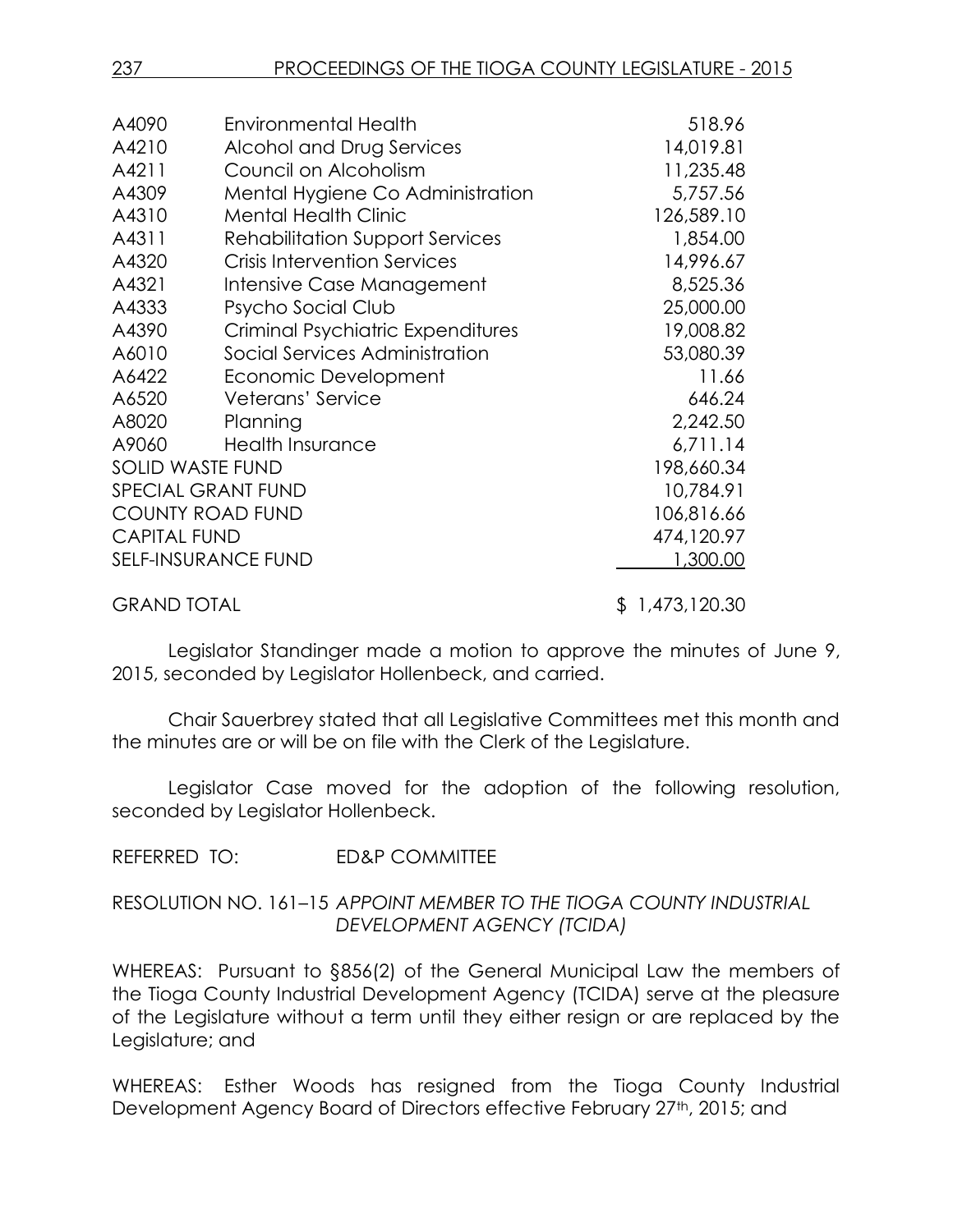WHEREAS: The Tioga County Industrial Development Agency (TCIDA) Board of Directors desires to fill this vacant position; and

WHEREAS: Jan E. Nolis has expressed a desire to serve on the Tioga County Industrial Development Agency (TCIDA); therefore be it

RESOLVED: That the Tioga County Legislature, on its own behalf, as well as on behalf of the citizens of Tioga County, express sincere gratitude to Esther Woods for her loyal service to the residents of Tioga County; and be it further

RESOLVED: That the Tioga County Legislature hereby appoints Jan E. Nolis to replace Esther Wood's position on the Tioga County Industrial Development Agency Board of Directors effective July 15<sup>th</sup>, 2015.

ROLL CALL VOTE Yes – Legislators Case, Hollenbeck, Huttleston, Monell, Sauerbrey, Roberts, and Standinger.

No – None.

Absent – Legislators Sullivan and Weston.

RESOLUTION ADOPTED.

Legislator Monell moved for the adoption of the following resolution, seconded by Legislator Standinger.

REFERRED TO: HEALTH & HUMAN SERVICES COMMITTEE

RESOLUTION NO. 162-15 *RESOLUTION APPOINTING NEW MEMBER TO COMMUNITY SERVICES BOARD*

WHEREAS: Brian Eldridge has agreed to become a new member; and

WHEREAS: The Community Services Board has recommended Brian's appointment; and

WHEREAS: Section Article 41.11 (d) of the Mental Hygiene Law allows counties to determine the length of term of Community Services Board members; therefore be it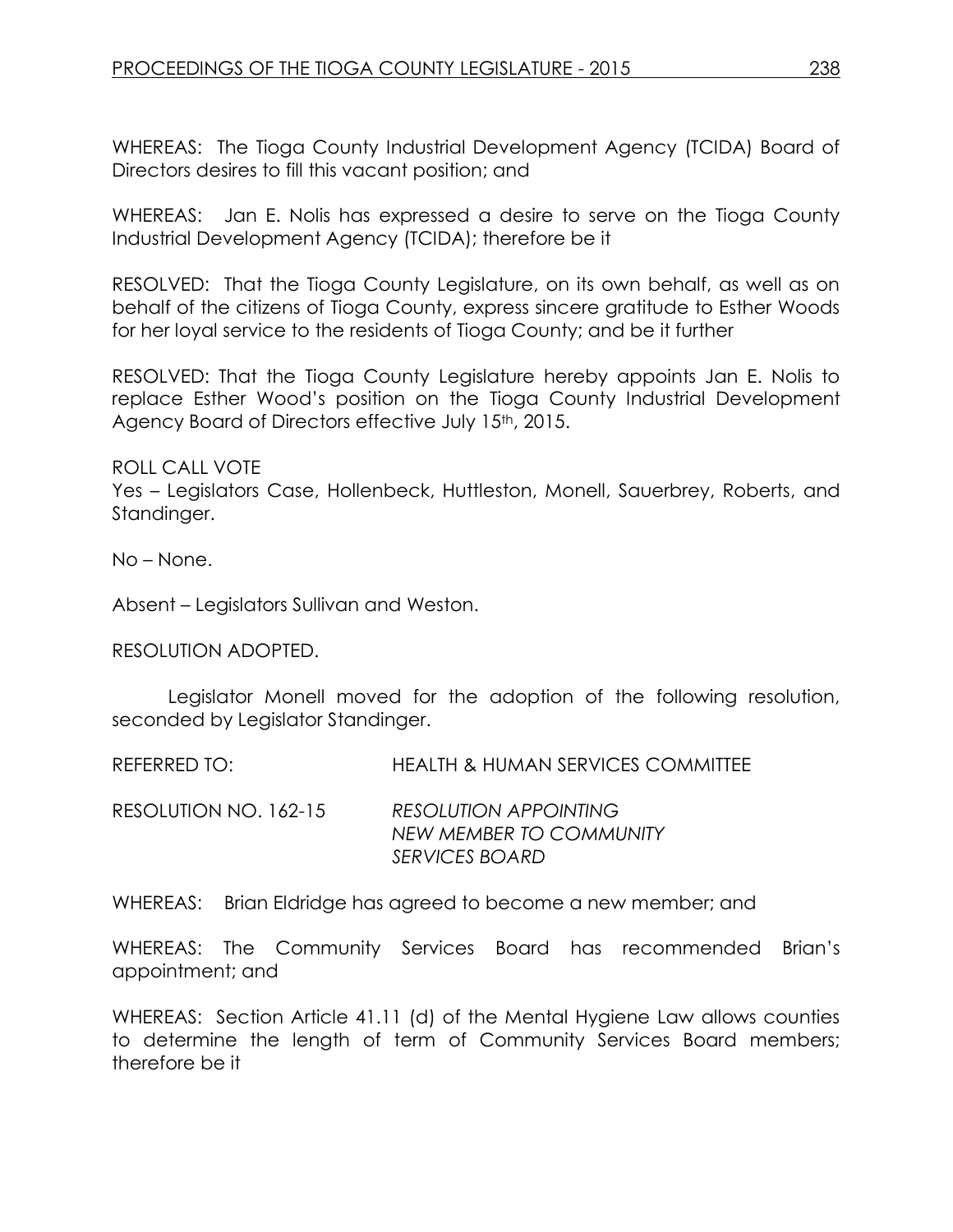RESOLVED: That Brian Eldridge be appointed a new member to the Community Services Board, for term starting August 1, 2015 and ending July 31, 2019.

ROLL CALL VOTE Yes – Legislators Case, Hollenbeck, Huttleston, Monell, Sauerbrey, Roberts, and Standinger.

No – None.

Absent – Legislators Sullivan and Weston.

RESOLUTION ADOPTED.

Legislator Case moved for the adoption of the following resolution, seconded by Legislator Standinger.

| REFERRED TO:          | <b>PUBLIC SAFETY COMMITTEE</b>                  |
|-----------------------|-------------------------------------------------|
| RESOLUTION NO. 163-15 | ABOLISH THE TIOGA COUNTY FIRE<br>ADVISORY BOARD |

WHEREAS: County Law §225-a does not require a New York State County to have a Fire Advisory Board; and

WHEREAS: The County Fire Advisory Board, at the regularly scheduled June meeting, voted unanimously to disband the Tioga County Fire Advisory Board; therefore be it

RESOLVED: That the Tioga County Legislature dissolves the Tioga County Fire Advisory Board.

ROLL CALL VOTE

Yes – Legislators Case, Hollenbeck, Huttleston, Monell, Sauerbrey, Roberts, and Standinger.

No – None.

Absent – Legislators Sullivan and Weston.

RESOLUTION ADOPTED.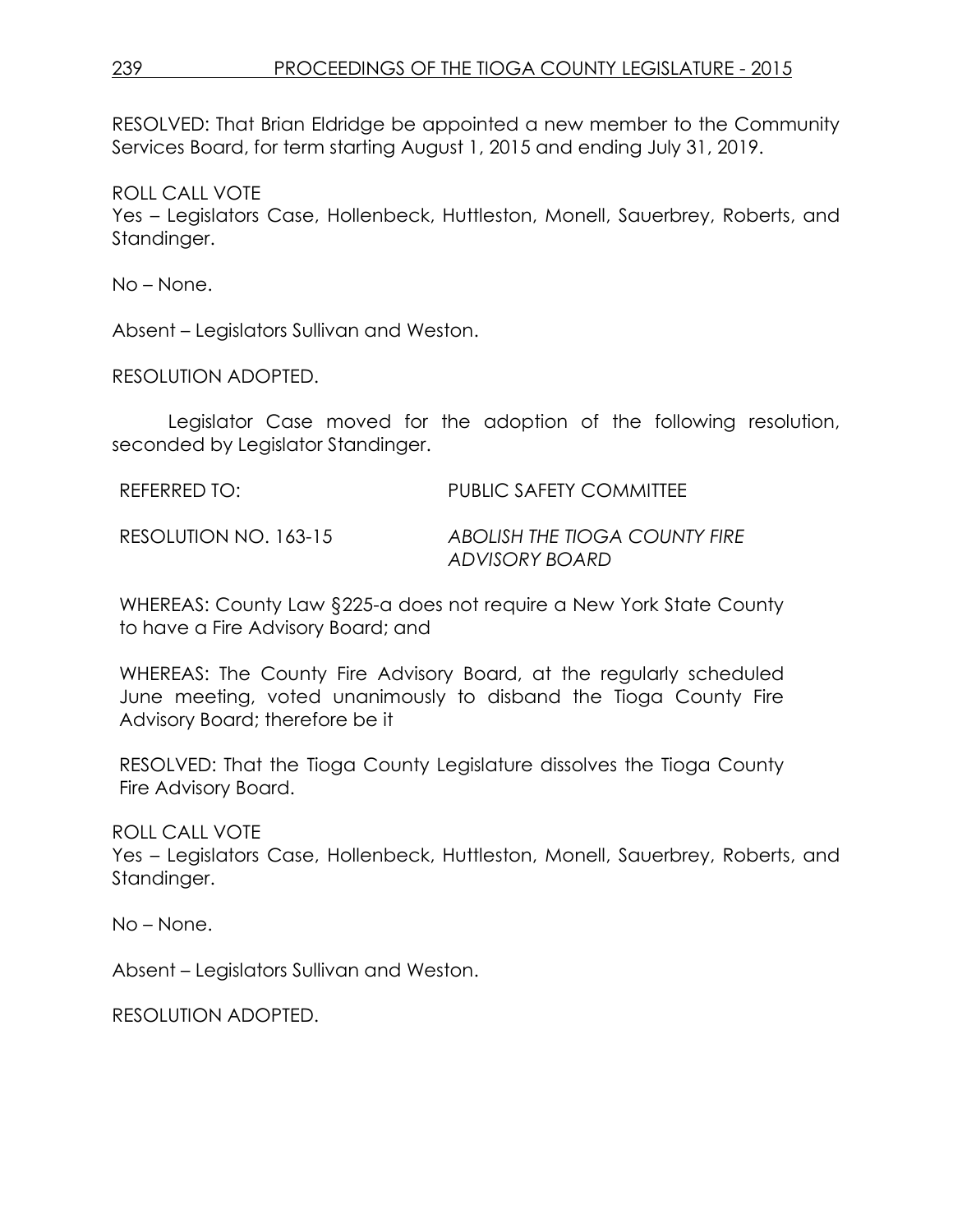Legislator Standinger moved for the adoption of the following resolution, seconded by Legislator Monell.

REFERRED TO: HEALTH & HUMAN SERVICES COMMITTEE

RESOLUTION NO. 164–15 *APPROVE ADDITIONAL FUNDING FOR SUMMER YOUTH EMPLOYMENT PROGRAMS SOCIAL SERVICES*

WHEREAS: Additional funding has been awarded to Tioga County Department of Social Services from the Office of Temporary and Disability Assistance for Summer Youth Employment Programs; and

WHEREAS: The plan submitted for expenditure of these funds has been approved; and

WHEREAS: Appropriation of Funds requires Legislative approval; therefore be it

RESOLVED: That funding be appropriated as follows:

|     | From: A4610.00 Federal Aid: Administration | \$82,727 |
|-----|--------------------------------------------|----------|
| T∩: | A6010.40.140 Contractual                   | \$73,608 |
|     | A6010.40.487 Program Expense               | \$9.119  |

ROLL CALL VOTE

Yes – Legislators Case, Hollenbeck, Huttleston, Monell, Sauerbrey, Roberts, and Standinger.

No – None.

Absent – Legislators Sullivan and Weston.

RESOLUTION ADOPTED.

Legislator Huttleston moved for the adoption of the following resolution, seconded by Legislator Case.

REFERRED TO: ADMINISTRATIVE SERVICES COMMITTEE

RESOLUTION NO. 165-15 *TRANSFER OF FUNDS LEASING OF A CANON C5250 PRINTER FOR 2015 REAL PROPERTY DEPARTMENT*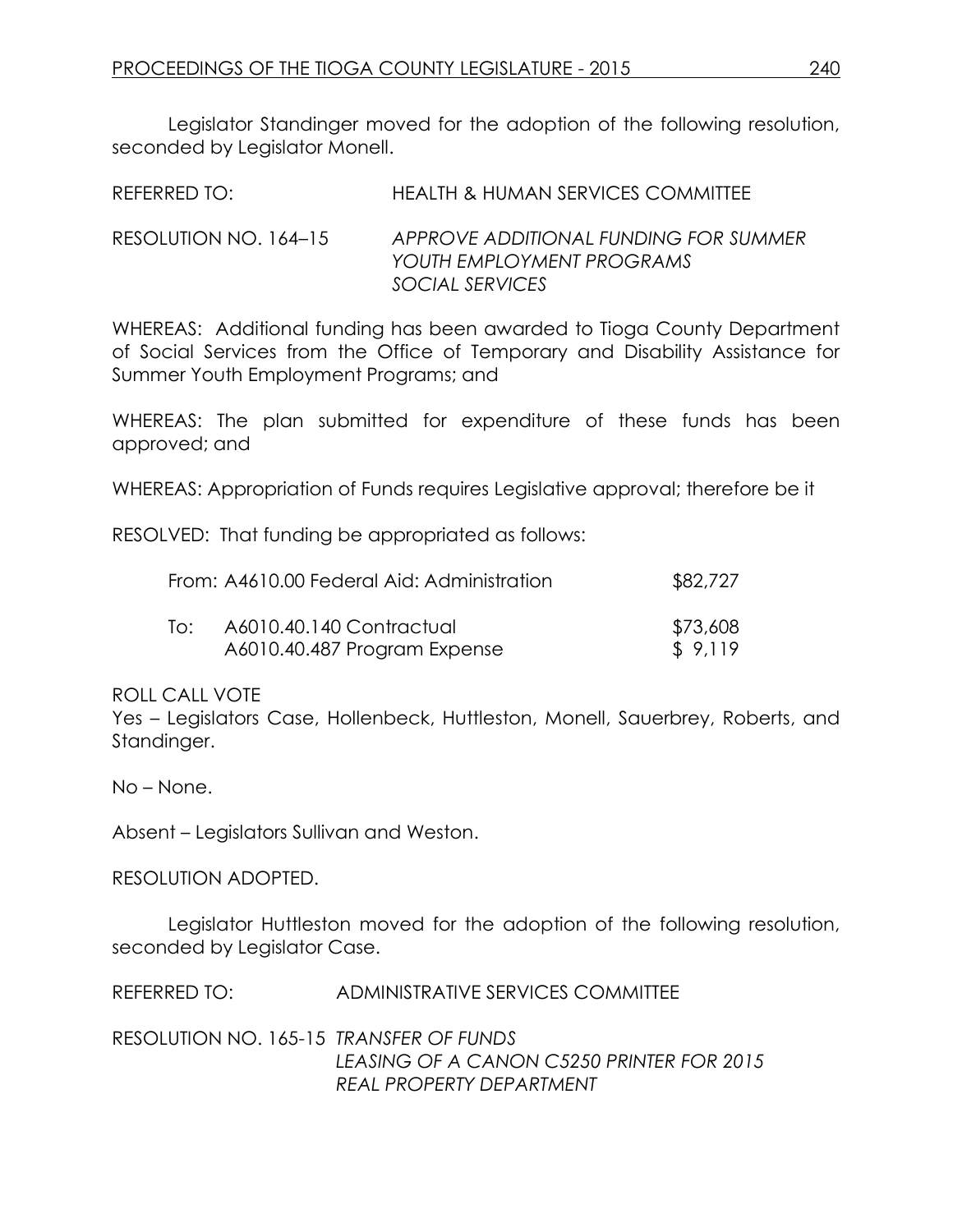WHEREAS: The Real property needs to replace the 9040 High speed printer with a lease of a Canon imageRunner Advance C5250; and

WHEREAS: The Real Property Department does high volume printing which will monopolize shared printers within 56 Main; and

WHEREAS: The cost of the lease will be \$383.53 per month; and

WHEREAS: The 40 accounts are lacking \$383.53 per month for 7/1/2015 through 12/31/2015; therefore be it

RESOLVED: That the following sums be transferred:

| From: Contingency Account A1990.40.715 | \$2,301.18 |
|----------------------------------------|------------|
|                                        |            |

To: Assessments Account A1355.40.320 \$2,301.18

ROLL CALL VOTE

Yes – Legislators Case, Hollenbeck, Huttleston, Monell, Sauerbrey, Roberts, and Standinger.

No – None.

Absent – Legislators Sullivan and Weston.

RESOLUTION ADOPTED.

Legislator Standinger moved for the adoption of the following resolution, seconded by Legislator Monell.

| REFERRED TO:          | HEALTH & HUMAN SERVICES COMMITTEE<br>FINANCE COMMITTEE |
|-----------------------|--------------------------------------------------------|
| RESOLUTION NO. 166-15 | TRANSFER OF FUNDS<br><b>PUBLIC HEALTH</b>              |

WHEREAS: Tioga County Public Health has a Mobile Dental Services program, commonly referred to as the "Dental Van"; and

WHEREAS: Adjustments in the program have been implemented during 2015 to provide needed services; and

WHEREAS: The revision will require a transfer of funds within the Mobile Dental Services budget into the appropriate budget line items; and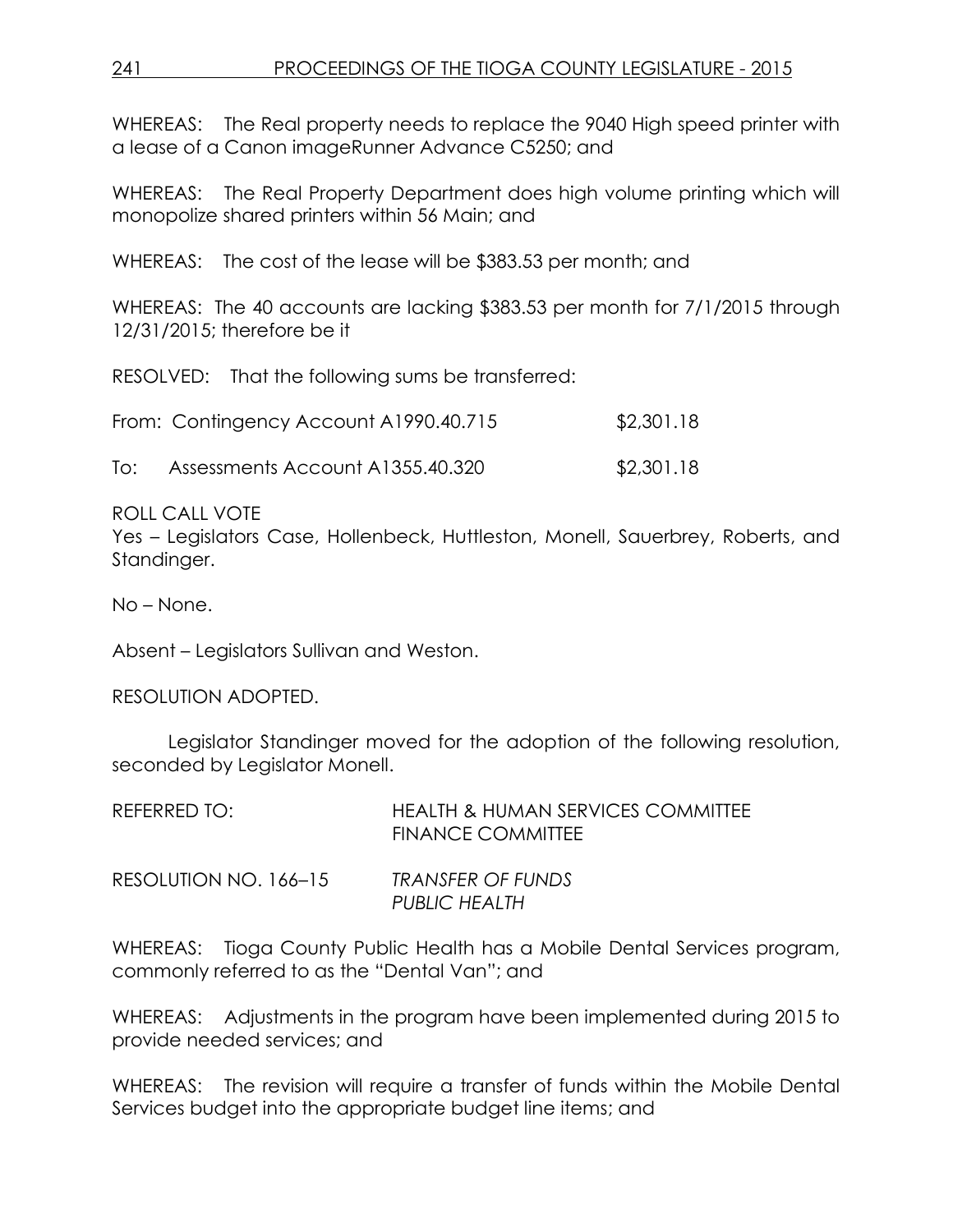WHEREAS: Transfer of funds requires Legislative approval, therefore be it

RESOLVED: That funds be transferred as follows:

From:

| A 4064.40-140 | Dental Services: Contractual Services \$25,000 |  |
|---------------|------------------------------------------------|--|
|               |                                                |  |

To:

A 4064.10-20 Dental Services: Salary/Part-time \$ 25,000

ROLL CALL VOTE

Yes – Legislators Case, Hollenbeck, Huttleston, Monell, Sauerbrey, Roberts, and Standinger.

No – None.

Absent – Legislators Sullivan and Weston.

RESOLUTION ADOPTED.

Legislator Roberts moved for the adoption of the following resolution, seconded by Legislator Standinger.

| REFERRED TO: | <b>PUBLIC WORKS</b> |
|--------------|---------------------|
|              | <b>FINANCE</b>      |

RESOLUTION NO. 167-15 *TRANSFER FUNDS*

WHEREAS: The Department of Public Works purchased two box culverts out of the 2014 budget; and

WHEREAS: The Department of Public Works submitted a request for \$100,000 for Culvert Replacement in the 2015 budget; and

WHEREAS: The funding was omitted without the department being aware of it; and

WHEREAS: The budget is short of funds for installation costs; therefore be it

RESOLVED: That the Tioga County Legislature authorizes the following transfer:

|     | FROM: A1990.40-715 Contingency Account | \$25,000 |
|-----|----------------------------------------|----------|
| TO: | A9950.93-715 Transfer to Capital Fund  | \$25,000 |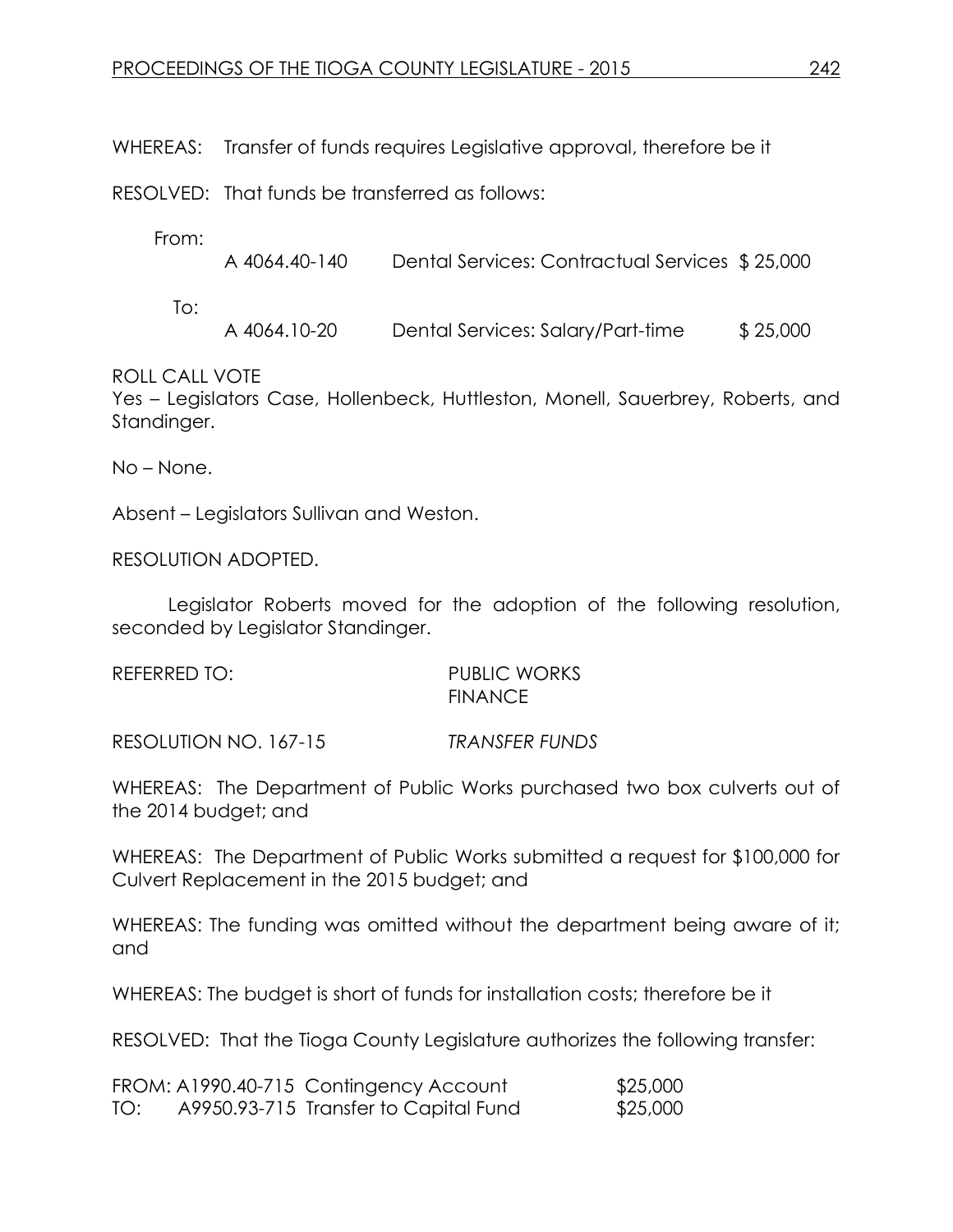|     | FROM: H5031.30 Inter-fund Transfer | \$25,000 |
|-----|------------------------------------|----------|
| TO: | H2013.04 Culvert Replacement       | \$25,000 |

ROLL CALL VOTE

Yes – Legislators Case, Hollenbeck, Huttleston, Monell, Sauerbrey, Roberts, and Standinger.

No – None.

Absent – Legislators Sullivan and Weston.

RESOLUTION ADOPTED.

Legislator Standinger moved for the adoption of the following resolution, seconded by Legislator Case.

| REFERRED TO: | <b>HEALTH &amp; HUMAN SERVICES COMMITTEE</b> |
|--------------|----------------------------------------------|
|              | <b>FINANCE COMMITTEE</b>                     |
|              |                                              |

RESOLUTION NO. 168-15 *APPROPRIATION OF FUNDS SOCIAL SERVICES*

WHEREAS: Additional funding has been awarded to Tioga County Department of Social Services from the Office of Children and Family Services for Non-Residential Domestic Violence Services; and

WHEREAS: A New Hope Center is the approved Non-Residential Domestic Violence Program in Tioga County; and

WHEREAS: Appropriation of funds requires Legislative approval; therefore be it

RESOLVED: That funding be appropriated as follows:

| From: A4610.00 Federal Aid: Administration | \$24,999 |
|--------------------------------------------|----------|
|--------------------------------------------|----------|

To: A6010.40.140 Contracting Services \$24,999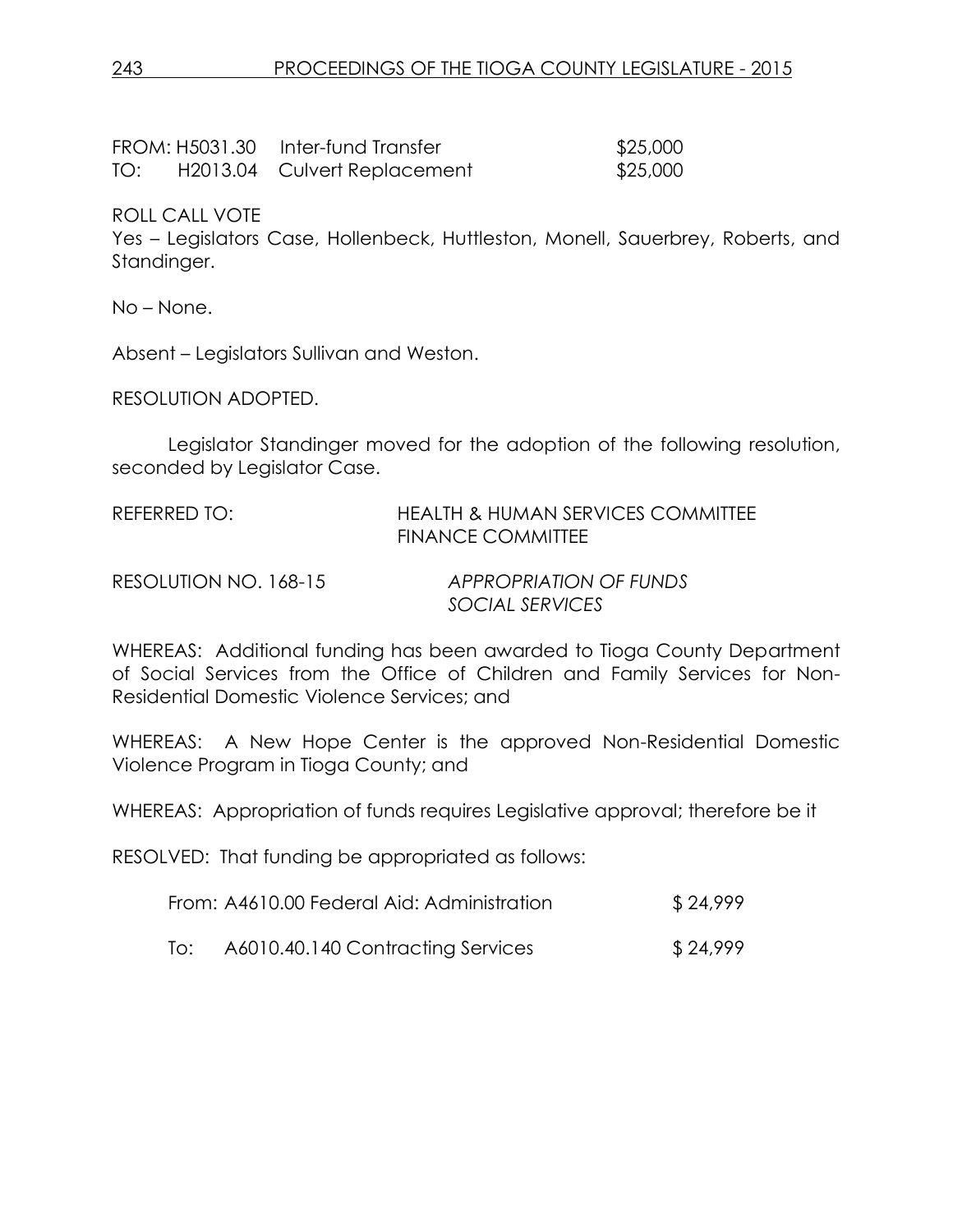ROLL CALL VOTE

Yes – Legislators Case, Hollenbeck, Huttleston, Monell, Sauerbrey, Roberts, and Standinger.

No – None.

Absent – Legislators Sullivan and Weston.

RESOLUTION ADOPTED.

Legislator Case moved for the adoption of the following resolution, seconded by Legislator Hollenbeck.

| REFERRED TO:          | ED&P COMMITTEE                   |
|-----------------------|----------------------------------|
| RESOLUTION NO. 169-15 | APPROVE AND ENDORSE TIOGA COUNTY |
|                       | IDA's APPLICATION FOR THE WATER  |

WHEREAS: Tioga County IDA desires to apply for up to \$249,600 in financial assistance through the 2015 Consolidated Funding Applications under the 2015 Empire State Development Grant Funds; and

*INFRASTRUCTURE DEVELOPMENT FOR THE E-SITE WITH FUNDING FROM THE 2015 NY STATE EMPIRE STATE DEVELOPMENT FUNDS.*

WHEREAS: The application proposes funding to assist the water development of the E-Site in order to make the property a shovel-ready site; and

WHEREAS: The reason for seeking funds is to develop the site into a disasterresistant development including; office development, satellite medical clinic, pharmacy, commercial development with retail, education and tourism center, and an assisted senior living center. This proposed funding source would help supply the site with an above ground water tank, and 8" and 12" water mains; and

WHEREAS: The intent of the Tioga County IDA grant application is to advance this site, and help make it shovel-ready for development; and

WHEREAS: The grant application requires that the applicant obtain the approval and endorsement of the governing body of the municipalities governing and impacted by the project; therefore be it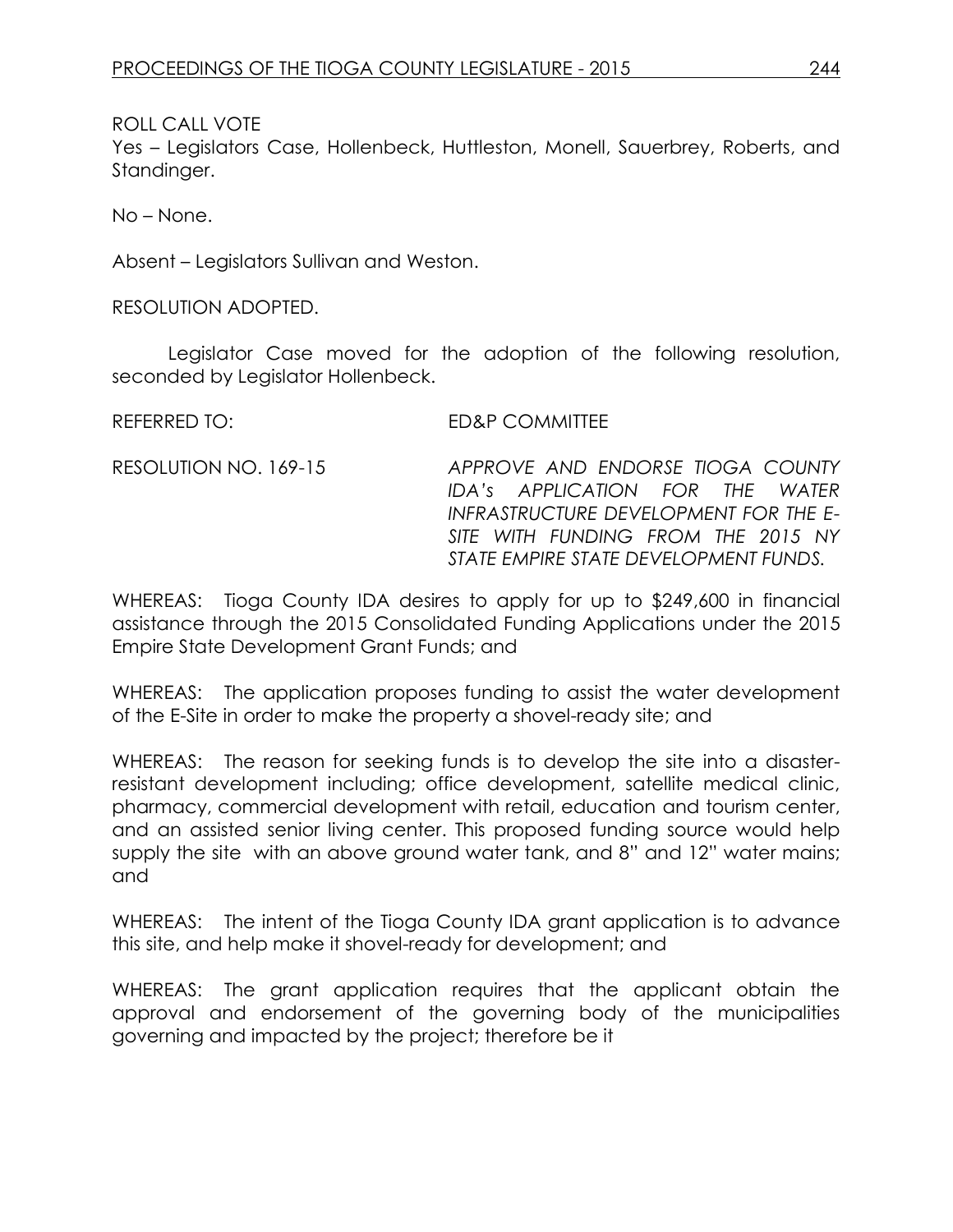## 245 PROCEEDINGS OF THE TIOGA COUNTY LEGISLATURE - 2015

RESOLVED: That the Tioga County Legislature approves and endorses the 2015 Empire State Development Grant application for assistance prepared and to be submitted by the Tioga County IDA.

### ROLL CALL VOTE

Yes – Legislators Case, Hollenbeck, Huttleston, Monell, Sauerbrey, Roberts, and Standinger.

No – None.

Absent – Legislators Sullivan and Weston.

RESOLUTION ADOPTED.

Legislator Case moved for the adoption of the following resolution, seconded by Legislator Hollenbeck.

REFERRED TO: ED&P COMMITTEE

RESOLUTION NO. 170-15 *APPROVE AND ENDORSE TIOGA COUNTY IDA's APPLICATION FOR THE WASTEWATER SYSTEM UPGRADE AT THE HUNT CREEK ROAD- LOUNSBERRY SOUTH (LS) SITE WITH FUNDING FROM THE 2015 NY STATE EMPIRE STATE DEVELOPMENT FUNDS*

WHEREAS: Tioga County IDA desires to apply for financial assistance through the 2015 Consolidated Funding Applications under the 2015 Empire State Development Grant Funds; and

WHEREAS: The application purpose is for funding to assist the wastewater system upgrade of the IDA owned Lounsberry South site in order to make the property a shovel-ready site; and

WHEREAS: The reason for seeking funds is to develop the site for build out for a new manufacturer. This proposed funding source would help upgrade the wastewater system to accommodate this high water and wastewater user; and

WHEREAS: The grant application requires that the applicant obtain the approval and endorsement of the governing body of the municipalities governing and impacted by the project; therefore be it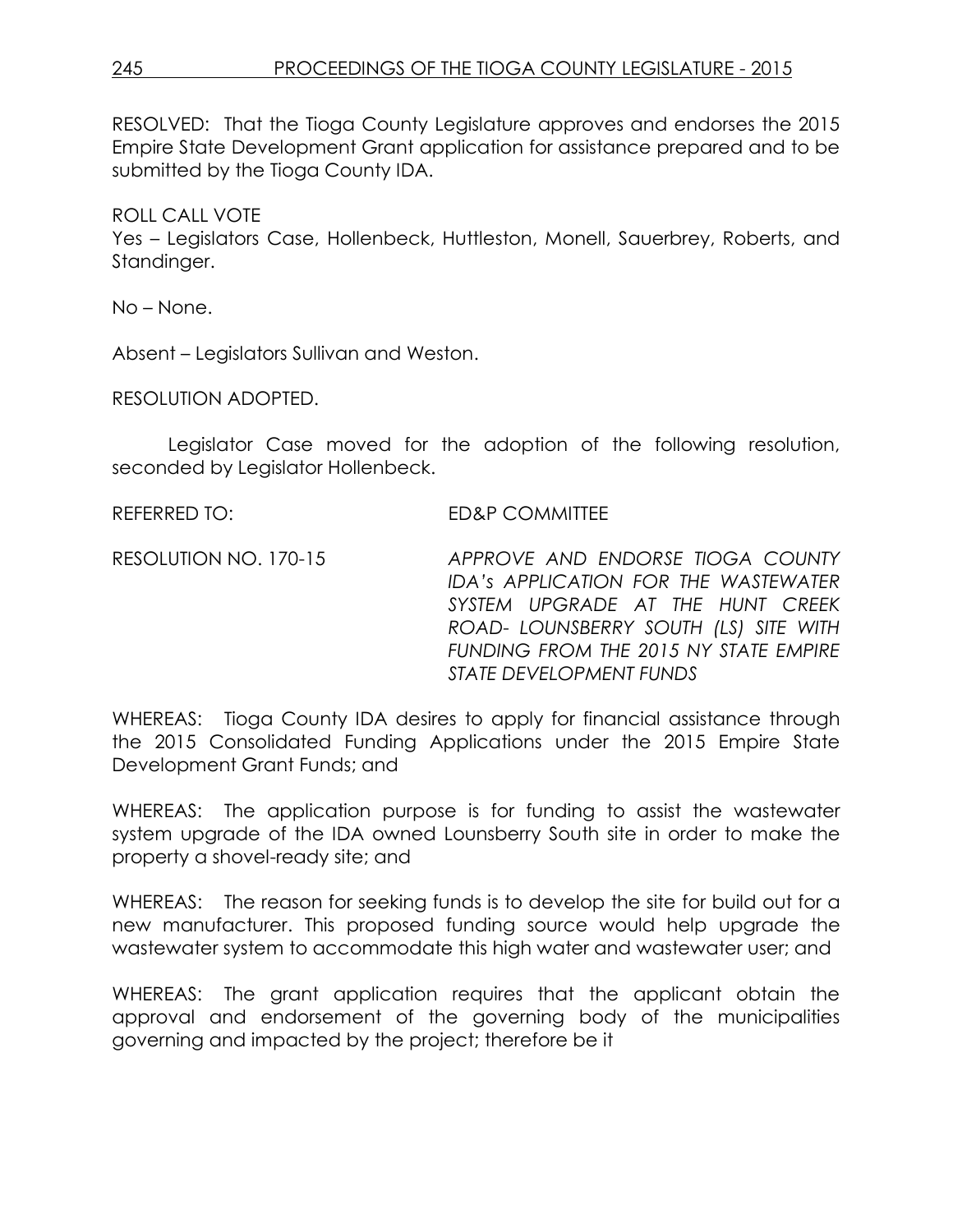RESOLVED: That the Tioga County Legislature approves and endorses the 2015 Empire State Development Grant application for assistance prepared and to be submitted by the Tioga County IDA.

### ROLL CALL VOTE

Yes – Legislators Case, Hollenbeck, Huttleston, Monell, Sauerbrey, Roberts, and Standinger.

No – None.

Absent – Legislators Sullivan and Weston.

RESOLUTION ADOPTED.

Legislator Standinger moved for the adoption of the following resolution, seconded by Legislator Hollenbeck.

REFERRED TO: PUBLIC SAFETY COMMITTEE

RESOLUTION NO. 171-15- *RESOLUTION TO APPROVE A CONTRACT BETWEEN THE TIOGA COUNTY PROBATION DEPT. AND SENTINEL OFFENDER SERVICES, LLC*

WHEREAS: The Legislature approved a contract between Tioga County Probation Department and G4S Justice Services, Inc. for the provision of Electronic Monitoring devices beginning in 2011. In 2012, G4S Justice Services was acquired by Sentinel Offender Services. Sentinel honored all existing contracts between G4S and their customers. The use of Electronic Monitoring devices in Tioga County previously, was only via a Criminal Court order and was used as an alternative to incarceration; and

WHEREAS: The Probation Department has enlarged the use of Electronic Monitoring devices to include use with juveniles via a Family Court Order; and

WHEREAS: The NYS Office of Children and Family Services (OCFS) has directed every county to create Alternative to Detention programing and Tioga Probation has announced that Electronic Monitoring will now be offered to Tioga County Family Court as an Alternative to Detention and is part of Tioga's STSJP funding request to NYS OCFS; and

WHEREAS: Tioga County Probation has researched other companies as directed by the Legislature, who provide EM services and has not found a company that will add the County to the company's insurance; and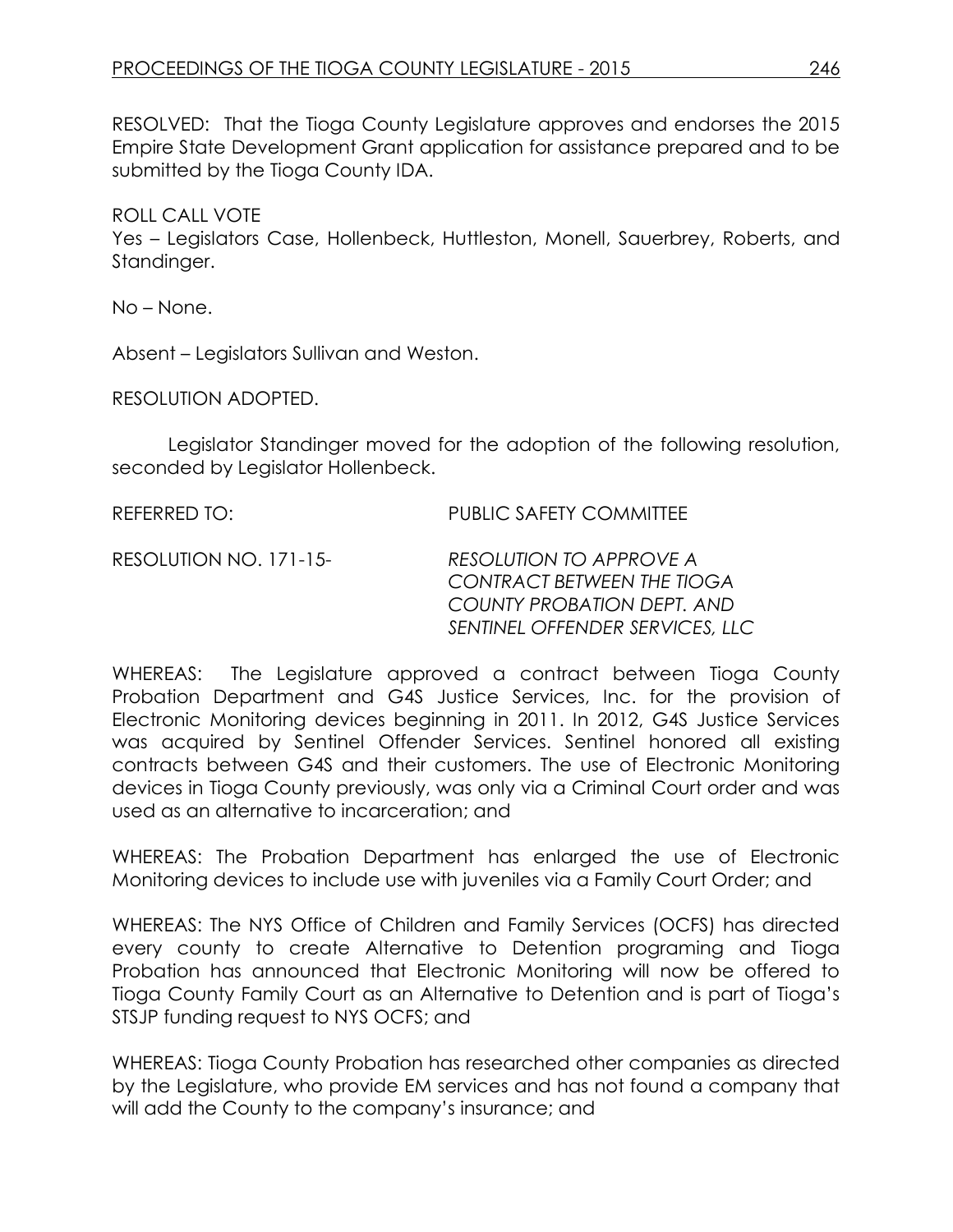WHEREAS: The Tioga County Attorney has approved a contract with Sentinel Offender Services LLC that will charge the County: \$6.95 per day for Daily RF monitoring, \$2.00 per day for shelf cost for unused RF devices, \$5.45 per day for GPS Monitoring and \$1.25 per day for unused GPS devices; and

WHEREAS: Tioga County Probation has budgeted funds for Electronic Monitoring services in the amount of \$15,364 in account number A3140.40.140 in the 2015 budget; therefore be it

RESOLVED: That the Tioga County Legislative Chair is approved to contract with Sentinel Offender Services, LLC to provide Electronic Monitoring hardware and internet accessible software for adults and juveniles to the Probation Department as part of the County's Alternative to Incarceration and Alternative to Detention programming.

ROLL CALL VOTE

Yes – Legislators Case, Hollenbeck, Huttleston, Monell, Sauerbrey, Roberts, and Standinger.

No – None.

Absent – Legislators Sullivan and Weston.

RESOLUTION ADOPTED.

Legislator Standinger moved for the adoption of the following resolution, seconded by Legislator Hollenbeck.

| REFERRED TO:           | <b>PUBLIC SAFETY COMMITTEE</b>                                                                        |
|------------------------|-------------------------------------------------------------------------------------------------------|
| RESOLUTION NO. 172-15- | <b>RESOLUTION TO APPROVE</b><br>PROBATION AS LEAD AGENCY FOR<br>APPLICATION FOR FUNDING VIA<br>STS IP |

WHEREAS: The NYS Office of Children and Family Services (OCFS) has directed every County to create Alternative to Detention programing and the Tioga County Legislature previously approved the Department of Social Services as the Lead Agency for the County to apply for STSJP funding; and

WHEREAS: The Department of Social Services is withdrawing from being the Lead Agency position and the Probation Department is accepting that role in order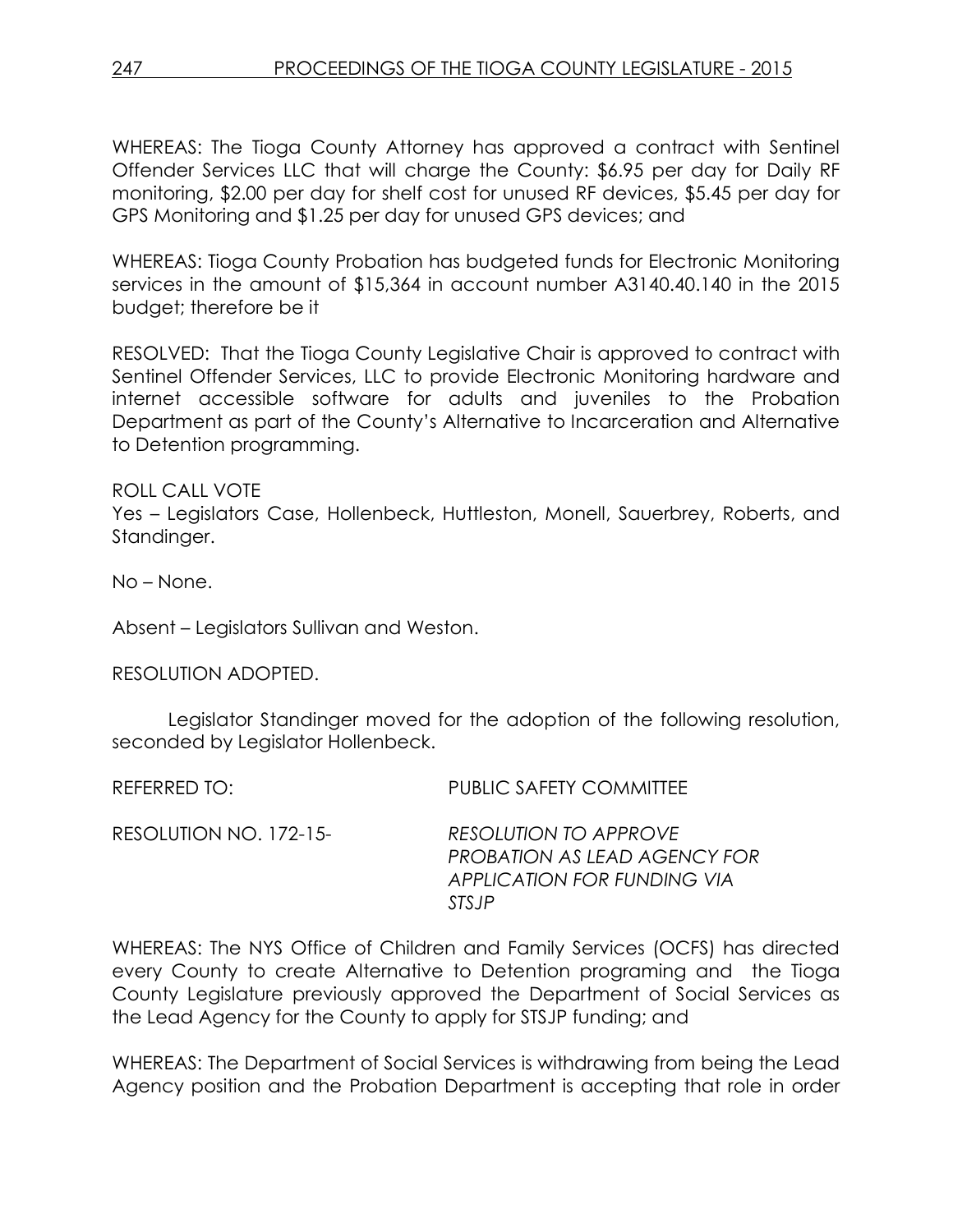to apply for the funding for Alternative to Detention programing for the County; and

WHEREAS: The funding is based on an approved OCFS contract and is set at a 62% state reimbursement/38% county share for monies expended by the County for Alternative to Detention programing, and the County agrees to accept this reimbursement funding format; therefore be it

RESOLVED: That the Tioga County Legislative Chair is approved to contract with the Office of Child and Family Services for STSJP funding for the Probation Department's Alternative to Detention programming for Tioga County.

## ROLL CALL VOTE

Yes – Legislators Case, Hollenbeck, Huttleston, Monell, Sauerbrey, Roberts, and Standinger.

No – None.

Absent – Legislators Sullivan and Weston.

RESOLUTION ADOPTED.

Legislator Roberts moved for the adoption of the following resolution, seconded by Legislator Standinger.

| REFERRED TO:          | PUBLIC WORKS                                          |
|-----------------------|-------------------------------------------------------|
| RESOLUTION NO. 173-15 | AWARD CONSTRUCTION<br>GLEN RD. BRIDGE<br>BIN: 3335320 |

WHEREAS: Tioga County bonded for a program for rehabilitation of various bridges within the County; and

WHEREAS: Funding is available for the construction of the Glen Rd. Bridge; and

WHEREAS: The Commissioner of Public Works received sealed bids on June 17, 2015 and bids were as follows:

| <b>Bothar Construction</b> | Binghamton, NY | \$442,822.15 |
|----------------------------|----------------|--------------|
| <b>Dycon Construction</b>  | Pine City, NY  | \$455,399.00 |
| Economy Paving             | Cortland, NY   | \$487,787.78 |
| <b>Procon Construction</b> | Vestal, NY     | \$477,000.00 |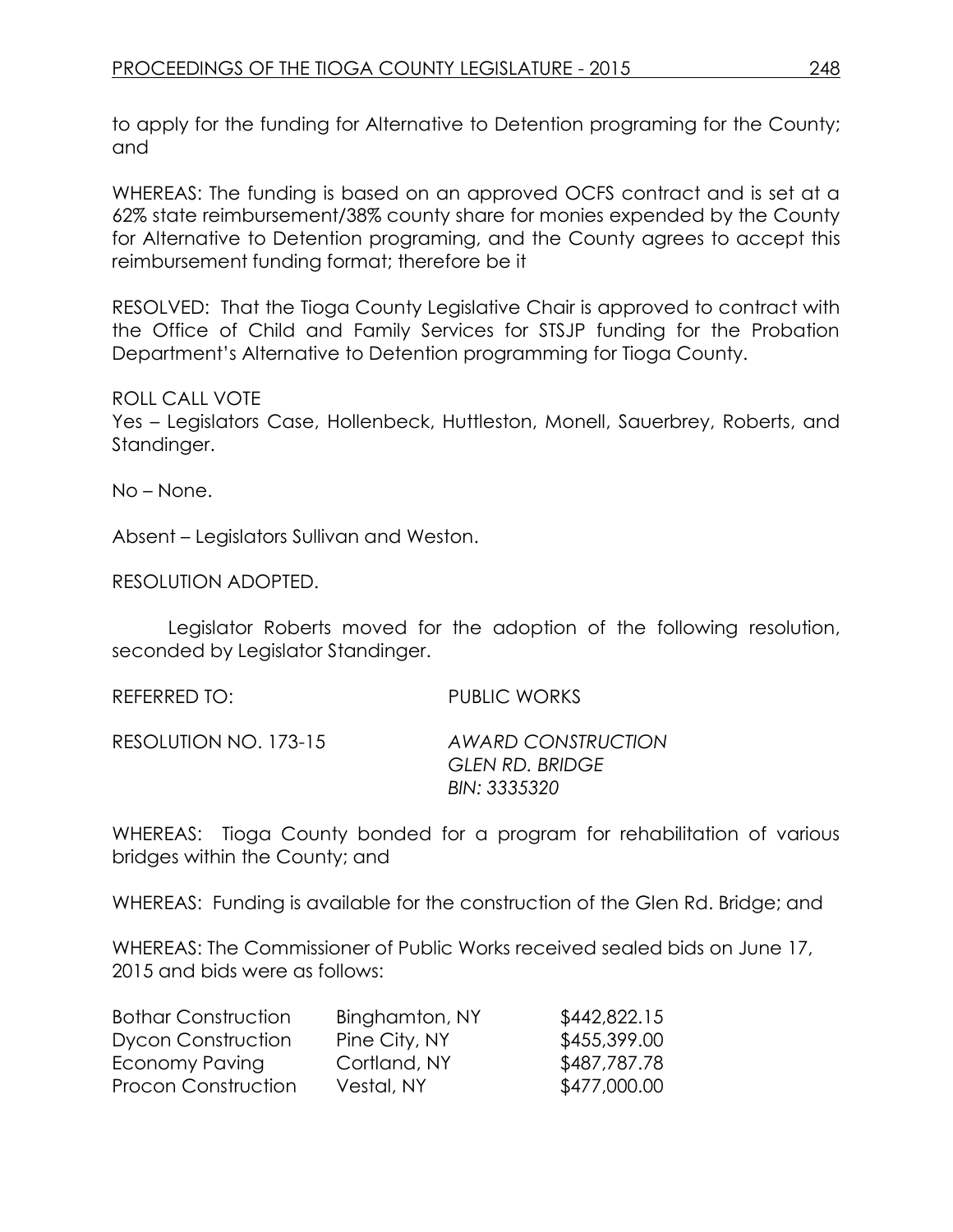And

WHEREAS: LaBella Associates, Rochester, NY have completed the review of the bids and finds the low bidder Bothar Construction, Binghamton, NY meets all of the qualifications of the bid specifications; therefore be it

RESOLVED: That the Tioga County Legislature authorizes awarding the bid to Bothar Construction, Binghamton, NY not to exceed \$442,822.15 to be paid out of Glen Rd. Bridge account H2014.09.

ROLL CALL VOTE Yes – Legislators Case, Hollenbeck, Huttleston, Monell, Sauerbrey, Roberts, and Standinger.

No – None.

Absent – Legislators Sullivan and Weston.

RESOLUTION ADOPTED.

Legislator Roberts moved for the adoption of the following resolution, seconded by Legislator Standinger.

REFERRED TO: PUBLIC WORKS

RESOLUTION NO. 174-15 *APPROVE CHANGE ORDER FOR TIOGA COUNTY BRIDGE PREVENTIVE MAINTENANCE PROJECT PIN 9753.83*

WHEREAS: McFarland Johnson submitted a change order for the Tioga County Bridge Preventive Maintenance Project; and

WHEREAS: The Project is funded as follows:

Federal: 80% State: 15% Local: 5%

And

WHEREAS: The additional funding is available in the Tioga County Preventive Maintenance Project Account D5110.40 use code 50; and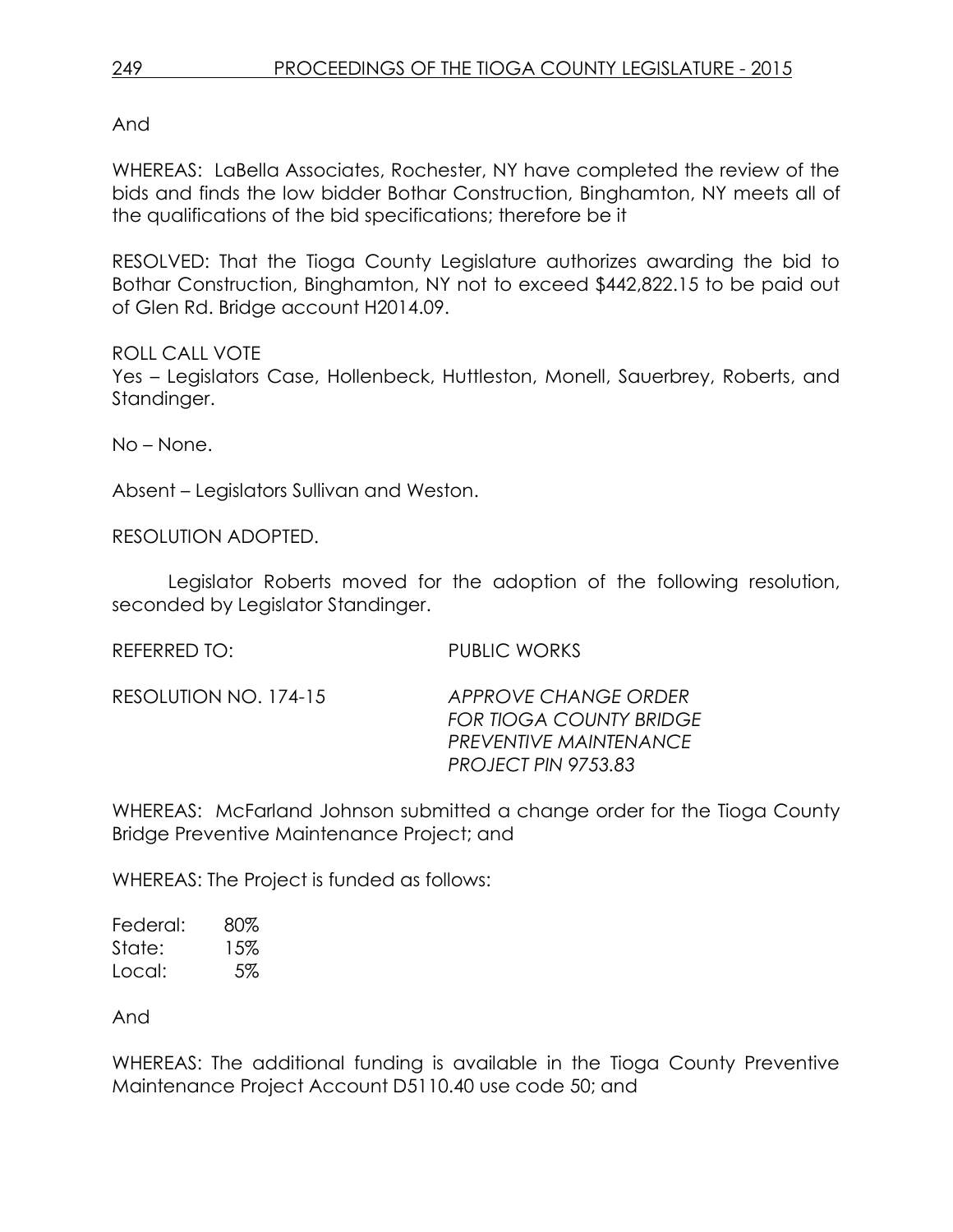WHEREAS: The change order was for Penn. Ave. Bridge BIN 3335470; and

WHEREAS: The design change was done just after letting for the removing of the overlay, install membrane and asphalt overlay; and

WHEREAS: The change order amount is \$13,431.00; therefore be it

RESOLVED: That the Tioga County Legislature authorize additional funds be appropriated for this change order not to exceed \$13,431.00 to be paid out of the Tioga County Preventive Maintenance account D5110.40 use code 50.

ROLL CALL VOTE Yes – Legislators Case, Hollenbeck, Huttleston, Monell, Sauerbrey, Roberts, and Standinger.

No – None.

Absent – Legislators Sullivan and Weston.

RESOLUTION ADOPTED.

Legislator Standinger moved for the adoption of the following resolution, seconded by Legislator Hollenbeck.

| REFERRED TO:          | <b>PUBLIC SAFETY COMMITTEE</b><br><b>FINANCE COMMITTEE</b>                                                                       |
|-----------------------|----------------------------------------------------------------------------------------------------------------------------------|
| RESOLUTION NO. 175-15 | AUTHORIZE THE SUBMISSION OF CRITICAL<br>INFRASTRUCTURE GRANT PROGRAM<br><b>APPLICATION (CIGP)</b><br><b>EMERGENCY MANAGEMENT</b> |

WHEREAS: The Department of Homeland Security has issued a grant of \$50,000 to the Tioga County Office of Emergency Management. The grant will be used for dark fiber for internet communications throughout the county; and

WHEREAS: County Policy #47 requires that a resolution be approved before any such grant applications are submitted; and

WHEREAS: The Critical Infrastructure Grant application needs to be submitted by August 18th; therefore be it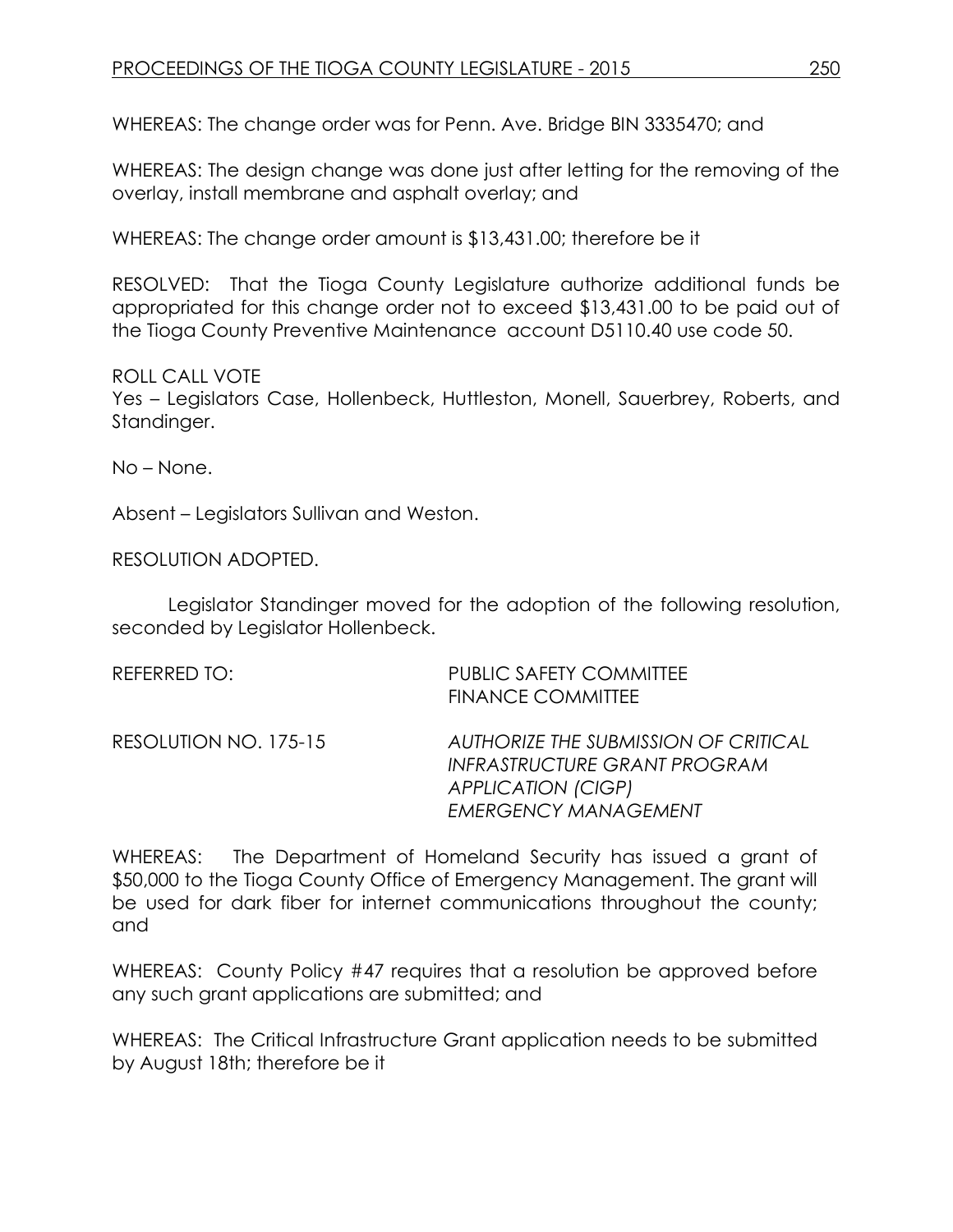RESOLVED: That the Tioga County Emergency Management Office be authorized to apply for this grant.

ROLL CALL VOTE Yes – Legislators Case, Hollenbeck, Huttleston, Monell, Sauerbrey, Roberts, and Standinger.

No – None.

Absent – Legislators Sullivan and Weston.

RESOLUTION ADOPTED.

Legislator Hollenbeck moved for the adoption of the following resolution, seconded by Legislator Monell.

| REFERRED TO: | <b>FINANCE/LEGAL COMMITTEE</b> |  |  |
|--------------|--------------------------------|--|--|
|              |                                |  |  |

RESOLUTION NO. 176-15 *AUTHORIZE SALE OF COUNTY OWNED PROPERTIES ACQUIRED FOR DELINQUENT TAXES*

WHEREAS: Tioga County is the owner of numerous properties which it has acquired for delinquent taxes, which are surplus to the County needs; and

WHEREAS: It is the intent of the Tioga County Legislature to place the properties back on the tax rolls; be it therefore

RESOLVED: That the following properties be sold at public auction to be held in the Edward D. Hubbard Auditorium in the Ronald E. Dougherty County Office Building, 56 Main Street, Owego, New York on August 6, 2015 at 6:00 p.m. conducted by Manasse Auctioneers.

Town of Barton: 157.00-2-18, Max Coleman 157.07-1-20, Loco Holdings, LLC 166.15-7-33, Janice L. Vallilee

Town of Berkshire 22.00-2-19, Stanley Lukaszewicz 22.00-1-5.8, Alberto Padron-Cid 22.00-1-5.5, Alberto Padron-Cid 31.07-2-15, Nancy L. Klock 24.00-1-33, John Gehm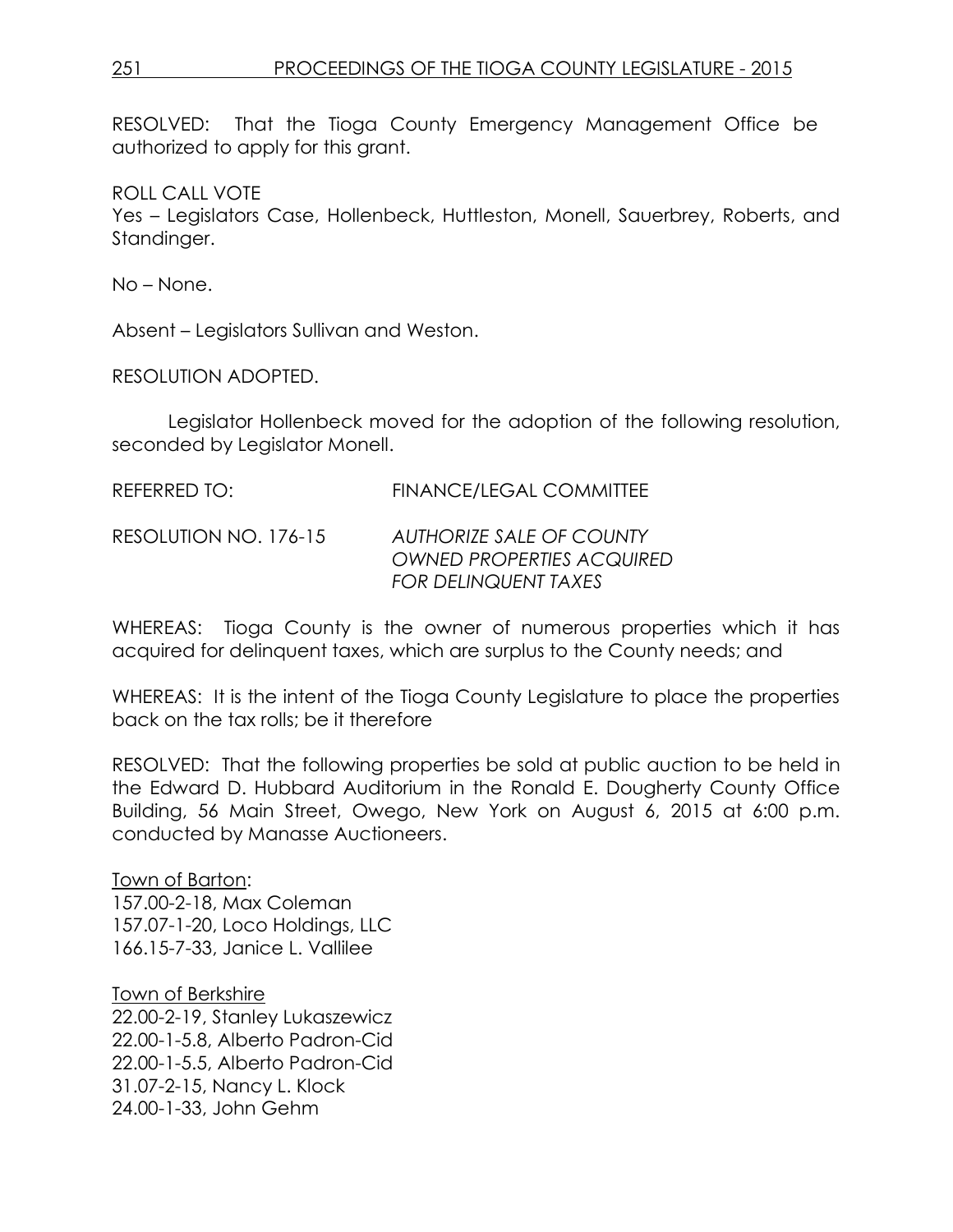Town of Candor: 50.00-1-39.10, Sarah Knapp 29.00-1-4, Edward Monroe

Town of Newark Valley: 61.15-3-32, County of Tioga 64.19-1-20.12, Tyler Donahue 64.19-1-27, Donald Brooks 64.00-1-44.20, Clarence Grimley 64.19-1- 3, Agnes Hammond 65.00-1-41, Thomas Abbey

Town of Nichols: 172.00-1-25.15, Salvatore Vitellaro 172.00-1-25.14, Salvatore Vitellaro

Town of Owego: 118.19-1-1.5, Leo Cueto 118.19-1-1.6, Leo Cueto 153.06-2-14, John Prosinski 120.00-1-5, June Packer 128.08-3-9, Walters and Smith Home Repair 129.05-3-16, Thomas Shumway 128.08-1-1.125, County of Tioga 128.08-3-87, County of Tioga 128.08-1-43, County of Tioga 117.19-2-4, County of Tioga 128.08-1-46, Elizabeth E Barnum 118.17-1-43.1, Kathleen D. Johnson-Luttman 129.05-3-25, English Brothers Apartments LLC 117.19-1-35, Alfred H. Sibley 143.13-2-50.1, Maynard Smith 97.00-1-17.213, Jason M. Spohn 152.08-1-23, Sean Taylor 142.14-1-27.21, County of Tioga 152.08-1-22, Sean Taylor

Town of Richford: 12.00-1-16.20, Daseta Gray 16.00-1-15, Daseta Gray 12.00-1-26.20, Christopher Wilkinson 12.00-1-27, Justine Wolf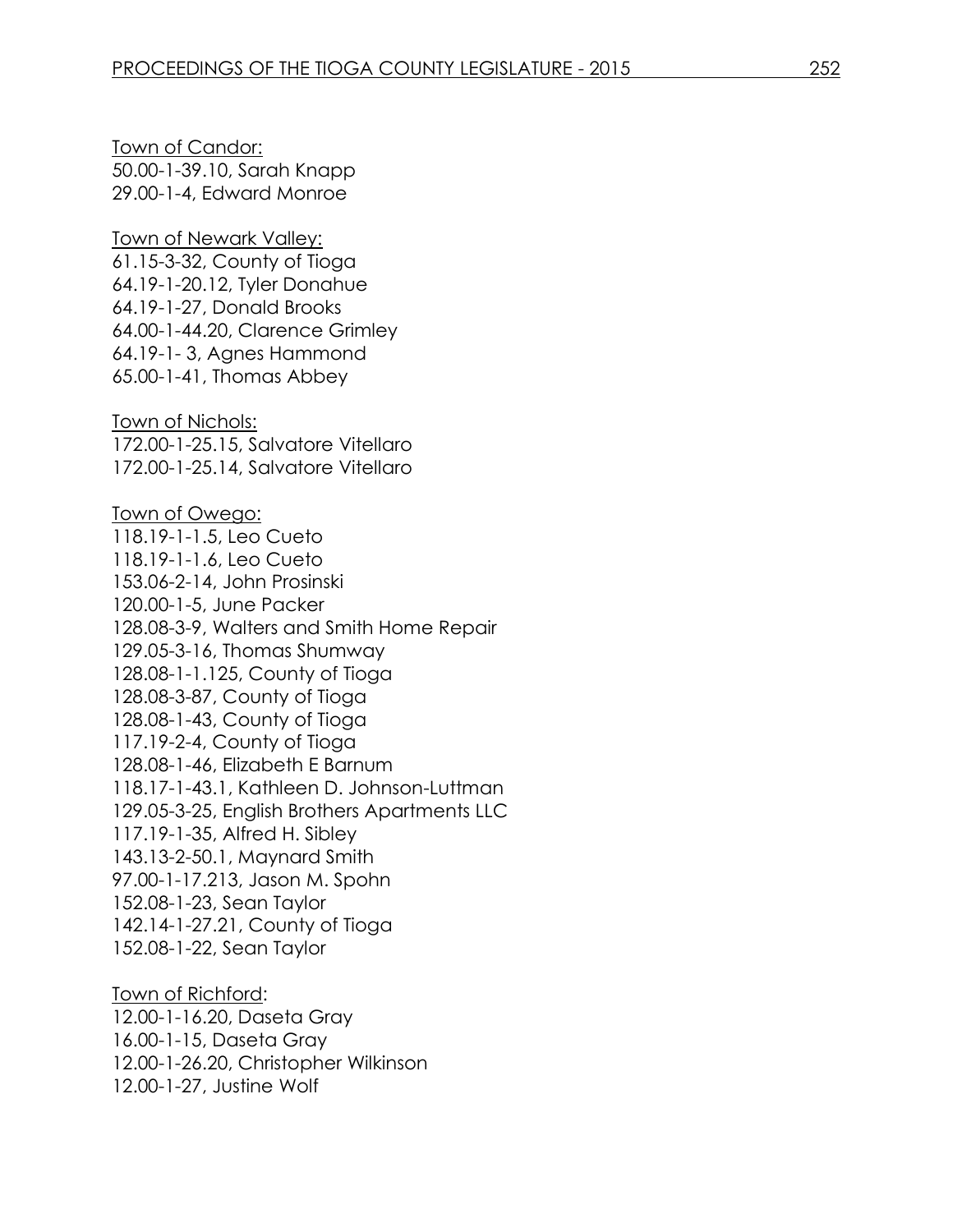Town of Spencer 46.14-1-12, John P. Morello 46.14-1-13, John P. Morello 69.00-2-12.2, Robert Punger

Town of Tioga 158.12-2-20, Laurence Gallow 94.20-1-5, Loren Loveless 158.12-2-44, Stanley Lukaszewicz 159.00-3-29, Stanley Lukaszewicz 126.00-2-30, Clara Wheeland

ROLL CALL VOTE Yes – Legislators Case, Hollenbeck, Huttleston, Monell, Sauerbrey, Roberts, and Standinger.

No – None.

Absent – Legislators Sullivan and Weston.

RESOLUTION ADOPTED.

Legislator Hollenbeck moved for the adoption of the following resolution, seconded by Legislator Monell.

REFERRED TO: FINANCE/LEGAL COMMITTEE

RESOLUTI0N NO. 177-15 *AUTHORIZE SALE OF SALLY A. SYKES PROPERTY LOCATED IN THE TOWN OF SPENCER TO HARRY R. & BARBARA PENNYPACKER* 

WHEREAS: Property located in the Town of Spencer, assessed to Sally A. Sykes, identified as Tax Map number 35.00-1-18, owes 2013, 2014 and 2015 taxes and is past the last date of redemption; and

WHEREAS: The County has been approached by Harry R. & Barbara Pennypacker who has made an offer to purchase the property for \$2,800.00, "as is", thereby placing the property back on the tax rolls; be it therefore

RESOLVED: That the Chair of the Tioga County Legislature be and hereby is authorized to sign and record on receipt of \$2,800.00 and recording costs of \$310.00, a Quit Claim Deed conveying the property assessed to Sally A. Sykes,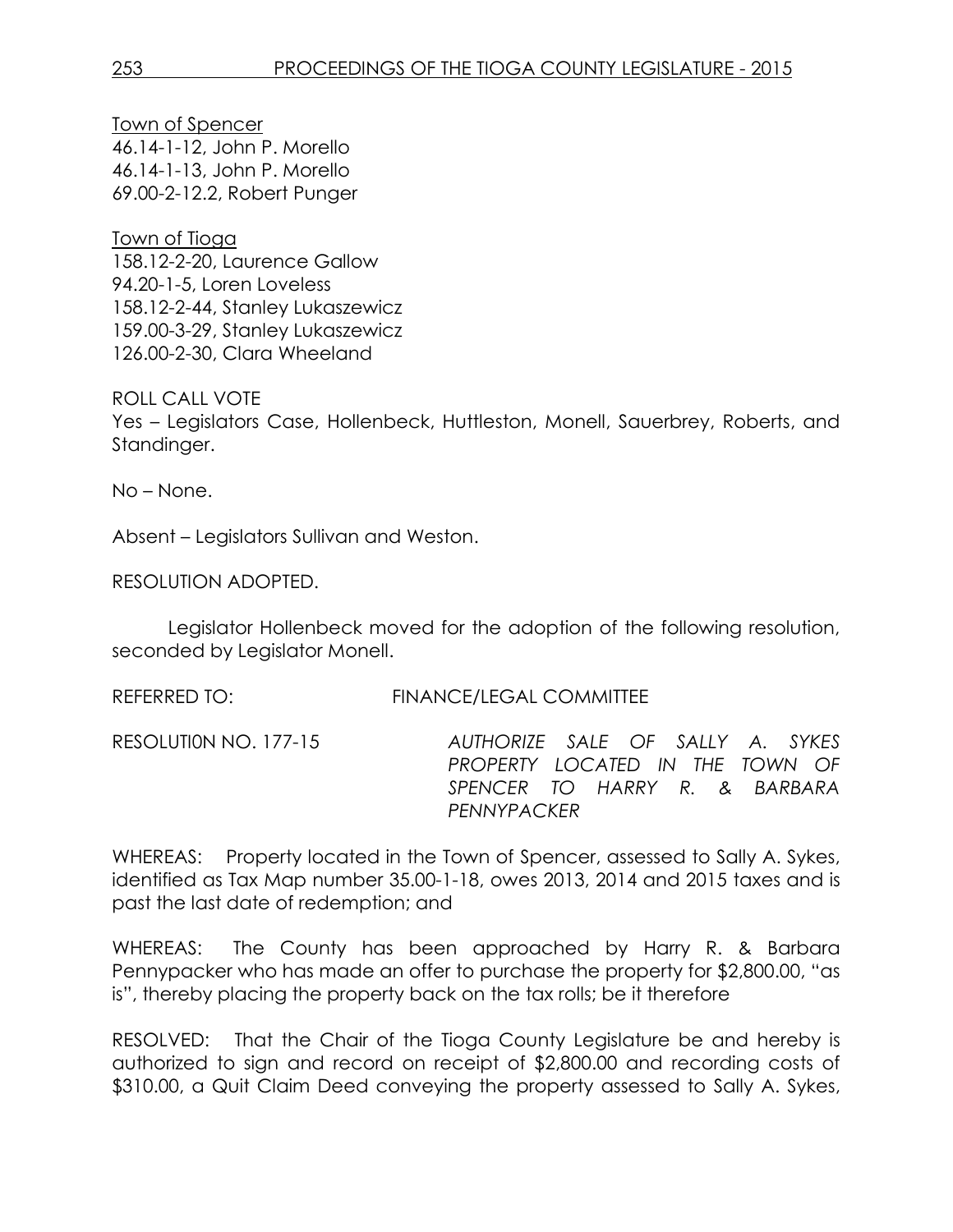located in the, Town of Spencer, identified on the Town of Spencer Tax Map as number 35.00-1-18, to Harry R. & Barbara Pennypacker.

ROLL CALL VOTE Yes – Legislators Case, Hollenbeck, Huttleston, Monell, Sauerbrey, Roberts, and Standinger.

No – None.

Absent – Legislators Sullivan and Weston.

RESOLUTION ADOPTED.

Legislator Hollenbeck moved for the adoption of the following resolution, seconded by Legislator Monell.

REFERRED TO: LEGAL/FINANCE COMMITTEE

RESOLUTION NO. 178–15 *ADOPT LOCAL LAW NO. 3 OF 2015*

WHEREAS: A public hearing was held on July 9, 2015, following due notice thereof to consider the adoption of Local Law Introductory No. C of the Year 2015 A Local Law amending Local Law No. 1 of 2014 providing for the collection of a hotel and motel tax in Tioga County; and

WHEREAS: It is in the best interests of the residents of Tioga County to adopt such Local Law which will Local Law No. 3 of 2015; therefore be it

RESOLVED: That the following Local Law be and hereby is adopted;

County of Tioga

Local Law No. 3 of the Year 2015.

A Local Law amending Local Law No. 1 of 2014 providing for the collection of a hotel and motel tax in Tioga County.

Be It Enacted by the Legislature of the County of Tioga as follows:

#### **SECTION 1:**

Local Law No. 1 of 2014 "Hotel/Motel Tax Law" is hereby amended to provide as follows: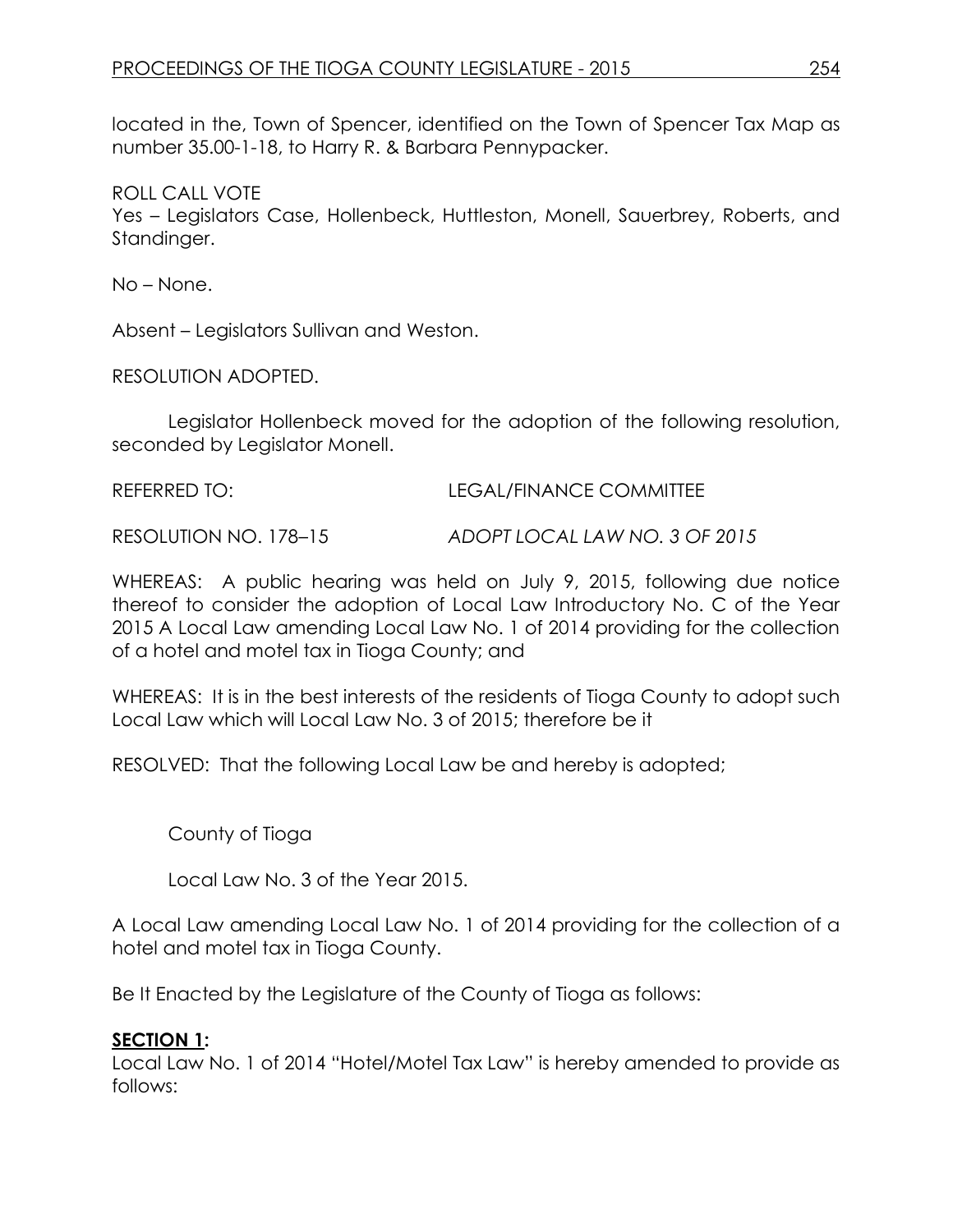#### SECTION 1: TITLE

This local Law shall be known as the "Hotel/Motel Tax Law"

#### SECTION 2: PURPOSE

The purpose of this Local Law is to enhance the general economy of Tioga County, its cities, towns, and villages through promotion of tourists, activities, conventions, trade shows, special events, and other directly related and supporting activities.

#### SECTION 3: DEFINITIONS

HOTEL - Any facility providing lodging on an over-night basis, and shall include those facilities designated and commonly known as "bed and breakfast" and "tourist" facilities.

MOTEL - Any facility providing lodging on an over-night basis, and shall include those facilities designated and commonly known as "bed and breakfast" and "tourist" facilities.

OCCUPANCY - The use or possession, or the right to the use or possession of any room in a hotel or motel.

OCCUPANT **-** A person who, for a charge or any consideration uses, possesses, or has the right to use or possess, any room in a hotel or motel under any lease, concession, permit, right, license, agreement, or otherwise.

OPERATOR **-** Any person operating a hotel or motel in Tioga County including but not limited to the owner, proprietor, lessee, sub-lessee, mortgagee in possession, licensee, or any other person otherwise operating such hotel or motel.

PERMANENT RESIDENT - A person occupying any room or rooms in a hotel or motel for at least fourteen (14) consecutive days.

PERSON - An individual, partnership, society, association, joint stock company, corporation, estate, receiver, trustee, assignee, referee, and any other person acting in a fiduciary or representative capacity, whether appointed by a court or otherwise, and any combination of the foregoing.

RENT - The charge and/or consideration received for occupancy valued in money, whether received money, or otherwise.

RETURN - Any return filed or required to be filed as herein provided.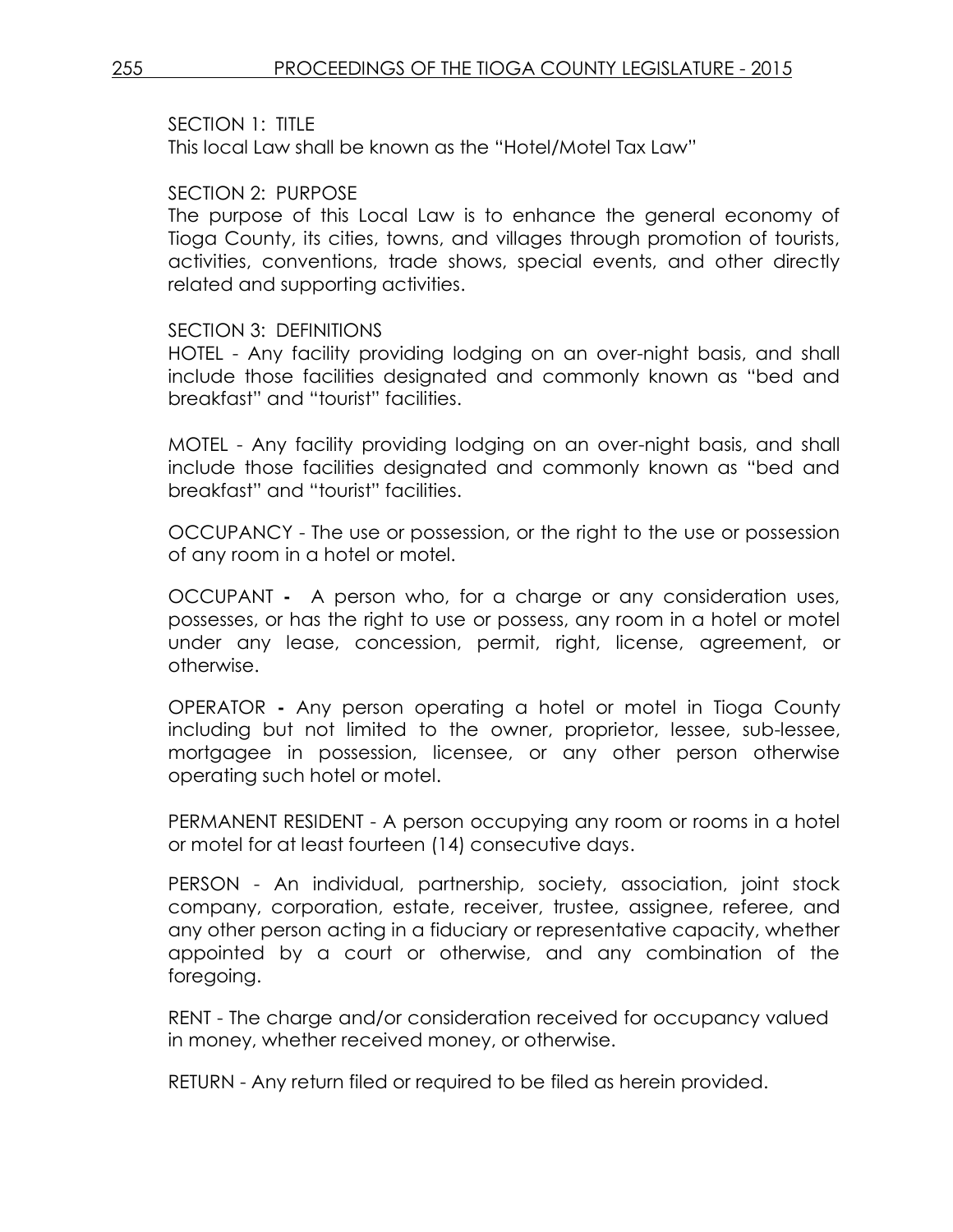ROOM - Any room or rooms of any kind in any part or portion of a hotel or motel, which is available for rent or otherwise let out for the lodging of guests.

TREASURER – Tioga County Treasurer

### SECTION 4: TAX

A tax in the amount of four percent (4%) of the per diem rental rate for each room occupied, is hereby assessed on all hotels and motels in Tioga County, provided, however, that such tax shall not be applicable to a permanent resident of a hotel or motel.

#### SECTION 5: EXEMPTION

Such tax shall not be imposed on any transaction, by or with any of the following:

(A) The State of New York, or any public corporation (including a public corporation created pursuant to agreement or compact with another state or the dominion of Canada), improvement district or other political subdivision of the State.

(B) The United States of America, insofar as it is immune from taxation;

(C) Any corporation or association, or trust, or community chest, fund or foundation organized and operated exclusively for religious, charitable or educational purposes, or for the prevention of cruelty to children or animals, and no part of the net earnings of which inures to the benefit of any private shareholder or individual and no substantial part of the activities of which is carrying on propaganda, or otherwise attempting to influence legislation; provided, however, that nothing in this paragraph shall include an organization operated for the primary purpose of carrying on a trade or business for profit, whether or not all of its profits are payable to one or more organizations described in this paragraph.

## SECTION 6: REGISTRATION

Within three (3) days after commencing business or opening, every operator shall file with the Treasurer a registration application in a form prescribed by the Treasurer.

## SECTION 7: ADMINISTRATION AND COLLECTION

(A) The tax imposed by this local law shall be administered and collected by the Treasurer, or other fiscal officers of Tioga County, by such means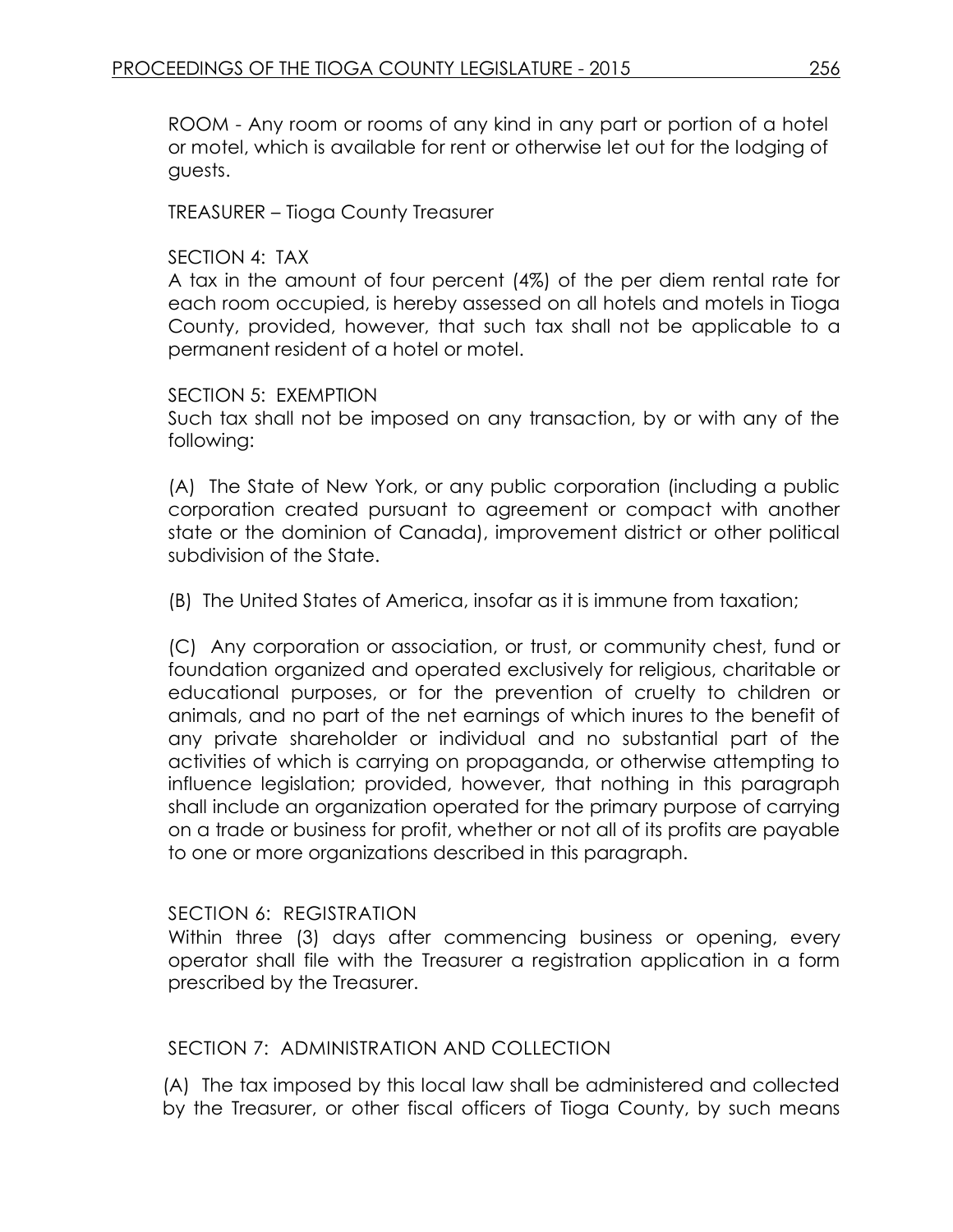and in such manner as other taxes which are now collected and administered by such officers or as otherwise may be provided by such local law.

(B) The tax to be collected shall be stated and charged separately from the rent and shown separately on any record thereof, at the time when the occupancy is arranged or contracted for and charged for, and upon every evidence of occupancy or any bill or statement of charge made for said occupancy issued or delivered by the operator. The tax shall be paid by the occupant to the operator or to the person entitled to be paid the rent or charge for the hotel or motel occupied for and on account of the County, and the operator or person entitled to be paid the rent or charge shall be liable for the collection and payment of the tax.

(C) The operator or any officer of any corporate operator shall be personally liable for the tax collected or required to be collected under this local law, and such operator or person entitled to be paid the rent or charge shall have the same right in respect to collecting the tax from the occupant, or in respect to nonpayment of the tax by the occupant, as if the tax were a part of the rent or charge and payable at the same time as the rent or charge; provided, however, that the Treasurer or other fiscal officers, employees or agents specified in this local law, shall be joined as a party in any action or proceeding brought to collect the tax by the operator or by the person entitled to be paid the rent or charge.

(D) The Treasurer may, whenever deemed necessary for the proper enforcement of this local law, provide that the occupant shall file returns and pay directly to the Treasurer, the tax herein imposed.

(E) For the purpose of the proper administration of this local law and to prevent evasion of the tax hereby imposed, it shall be presumed that all rents are subject to tax until the contrary is established, and the burden of proving that a rent for occupancy is not taxable hereunder shall be upon the operator, except that, where by regulation pursuant to subdivision (d) of this section, an occupant is required to file returns and pay directly to the Treasurer the tax herein imposed, the burden of proving that a rent for occupancy is not taxable shall be upon the occupant.

(F) Where an occupant claims exemption from the tax under the provisions of section five of this local law, the rent shall be deemed taxable hereunder unless the operator shall receive from the occupant claiming such exemption a certificate duly executed by an exempt corporation or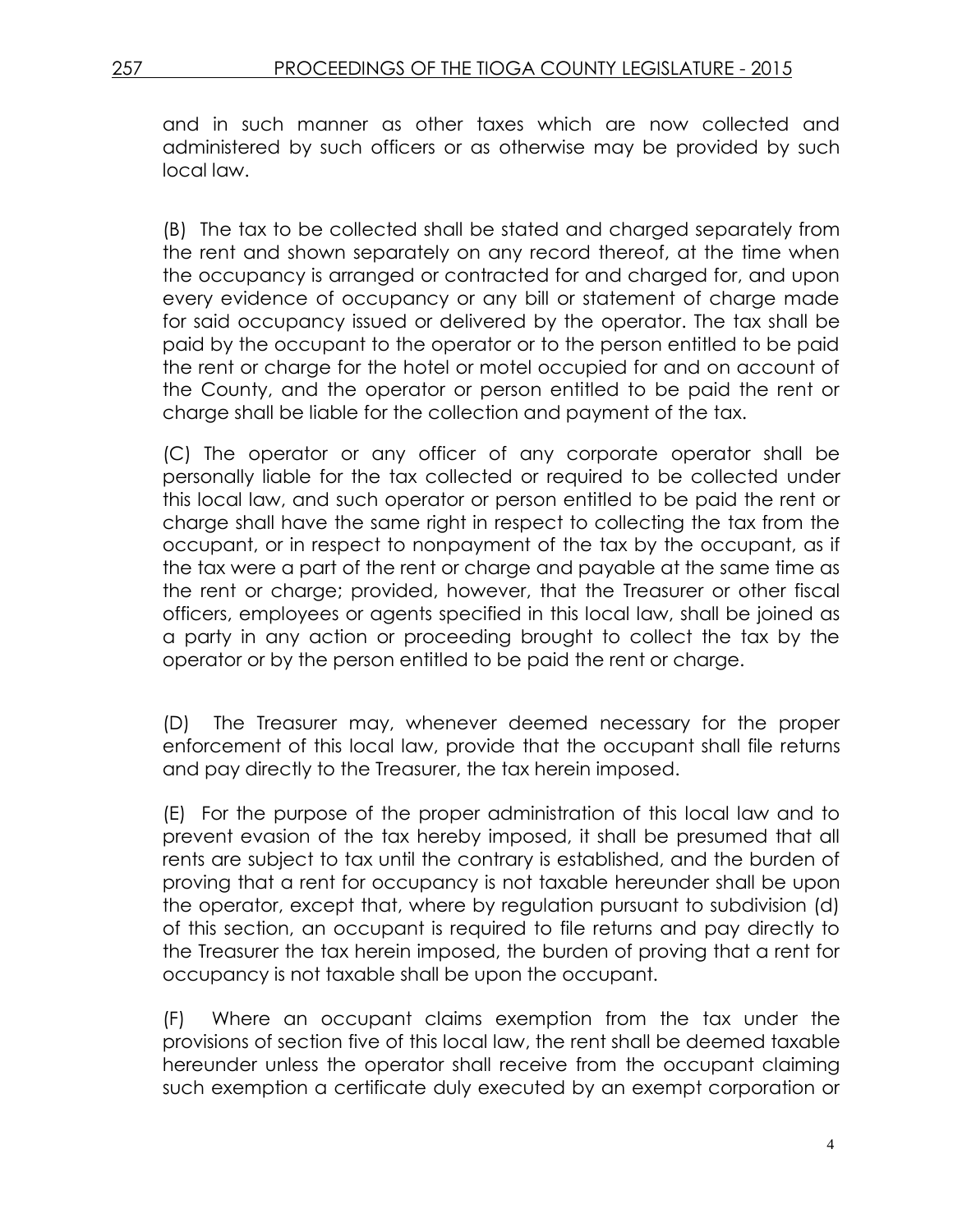association certifying that the occupant is its agent, representative, or employee, together with a certificate executed by the occupant that his occupancy is paid or to be paid by such exempt corporation or association, and is necessary or required in the course of or in connection with the occupant's duties as a representative of such corporation or association. Where deemed necessary, the operator may further require that any occupant claiming exemption from the tax furnish a copy of a certificate issued by the Treasurer certifying that the corporation or association therein named is exempt from the tax under section five of this local law.

### SECTION 8: RECORDS TO BE KEPT

Every operator shall keep records of every occupancy and of all rent paid, charged and due thereon and of the tax payable thereon, in such form as the Treasurer may require. Such records shall be available for inspection and examination at any time upon demand by the Treasurer or the Treasurer's duly authorized agents or employees, and shall be preserved for a period of not less than three (3) years, except that the Treasurer may consent in writing to their destruction within that period or may in writing require that such records be kept and maintained for a specified period in excess of three (3) years.

#### SECTION 9: RETURNS

(A) The filing of returns and the payment of the tax shall be paid to the Treasurer on a quarterly basis. Such returns shall be filed within twenty (20) days from the expiration of the period covered thereby. The Treasurer may permit or require returns to be made by other periods and upon such dates as may be specified. If the Treasurer deems it necessary in order to insure the payment of the tax imposed by this local law, the Treasurer may require returns to be made for shorter periods than those prescribed pursuant to the foregoing provisions of this section and upon such dates as may be specified.

(B) The forms of returns shall be prescribed by the Treasurer and shall contain such information as may be deemed for the proper administration of this local law. The Treasurer may require amended returns to be filed within twenty (20) days after notice and to contain the information specified in the notice.

C) If the return required by this local law is not filed, or a return filed is incorrect or insufficient on its face, the Treasurer shall take the necessary steps to enforce the filing of such return or of a corrected return.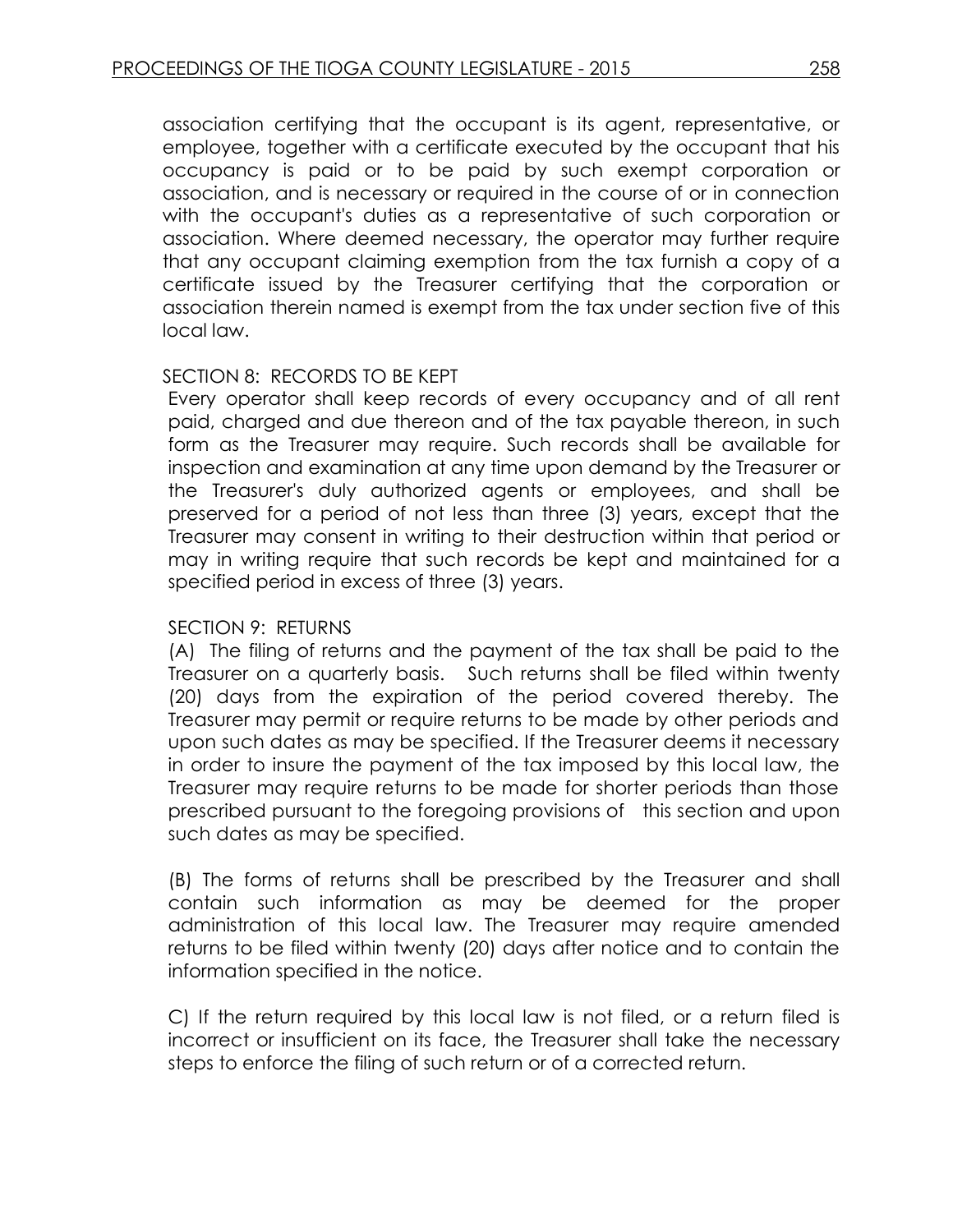## SECTION 10: PAYMENT OF TAX

(A) Upon the time of filing a return of occupancy and of rents, each operator shall pay to the Treasurer the taxes imposed by this local law upon the rents required to be included in such return, as well as other monies collected by the operator acting or purporting to act under the provisions of this local law.

(B) Where the Treasurer, in his discretion, deems it necessary to protect revenues to be obtained under this local law, the Treasurer may require any operator obligated to collect the tax imposed by this local law to file with the Treasurer's office a bond, issued by a surety company authorized to transact business in this state and approved by the superintendent of insurance of this state as to solvency and responsibility, in such amount as the Treasurer may fix to secure the payment of any tax and/or penalties and interest due or which may become due from such operator.

(C) In the event the Treasurer determines that an operator is to file such bond, notice shall be given by the Treasurer to such operator to that effect specifying the amount of the bond required.

(D) The operator shall file such bond within five (5) days after the issuance of such notice, unless within five (5), days the operator shall serve upon and deliver to the Treasurer a written request for a hearing before the Treasurer at which the necessity, propriety and amount of the bond shall be determined by the Treasurer. Any determination by the Treasurer upon such hearing shall be final and shall be complied with by the operator within fifteen (15) days after the giving of notices thereof.

(E) In lieu of such bond, securities approved by the Treasurer or cash in such amount as may be prescribed, may be deposited which shall be kept in the custody of the Treasurer who may at any time without notice of the depositor apply them to any tax and interest and penalties due, and for that purpose the securities may be sold by the Treasurer at public or private sale without notice to the depositor thereof.

## SECTION 11: DETERMINATION OF TAX

If a return required by this local law is not filed, or if a return is incorrect or insufficient, the amount of tax due shall be determined by the Treasurer from such information as may be obtainable and, if necessary, the tax may be estimated on the basis of external indices, such as number of rooms, location, scale of rents, comparable rents, type of accommodations and service, number of employees and/or other factors. Notice of such determination shall finally and irrevocably fix the tax unless the person against whom it is assessed, within thirty (30) days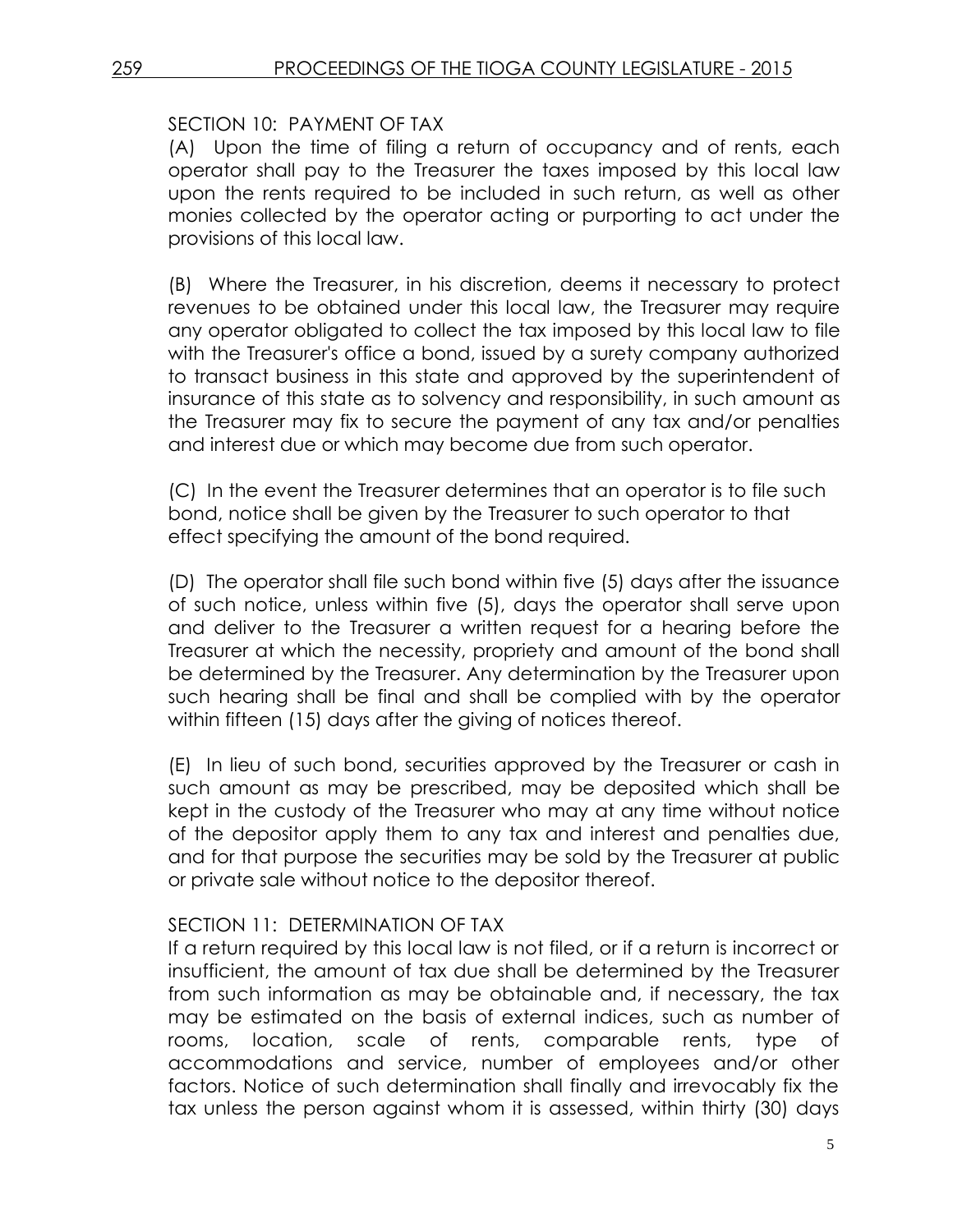after giving of such notice of such determination, shall apply to the Treasurer for a hearing, or unless the Treasurer of its own motion shall redetermine the same. After such hearing, the Treasurer shall give notice of the determination made to the person against whom the tax is assessed. Any final determination of the amount of any tax payable hereunder, shall be reviewable for error, illegality or unconstitutionality or any other reason whatsoever by a proceeding under article seventy-eight of the Civil Practice Law and Rules if application therefor is made to the Supreme Court within thirty (30) days after the giving of the notice of such final determination, provided, however, that any such proceeding under article seventy-eight of the Civil Practice Law and Rules shall not be instituted unless:

(A) The amount of tax sought to be reviewed, with such interest and penalties thereon as may be provided for by local law or regulation shall be first deposited and there is filed an undertaking, issued by a surety company authorized to transact business in this state and approved by the superintendent of insurance of this state as to solvency and responsibility, in such amount as a justice of the Supreme court shall approve to the effect that if such proceeding be dismissed or the tax confirmed, the petitioner will pay all costs and charges which may accrue in the prosecution of such proceeding; or

(B) At the option of the petitioner, such undertaking may be in a sum sufficient to cover the taxes, interests, and penalties stated in such determination plus the costs and charges which may accrue against such petitioner in the prosecution of the proceeding, in which event the petitioner shall not be required to pay such taxes, interests or penalties as a condition precedent to the application.

## SECTION 12: JUDICIAL REVIEW

(A) Any final determination of the amount of any tax payable hereunder shall be reviewable for error, illegality or unconstitutionality or any other reason whatsoever by a proceeding under article seventy-eight of the civil practice law and rules if application therefore is made to the supreme court within thirty days after the giving of the notice of such final determination, provided, however, that any such proceeding under article seventy-eight of the civil practice law and rules shall not be instituted unless:

1. The amount of any tax sought to be reviewed, with such interest and penalties thereon as may be provided for, shall be first deposited and there is filed an undertaking, issued by a surety company authorized to transact business in this state and approved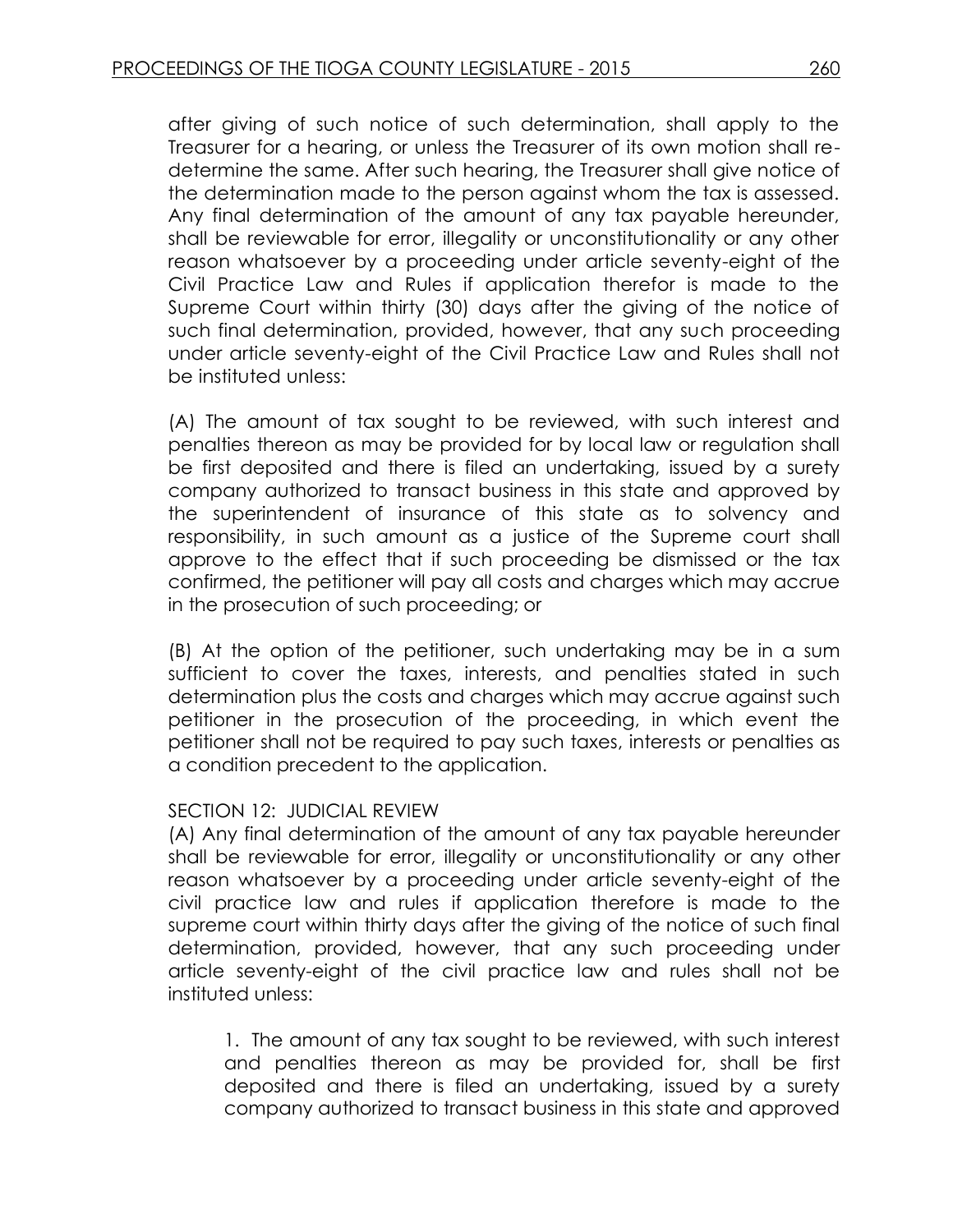by the superintendent of insurance of this state as to solvency and responsibility, in such amount as a justice of the supreme court shall approve to the effect that if such proceeding be dismissed or the tax confirmed the petitioner will pay all costs and charges which may accrue in the prosecution of such proceeding; or

2. At the option of the petitioner such undertaking may be in a sum sufficient to cover the taxes, interests and penalties stated in such determination plus the costs and charges which may accrue against it in the prosecution of the proceeding, in which event the petitioner shall not be required to pay such taxes, interest or penalties as a condition precedent to the application.

(B) Where any tax imposed hereunder shall have been erroneously, illegally or unconstitutionally collected and application for the refund thereof duly made to the Treasurer, and he shall have made a determination denying such refund, such determination shall be reviewable by a proceeding under article seventy-eight of the civil practice law and rules, provided, however, that such proceeding is instituted within thirty days after the giving of the notice of such denial, that a final determination of tax due was not previously made, and that an undertaking is filed with the proper fiscal officer or officers in such amount and with such sureties as a justice of the supreme court shall approve to the effect that if such proceeding be dismissed or the tax confirmed, the petitioner will pay all costs and charges which may accrue in the prosecution of such proceeding.

## SECTION 13: PENALTY AND INTEREST

There shall be a penalty for failure to file said return and pay over the tax to the Treasurer on the date due in the amount of ten (10%) per cent of the amount of the tax due plus interest at the rate of one percent (1%) of such tax for each month of delay, excepting the first month after such return was required to be filed or such tax became due.

## SECTION 14: LIMITATION OF TIME

Except in the case of a willfully false or fraudulent return with intent to evade the tax, no assessment of additional tax shall be made after the expiration of more than three years from the date of the filing of a return, provided, however, that where no return has been filed as provided by law the tax may be assessed at any time.

## SECTION 15: RESERVES

In cases where the occupant or operator has applied for a refund and has instituted a proceeding under article seventy-eight of the Civil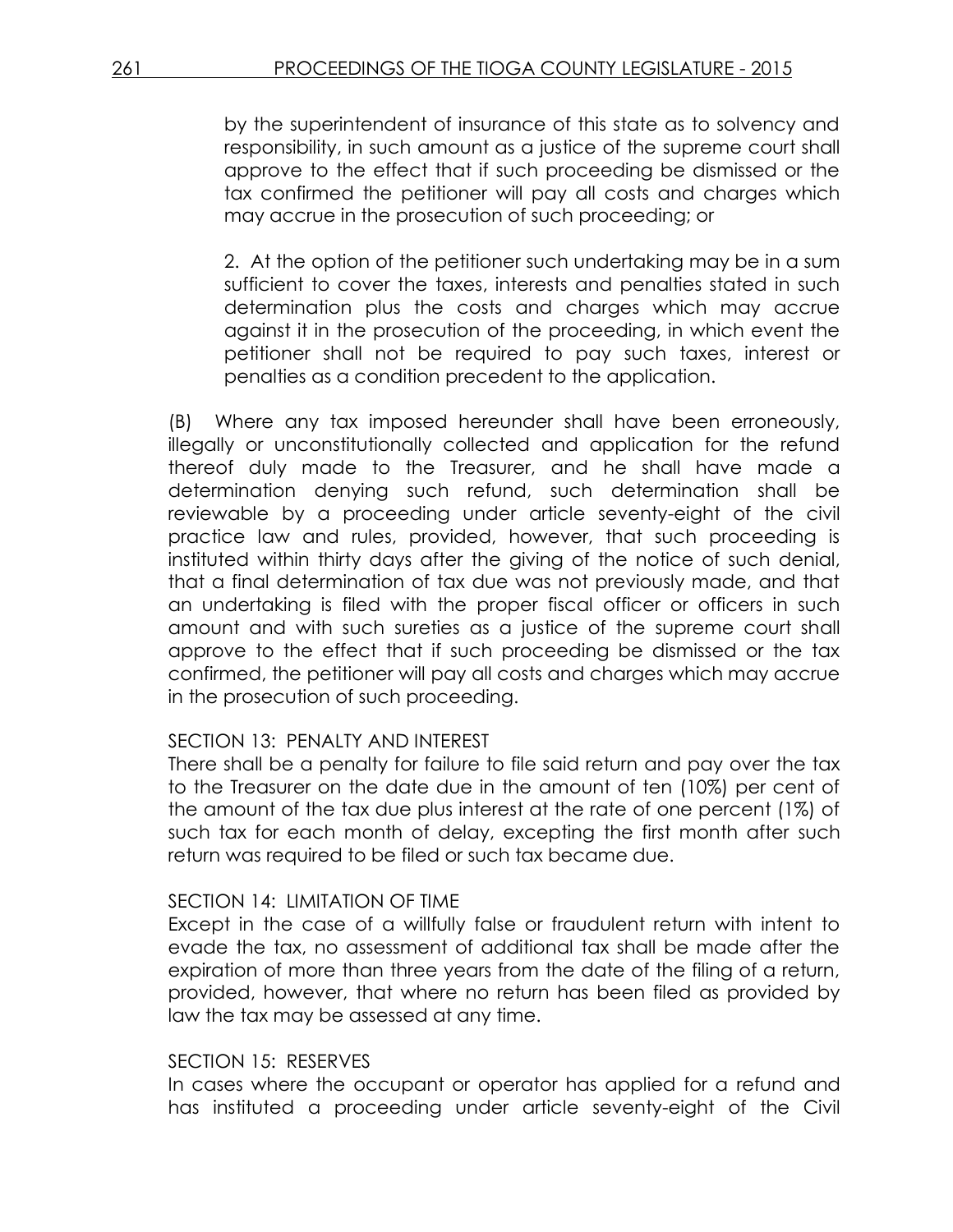Practice Law and Rules to review a determination adverse to such occupant or operator on such application for a refund, the Treasurer shall set aside sufficient monies to meet any decision adverse to the County.

## SECTION 16: APPLICATION OF FUNDS

All revenues resulting from the imposition of the tax under this local law shall be paid into the treasury of Tioga County and shall be credited to and deposited in the general fund of the County, thereafter to be allocated at the discretion of the County Legislature of the County of Tioga for the purposes of tourism and economic development; provided, however, that the County shall be authorized to retain up to a maximum of five percent of such revenue to defer the necessary expenses of the County in administering such tax. The revenue derived from the tax, after deducting the amount provided for administering such tax, shall be allocated to enhance the general economy of Tioga County, its cities, towns, and villages, through promotion of tourist activities, conventions, trade shows, special events, and other directly related and supporting activities.

## SECTION 17: REMEDIES EXCLUSIVE

The remedies provided by sections eleven (11) and twelve (12) of this local law shall be the exclusive remedies available to any person for the review of the tax liability imposed by this local law; and no determination or proposed determination of tax or determination on any application for refund or credit shall be enjoined, contested or reviewed by any action or proceeding, except by a proceeding under article seventy-eight of the Civil Practice Law and Rules provided, however, that a taxpayer may proceed by declaratory judgment if suit is instituted within thirty (30) days after a deficiency assessment to the Treasurer prior to the institution of such suit and posts a bond for costs pursuant to section twelve (12) of this local law

## SECTION 18: PROCEEDINGS TO RECOVER TAX

(A) Whenever any operator or other person shall fail to collect and pay over any tax and/or to pay any tax, penalty or interest imposed by this local law as herein provided, or whenever any occupant shall fail to pay any such tax, penalty or interest, the County Attorney shall, upon the request of the Treasurer bring or cause to be brought an action to enforce the payment of the same on behalf of Tioga County in any court of the State of New York or of any other state or of the United States.

(B) Notwithstanding any other provision of this section, if the Treasurer, in its discretion, believes that any such operator, occupant or other person is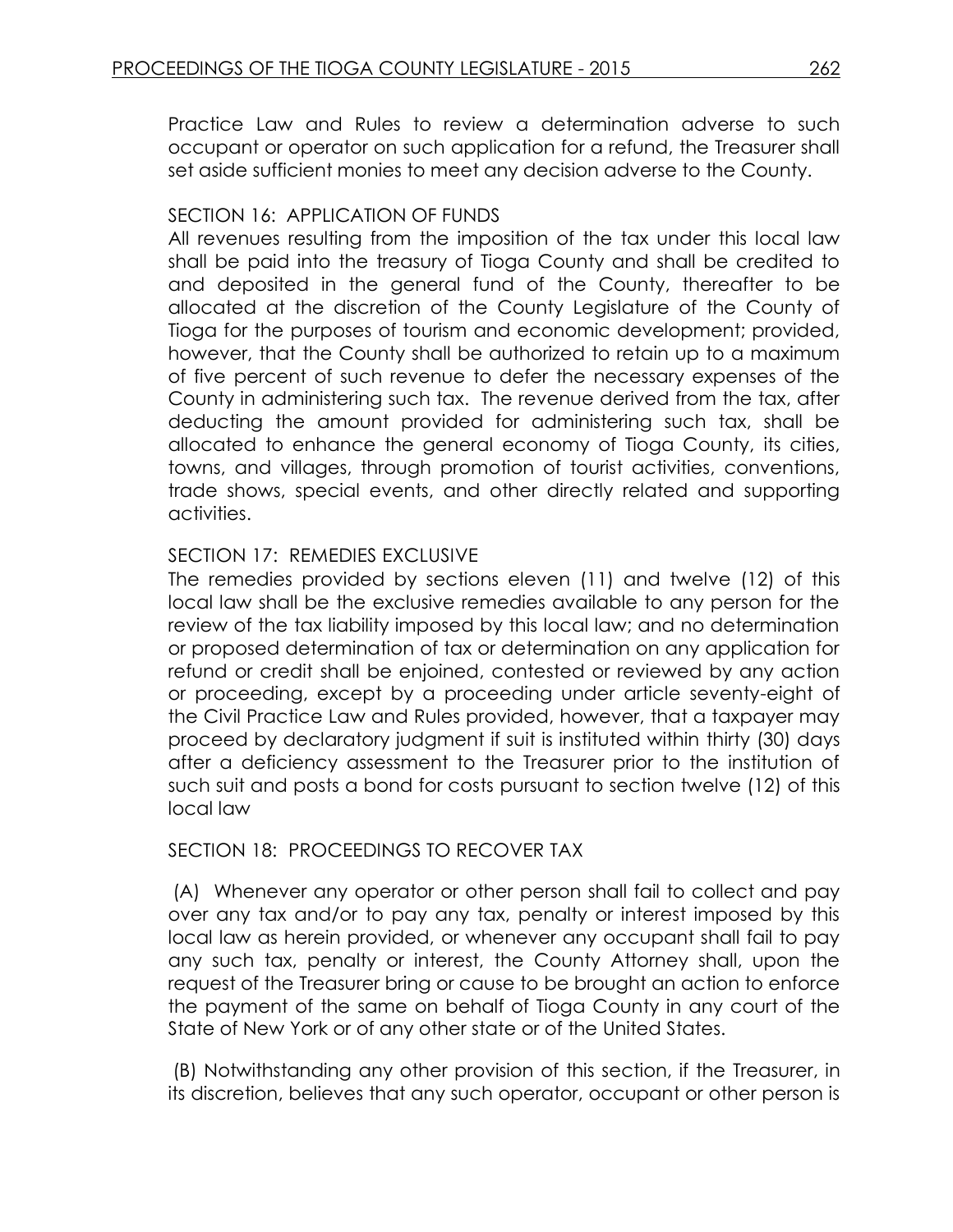about to cease business, leave the state or remove or dissipate the assets out of which the tax or penalties might be satisfied, and that any such tax or penalty will not be paid when due, the Treasurer may declare such tax or penalty to be immediately due and payable and may issue a warrant, as provided in this section, immediately.

(C) As an additional alternate remedy, the Treasurer may issue a warrant, directed to the Tioga County Sheriff or to the Sheriff of any other county commanding said Sheriff to levy upon and sell the real and personal property of the operator, occupant, or other person liable for the tax, which may be found within the County for the payment of the amount thereof, with any penalties and interest and the cost of executing the warrant, and to return such warrant to the Treasurer and to pay to the Treasurer the money collected by virtue thereof within sixty (60) days after the receipt of such warrant. The sheriff shall, within five (5) days after the receipt of the warrant, file with the County Clerk a copy thereof, and thereupon such Clerk shall enter in the judgment docket the name of the person mentioned in the warrant and the amount of tax, penalties and interest for which the warrant is issued and the date when such copy is filed. Thereupon the amount of such warrant so docketed shall become a lien upon the interest in real and personal property of the person against whom the warrant is issued. The Sheriff shall then proceed upon the warrant, in the same manner, and with like effect, as that provided by in respect to executions issued against property judgments of a court of record and for services in executing the warrant the Sheriff shall be entitled to the same fees, which may be collected in the same manner. In the discretion of the Treasurer, a warrant of like terms, force and effect may be issued and directed to any officer or employee of the Treasurer and in the execution thereof such officer or employee shall have all the powers conferred upon by the Sheriff, but shall be entitled to no fee or compensation in excess of the actual expenses paid in the performance of such duty. If a warrant is returned not satisfied in full, the Treasurer may from time to time issue new warrants and shall also have the same remedies to enforce the amount due thereunder as if the County has recovered judgment therefor and execution thereon has been returned unsatisfied.

(D) Whenever an operator shall make a sale, transfer, or assignment in bulk of any part of the whole of a hotel, motel, or lease, or of such operator's business assets, otherwise than in the ordinary course of business, the purchaser, transferee or assignee shall at least ten (10) days before taking possession of the subject of the said sale, transfer or assignment, or paying therefor, notify the Treasurer by registered mail of the proposed sale and of the price, terms and conditions thereof whether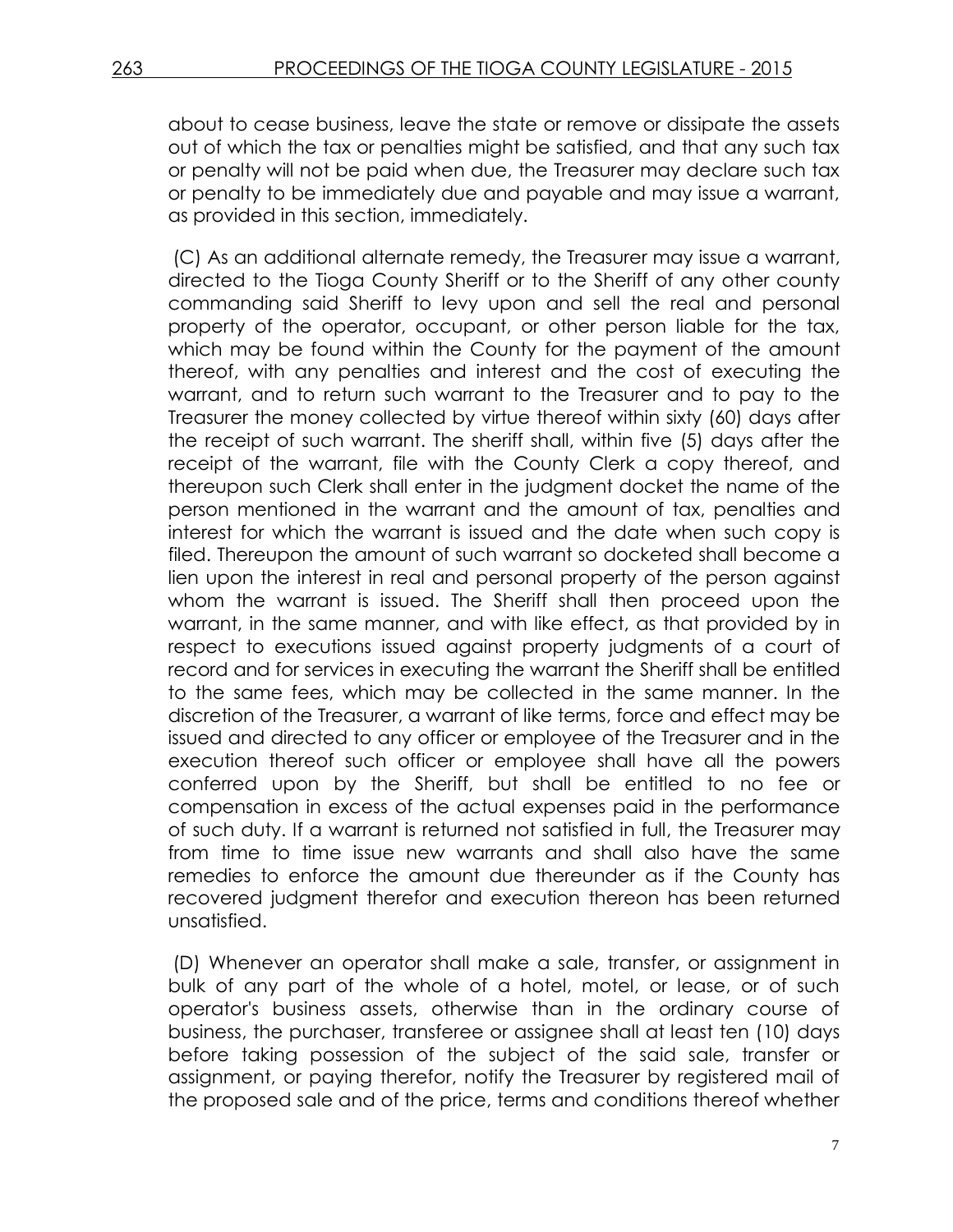or not the seller, transferor or assignor, has represented to or informed the purchaser, transferee or assignee that any tax is owed pursuant to this local law, and whether or not the purchaser, transferee or assignee has knowledge that such taxes are owing, and whether any such taxes are in fact owing.

(E) Whenever the purchaser, transferee or assignee shall fail to give notice to the Treasurer as required by sub-section eighteen (18) (d), of this section or whenever the Treasurer shall inform the purchaser, transferee, or assignee that a possible claim for such tax or taxes exists, any sums of money, property or choses in action, or other consideration, which the purchaser, transferee or assignee is required to transfer over to the seller, transferor or assignor shall be subject to a first priority right and lien of any such taxes theretofore or thereafter determined to be due the seller, transferor or assignor to the County, and the purchaser, transferee or assignee is forbidden to transfer to the seller, transferor or assignor any such sums of money, property or choses in action to the extent of the amount of the County's claim. For failure to comply with the provisions of this sub-section, the purchaser, transferee or assignee, in addition to being subject to the liabilities and remedies imposed under the provisions of article six of the Uniform Commercial Code, shall be personally liable for the payment determined to be due to the County from the seller, transferor or assignor, and such liability may be assessed and enforced in the same manner as the liability for tax under this local law.

## SECTION 19: GENERAL POWERS OF THE TREASURER

In addition to the powers granted to the Treasurer by County Law and this local law, the Treasurer is hereby authorized and empowered:

(A) To make, adopt and amend rules and regulations, and to issue orders, appropriate to the carrying out of this local law and the purposes thereof;

(B) To extend for cause shown the time of filing any return for a period not exceeding thirty (30) days; and for cause shown, to remit or waive penalties but not interest; and to compromise disputed claims in connection with the taxes hereby imposed.

(C) To request information from the tax commissioner of the State of New York or the treasury department of the United States relative to any person; and to afford information to such tax commissioner or such treasury department relative to any person, any other provision of this local law to the contrary not withstanding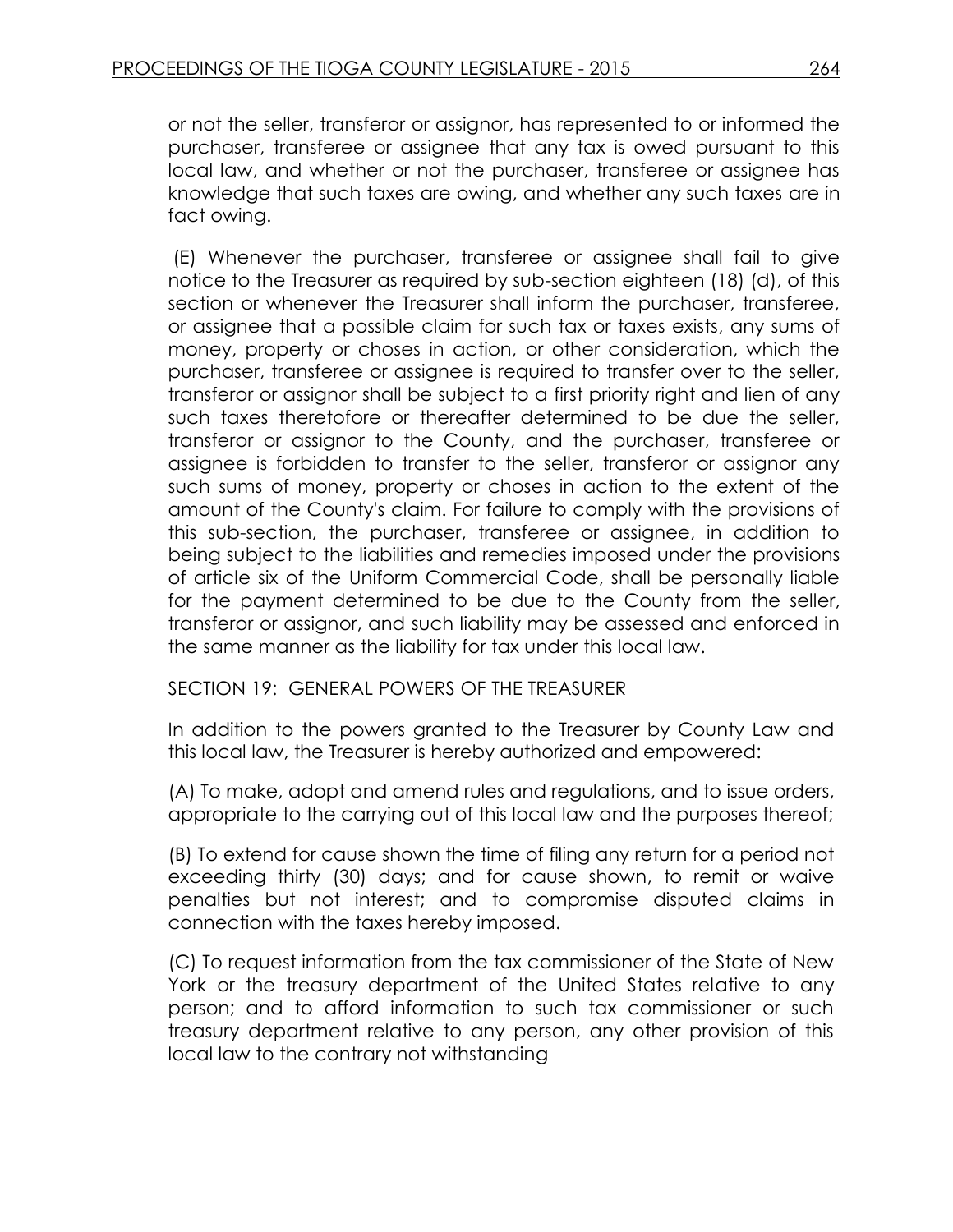(D) To delegate said functions hereunder to any employee or employees of the Treasurer

(E) To prescribe methods for determining the rents for occupancy and to determine the taxable and nontaxable rents

(F) To require any operator within the County to keep detailed records of the nature and type of hotel or motel maintained, nature and type of service rendered, the rooms available and rooms occupied daily, leases or occupancy contracts or arrangements, rents received, charged and accrued, the names and addresses of the occupants, whether or not any occupancy is claimed to be subject to the tax imposed by this local law, and to furnish such information upon request to the Treasurer

(G) To assess, determine, revise and readjust the taxes imposed under this local law

SECTION 20: ADMINISTRATION OF OATHS AND COMPELLING TESTIMONY

(A) The Treasurer, or the Treasurer's duly designated and authorized employees or agents, shall have power to administer oaths and take affidavits in relation to any matter or proceeding in the exercise of the Treasurer's powers and duties under this local law.

(B) The Treasurer shall have the power to subpoena and require the attendance of witnesses and the production of books, papers, and documents to secure information pertinent to the performance of his duties hereunder and of the enforcement of this local law, and to examine them in relation thereto, and to issue commissions for the examination of witnesses who are out of the state or unable to attend before the Treasurer or excused from attendance.

(C) A justice of the Supreme Court, either in court or at chambers shall have power summarily to enforce by proper proceedings the attendance and testimony of witnesses and the production and examination of books, papers and documents called for by the subpoena of the Treasurer under this local law.

(D) Any person who shall refuse to testify or to produce books or records or who shall testify falsely in any material matter pending before the Treasurer under this local law shall be guilty of a misdemeanor, punishment for which shall be a fine of not more than one thousand dollars (\$1,000) or imprisonment for not more than one year, or both such fine and imprisonment.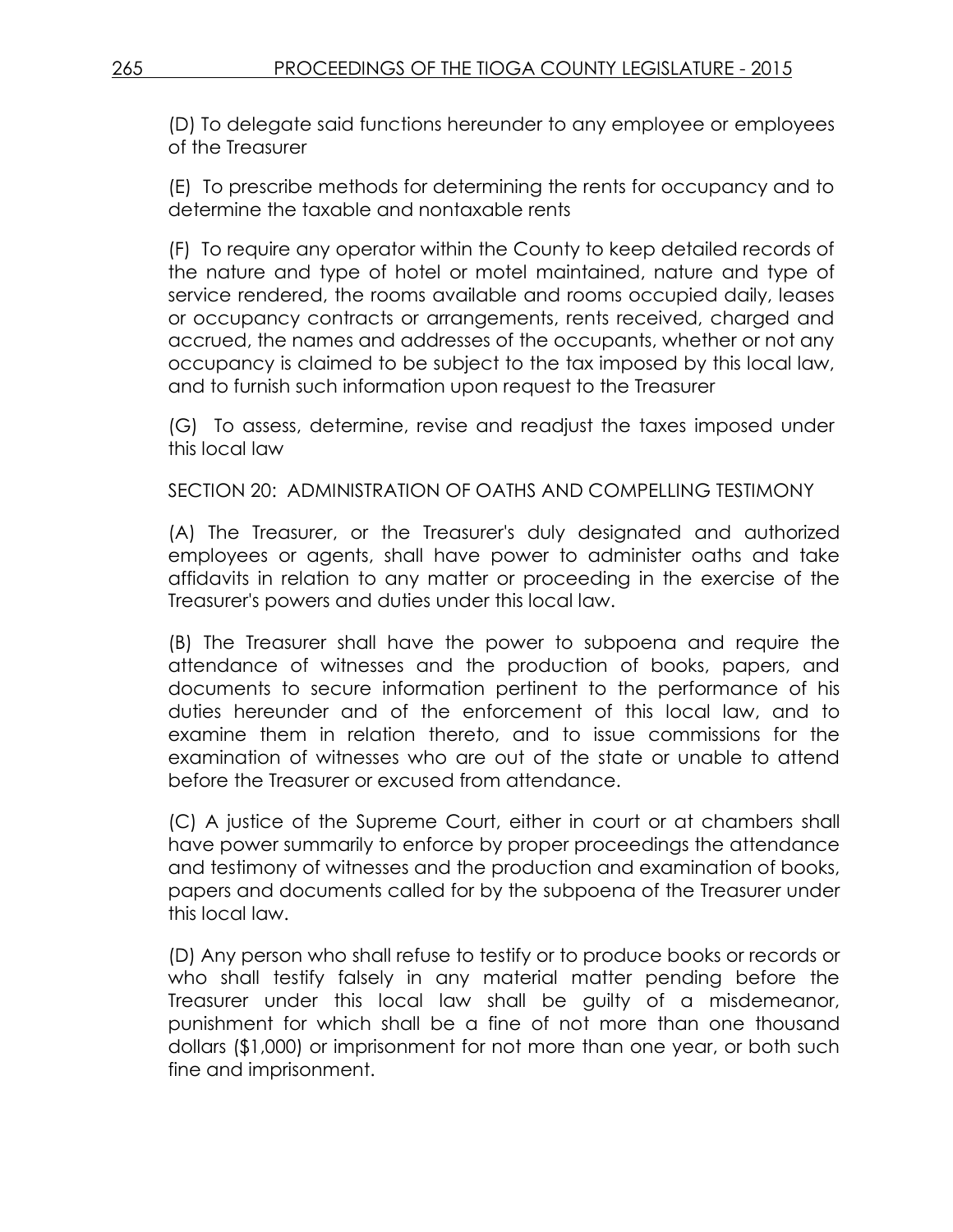(E) The officers who serve the summons or subpoena of the Treasurer and witnesses attending in response thereto shall be entitled to the same fees as are allowed to officers and witnesses in civil cases in courts or record, except as herein otherwise provided.

(F) The County Sheriff, the Sheriff's duly appointed deputies, and any officer or employee of the Treasurer designated to serve process under this local law, are hereby authorized and empowered to serve any summons, subpoena, order, notice, document, instrument, or other process to enforce or carry out this local law.

## SECTION 21: REFERENCE TO TAX

Wherever reference is made in placards or advertisements or in any other publications to this tax such reference shall be substantially in the following form: "Tax on occupancy of hotel or motel rooms"; except that in any bill, receipt, statement or other evidence of memorandum of occupancy or rent charge issued or employed by the operator, the word "tax" will suffice.

## SECTION 22: RETURNS TO BE SECRET

(A) Except in accordance with proper judicial order, or as otherwise provided by law, it shall be unlawful for the Treasurer or any officer or employee of the Treasurer to divulge or make known in any manner the rents or other information relating to the business of the taxpayer contained in any return required under this local law. The officers charged with the custody of such returns shall not be required to produce any of them or evidence of anything contained in them in any action or proceeding in any court, except on behalf of the Treasurer in an action or proceeding under the provisions of this local law or on behalf of any party to any action or proceeding under this local law when the returns or facts shown thereby are directly involved in such action or proceeding, in either of which events the court may require the production of, and may admit in evidence, so much of said returns or of the facts shown thereby, as are pertinent to the action or proceeding and no more. Nothing herein shall be construed to prohibit the delivery to a taxpayer or his duly authorized representative or a certified copy of any return filed in connection with his tax nor to prohibit the publication of statistics so classified as to prevent the identification of particular returns and the items thereof, or the inspection by the County Attorney or other legal representatives of the County of the return of any taxpayer who shall bring action to set aside or review the tax based thereon, or against whom an action or proceeding has been instituted for the collection of a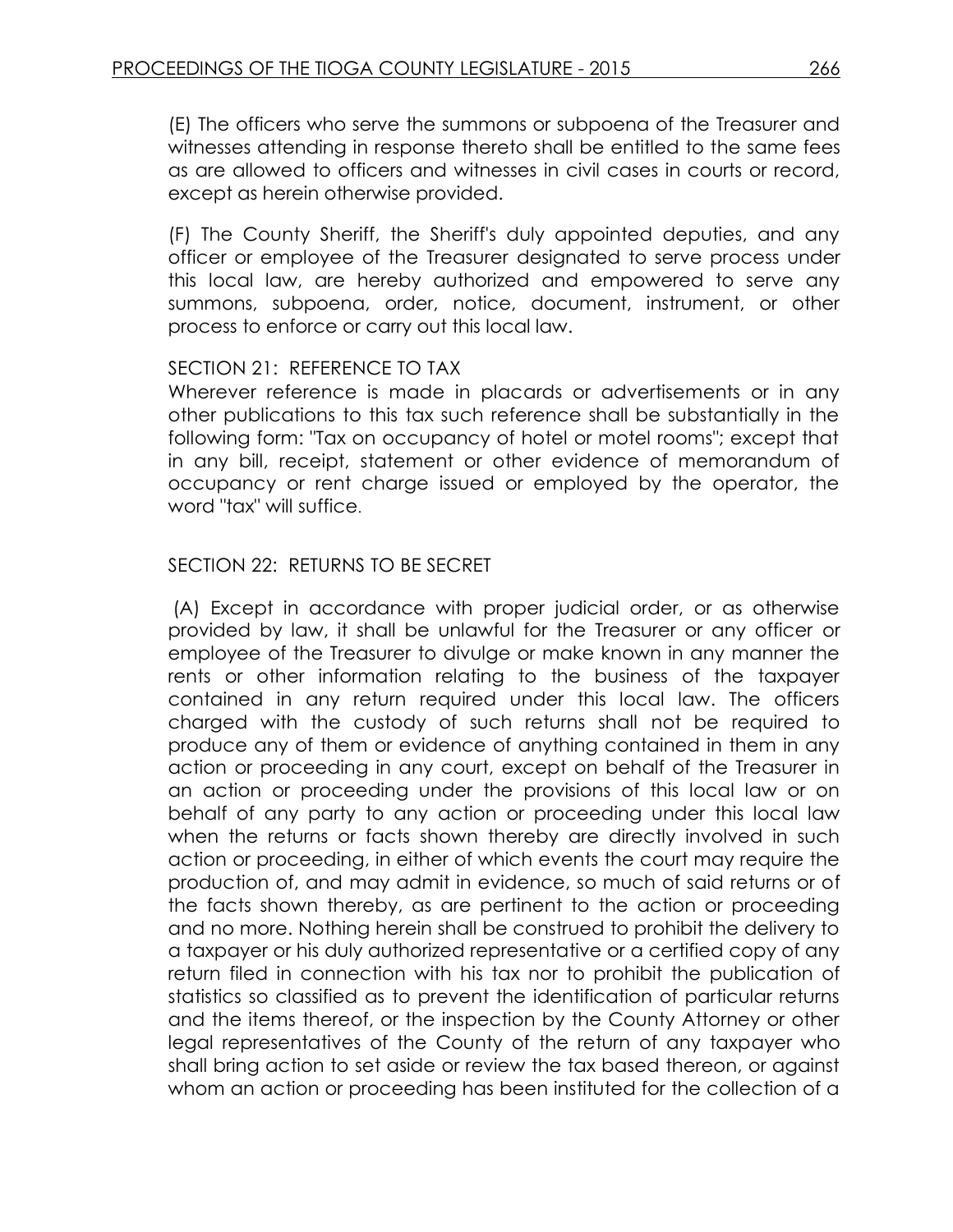tax or penalty. Returns shall be preserved for three (3) years and thereafter until the Treasurer permits them to be destroyed.

(B) Any violation of this section shall be punishable by a fine not exceeding one thousand dollars (\$1,000), or by imprisonment not exceeding one year, or both, in the discretion of the court.

### SECTION 23: FEFECTIVE DATE

This local law shall become effective December 1, 2014 and shall remain in effect until November 30, 2017.

### SECTION 24: SEVERABILITY

If any provision of this local law or the application thereof to any person or circumstance shall be held invalid, the remainder of this local law and the application of its provisions to other persons or circumstances shall not be affected thereby.

## **SECTION 2: EFFECTIVE DATE**

This local law shall become effective upon filing with the Secretary of State.

## **SECTION 3: SEVERABILITY**

If any provision of this local law or the application thereof to any person or circumstance shall be held invalid, the remainder of this local law and the application of its provisions to other persons or circumstances shall not be affected thereby.

And be it further

RESOLVED: That the Clerk of the Legislature be and hereby is directed, pursuant to Local Law No. 4 of 1992, to cause to be published in the official newspapers of the County of Tioga a synopsis of such Local Law, such synopsis to be within ten days after adoption of the Local Law; and be it further

RESOLVED: That the Clerk of the Legislature be and hereby is directed within five days after adoption of such Local Law to cause the Local Law to be filed as required by the Municipal Home Rule Law Section 27.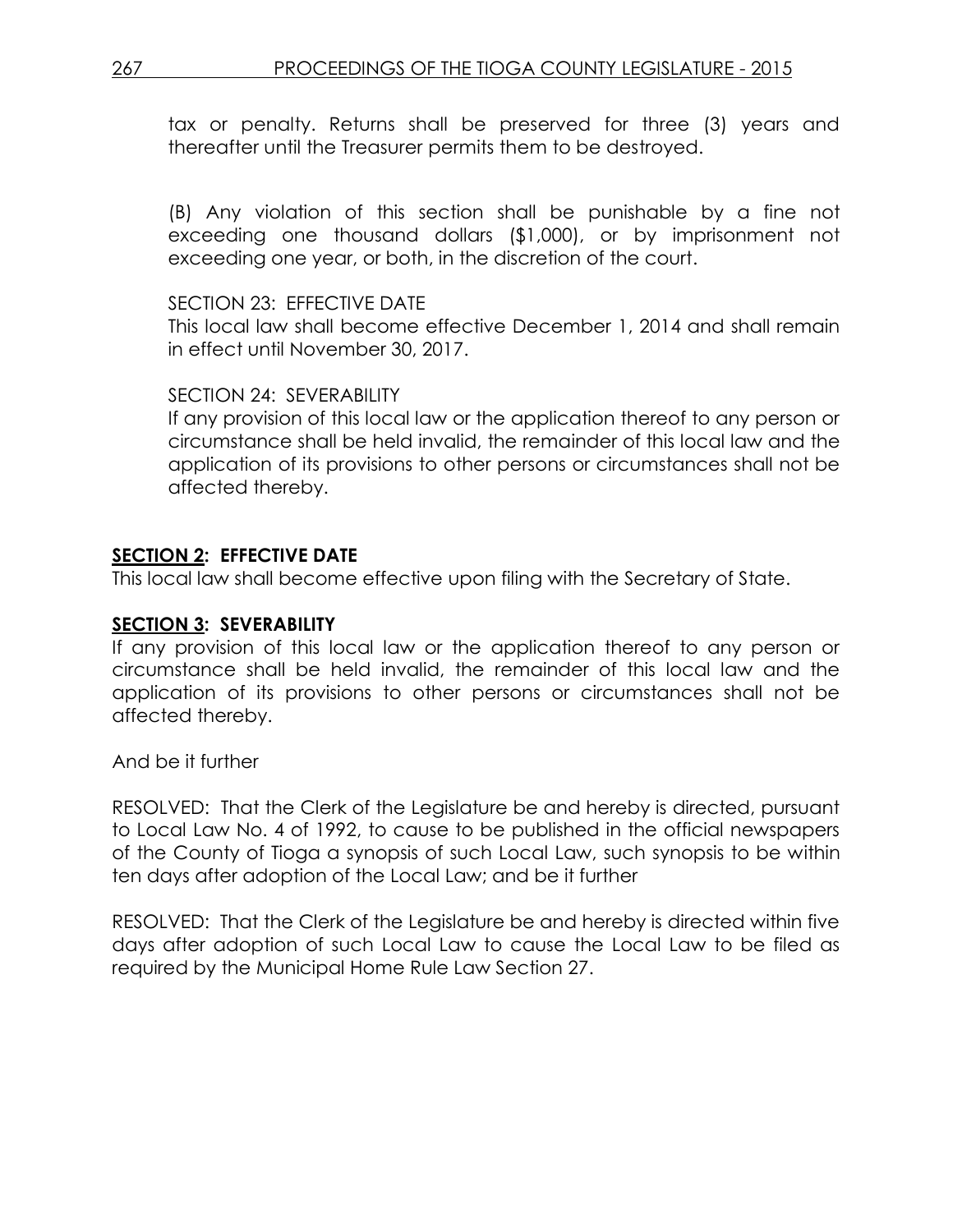ROLL CALL VOTE

Yes – Legislators Case, Hollenbeck, Huttleston, Monell, Sauerbrey, Roberts, and Standinger.

No – None.

Absent – Legislators Sullivan and Weston.

RESOLUTION ADOPTED.

Legislator Roberts moved for the adoption of the following resolution, seconded by Legislator Monell.

| REFERRED TO:          | PUBLIC WORKS COMMITTEE        |  |  |  |
|-----------------------|-------------------------------|--|--|--|
| RESOLUTION NO. 179-15 | ADOPT LOCAL LAW NO. 4 OF 2015 |  |  |  |

WHEREAS: A public hearing was held on July 9, 2015, following due notice thereof to consider the adoption of Local Law Introductory No. D of the Year 2015 A local law authorizing the use of Best Value Award methodology, in the competitive bidding process, for purchase contracts (including contracts for service work (article 9), but excluding any purchase contracts necessary for the completion of a public works contract pursuant to (article 8) of the Labor Law) may be awarded on the basis of low bid or best value, as authorized by section 103 of the General Municipal Law and as defined in Section one hundred sixtythree of the State Finance Law.

WHEREAS: It is in the best interests of the residents of Tioga County to adopt such Local Law which will Local Law No. 4 of 2015; therefore be it

RESOLVED: That the following Local Law be and hereby is adopted;

County of Tioga

Local Law No. 4 of the Year 2015.

A local law authorizing the use of Best Value Award methodology, in the competitive bidding process, for purchase contracts (including contracts for service work (article 9), but excluding any purchase contracts necessary for the completion of a public works contract pursuant to (article 8) of the Labor Law) may be awarded on the basis of low bid or best value, as authorized by section 103 of the General Municipal Law and as defined in Section one hundred sixtythree of the State Finance Law.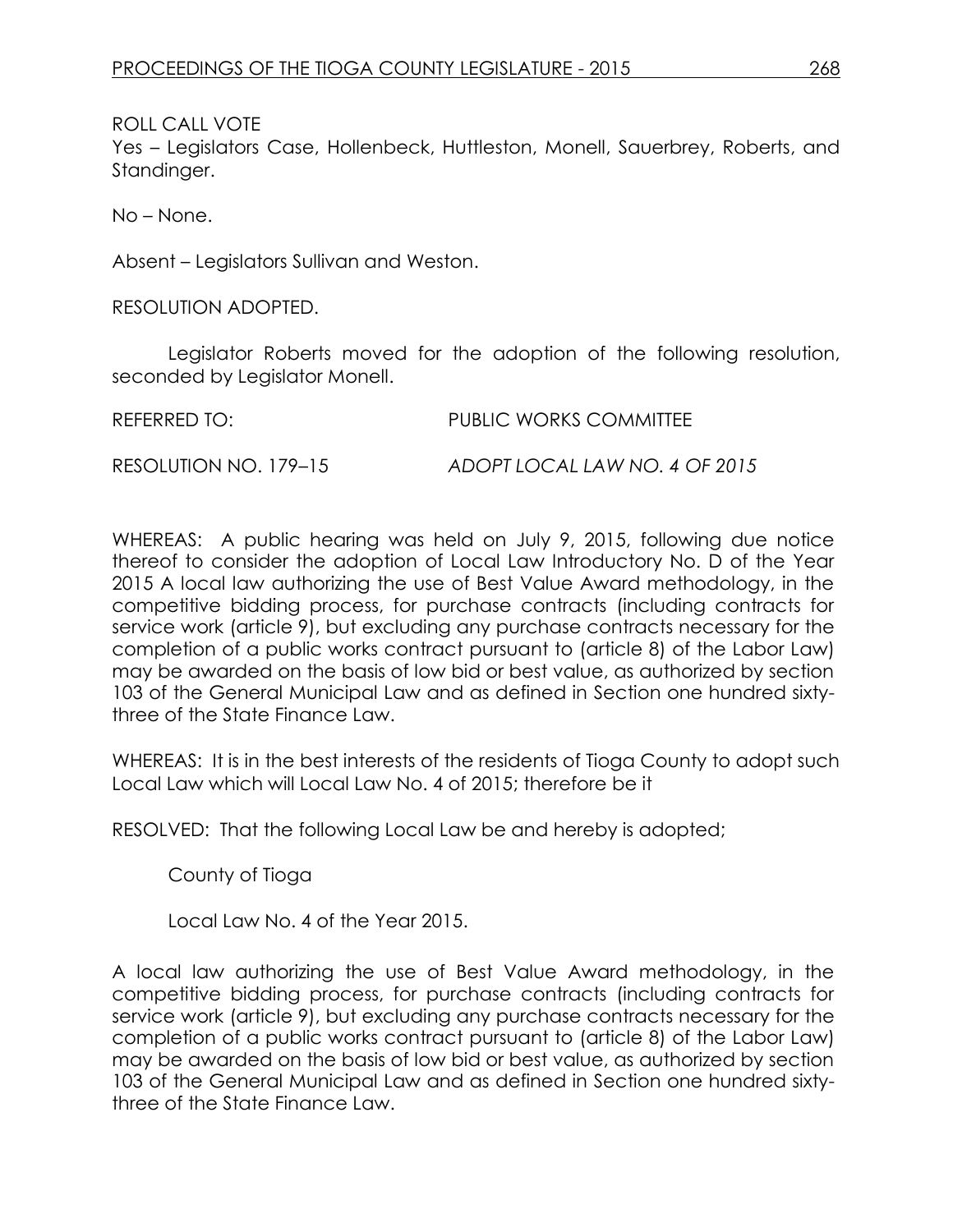Be It Enacted by the Legislature of the County of Tioga as follows:

### Section 1. Name of local law

This law shall be known as the "Tioga County Best Value Competitive Bidding Law."

## Section 2. Findings and Intent

The State Legislature and Governor amended General Municipal Law§103 (A08692/S6117) on January 27, 2012 to provide local governments greater flexibility in awarding contracts by authorizing the award of purchase contracts, including contracts for service work on the basis of "best value", provided that any Political Subdivision with a population of less than one million first pass a local law authorizing the use of the best value award process.

(From Assembly Bill Memo A08692) — Enactment of this legislation provides additional procurement options to localities in ways that may expedite the procurement process and result in cost savings. The "best value" standard for selecting goods and services vendors, including janitorial and security contracts, is critical to efforts to use strategic sourcing principles to modernize the supply chain and ensure that taxpayers obtain the highest quality goods and services at the lowest potential cost, while ensuring fairness to all competitors.

The federal government, approximately half of the states and many localities have added best value selection processes to their procurement options, in recognition of these advantages. With the increased complexity of the goods and services that municipalities must obtain in order to serve taxpayers, it is critical to consider selection and evaluation criteria that measure factors other than cost in the strictest sense.

Taxpayers are not well served when a public procurement results in low unit costs at the outset, but ultimately engenders cost escalations due to factors such as inferior quality, poor reliability and difficulty of maintenance. Best value procurement links the procurement process directly to the municipality's performance requirements, incorporating selection factors such as useful lifespan, quality and options and incentives for more timely performance and/or additional services.

Even if the initial expenditure is higher, considering the total value over the life of the procurement may result in better value and long-term investment of public funds. Best value procurement also encourages competition and, in turn, often results in better pricing, quality and customer service. Fostering healthy competition ensures that bidders will continue to strive for excellence in identifying and meeting municipalities' needs, including such important goals as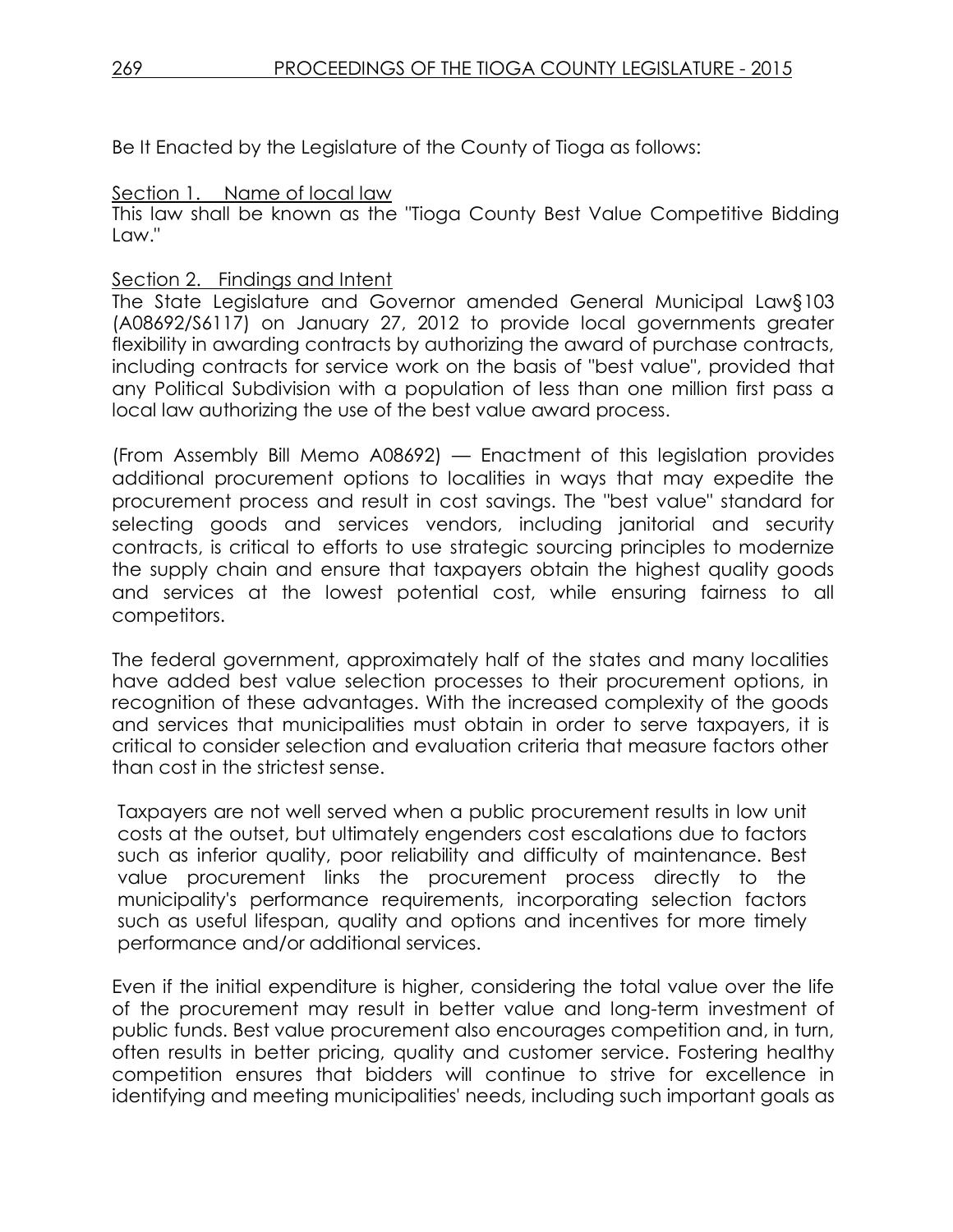the participation of small, minority and women owned businesses and the development of environmentally-preferable goods and service delivery methods. Best value procurement will provide much-needed flexibility in obtaining important goods and services at favorable prices, and will reduce the time to procure such goods and services.

## Section 3. Definitions

"Best value" means the basis for awarding contracts for services to the offerer, which optimizes quality, cost and efficiency, among responsive and responsible offerers. Such basis may also identify a quantitative factor for offerers that are small business or certified minority-or women-owned business enterprises as defined in subdivisions one, seven, fifteen and twenty of section three hundred ten of the Executive Law to be used in evaluation of offers for awarding contracts for services.

## Section 4. Requirements

A. Where the basis for award is best value, the Department Head or his/her designee shall document in the procurement record and in advance of the initial receipt of offers, the determination of the evaluation criteria, which whenever possible, shall be quantifiable and the process to be used in the determination of best value and the manner in which the evaluation process and selection shall be conducted.

B. The Department Head or his/her designee shall select a formal sealed competitive bidding procurement process in accordance with General Municipal Law and the Tioga County Procurement Policy and document its determination in the procurement record. The process shall include, but is not limited to, a clear statement of need; a description of the required specifications governing performance and related factors; a reasonable process for ensuring a competitive field; a fair and equal opportunity for offerers to submit responsive offers; and a balanced and fair method of award. Where the basis for award is best value, documentation in the procurement record shall where practicable include quantification of the application of the criteria to the rating of proposals and the evaluation results, or, where not practicable, such other justification which demonstrates that best value will be achieved.

C. The solicitation shall prescribe the minimum specifications or requirements that must be met in order to be considered responsive and shall describe and disclose the general manner in which the evaluation and selection shall be conducted. Where appropriate the solicitation shall identify the relative importance and/or weight of cost and overall technical criterion to be considered in determining best value.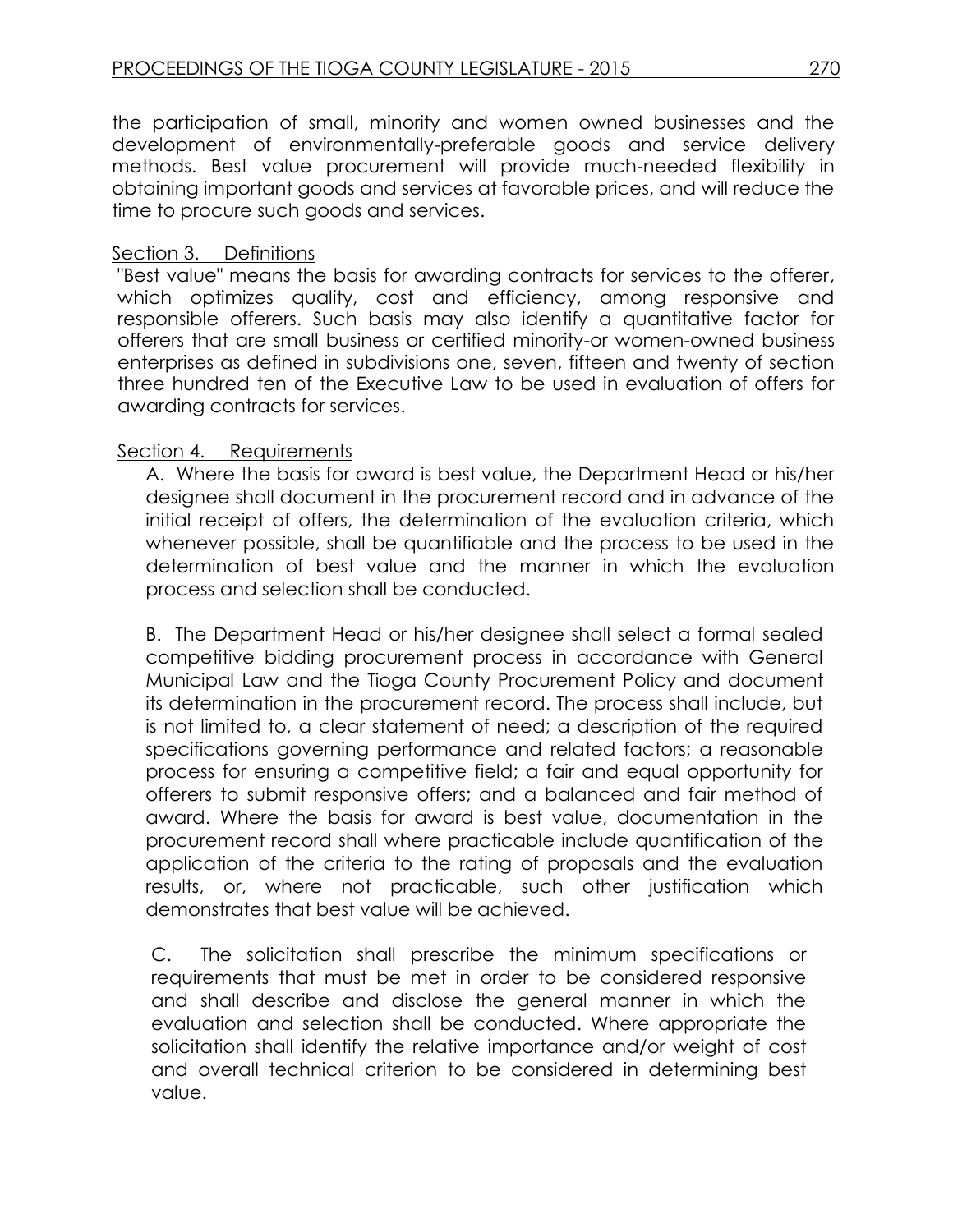D. Procedures will be developed to govern the award of contracts on the basis of best value. These procedures shall be included in the Tioga County Procurement Policy and reviewed annually by the Tioga County Legislature in conjunction with its annual review and approval of the procurement policy.

## Section 5. Severability

If any clause, sentence, paragraph subdivision, section or part of this law or the application thereof to any person, individual corporation, firm, partnership, entity or circumstance shall be adjudged by any court of competent jurisdiction to be invalid or unconstitutional, such order or judgment shall not affect, impair, effect or invalidate the remainder thereof, but shall be confined in its operation to the clause, sentence, paragraph, subdivision, section or part of this law or in its application to the person, individual, corporation, firm, partnership, entity or circumstance directly involved in the controversy in which such order or judgment shall be rendered.

## Section 6. Effective Date

This local law shall take effect immediately upon adoption of the Tioga County Legislature and filing with the New York State Secretary of State.

And be it further

RESOLVED: That the Clerk of the Legislature be and hereby is directed, pursuant to Local Law No. 4 of 1992, to cause to be published in the official newspapers of the County of Tioga a synopsis of such Local Law, such synopsis to be within ten days after adoption of the Local Law; and be it further

RESOLVED: That the Clerk of the Legislature be and hereby is directed within five days after adoption of such Local Law to cause the Local Law to be filed as required by the Municipal Home Rule Law Section 27.

## ROLL CALL VOTE

Yes – Legislators Case, Hollenbeck, Huttleston, Monell, Sauerbrey, Roberts, and Standinger.

No – None.

Absent – Legislators Sullivan and Weston.

RESOLUTION ADOPTED.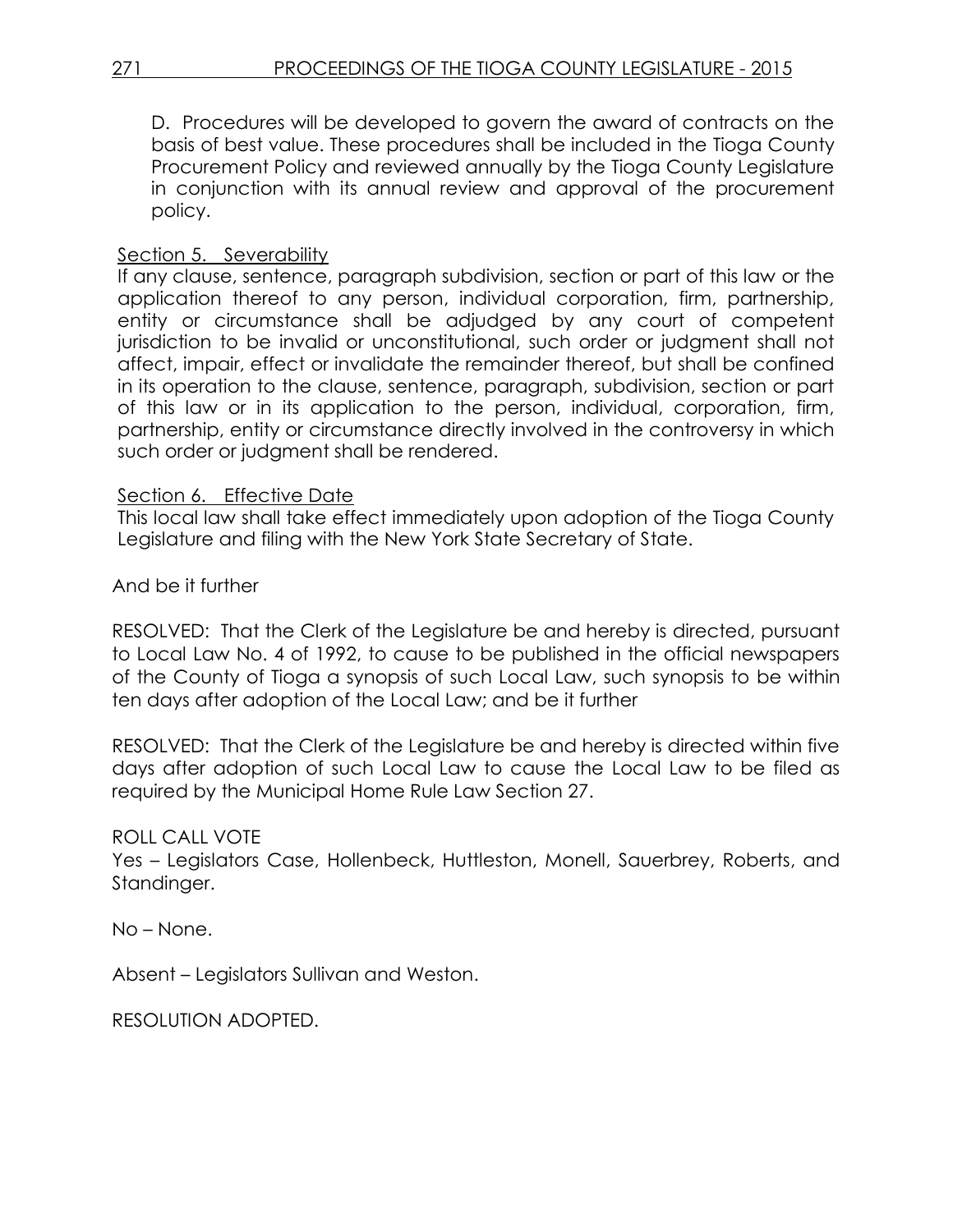Legislator Hollenbeck introduced Local Law Introductory No. E of 2015.

County of Tioga

Local Law No. of the Year 2015.

A Local Law repealing Local Law No. 1 of 1968, enacted May 27, 1968, as amended, which imposed sales and compensating use taxes on sales and uses of tangible personal property and on certain services, and on occupancy of hotel rooms and amusement charges, pursuant to the authority of Section 1210 of Article 29 of the Tax Law of the State of New York, such taxes being repealed to be recodified and reimposed by a resolution that shall be adopted on the same date that this repealer Local Law is adopted and such resolution shall take effect on the same date that this repealer Local Law takes effect.

Be It Enacted by the Legislature of the County of Tioga as follows:

**SECTION 1:** Local Law No. 1 of 1968, enacted May 27, 1968, which imposed sales and compensating use taxes, as amended, is hereby REPEALED.

**SECTION 2:** Notwithstanding the repeal of such Local Law No. 1 of 1968 by this Local Law, all provisions of such Local Law No. 1 of 1968, in respect to the imposition, exemption, assessment, payment, payment over, determination, collection, and credit or refund of taxes imposed thereunder, the filing of forms and returns, the preservation of records for the purposes of such taxes, the secrecy of returns, the disposition of revenues, and the civil and criminal penalties applicable to the violation of the provisions of such Local Law, shall continue in full force and effect with respect to all such taxes accrued up to December 1, 2015; all actions and proceedings, civil or criminal, commenced or authorized to be commenced under or by virtue of any provision of such Local Law No. 1 so repealed, and pending or able to be commenced immediately prior to the taking effect of such repeal, may be commenced, prosecuted and defended to final effect in the same manner as they might if such provisions were not so repealed; and the provisions of the resolution effective December 1, 2015, recodifying and reimposing the taxes imposed by such Local Law No. 1, shall be construed as a continuation of the provisions of Local Law No. 1, modified or amended according to the language employed, and not as an enactment of new taxes, other than the additional one percent rate of such taxes imposed for the period commencing December 1, 2015, and ending November 30, 2017.

**SECTION 3:** This enactment shall take effect December 1, 2015.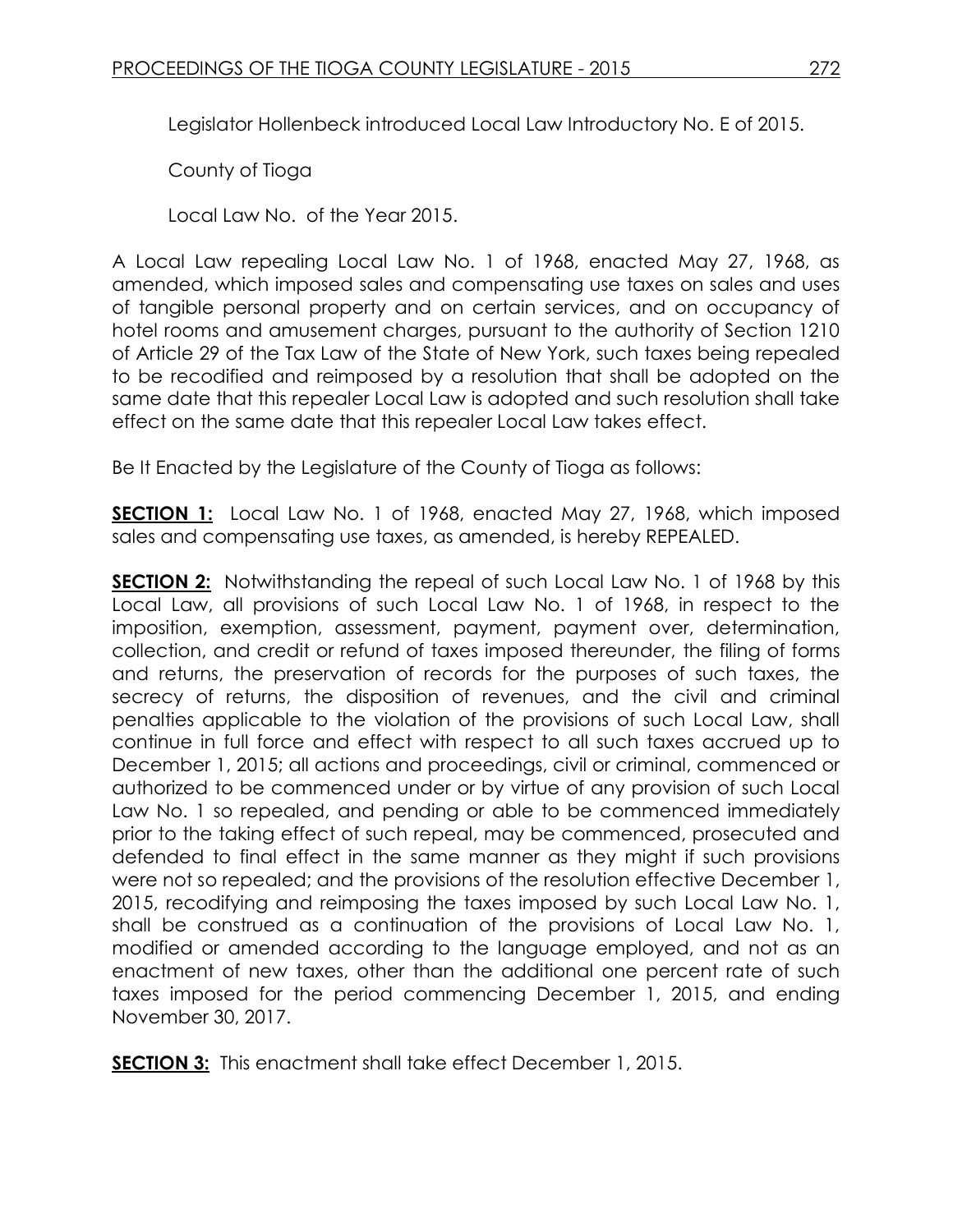Legislator Hollenbeck moved for the adoption of the following resolution, seconded by Legislator Monell.

| REFERRED TO:          | <b>LEGAL/ FINANCECOMMITTEE</b>                                                                                                                                                                                                                                                                                                                                                                                                                                                                                                                                                                                                                                                                             |
|-----------------------|------------------------------------------------------------------------------------------------------------------------------------------------------------------------------------------------------------------------------------------------------------------------------------------------------------------------------------------------------------------------------------------------------------------------------------------------------------------------------------------------------------------------------------------------------------------------------------------------------------------------------------------------------------------------------------------------------------|
| RESOLUTION NO. 180-15 | <b>SCHEDULE PUBLIC HEARING</b><br>LOCAL LAW INTRODUCTORY NO. E OF 2015<br>A LOCAL LAW REPEALING LOCAL LAW NO. 1 OF<br>1968, ENACTED MAY 27, 1968, AS AMENDED,<br>WHICH IMPOSED SALES AND COMPENSATING USE<br>TAXES ON SALES AND USES OF TANGIBLE<br>PERSONAL PROPERTY AND ON CERTAIN SERVICES,<br>AND ON OCCUPANCY OF HOTEL ROOMS AND<br>AMUSEMENT CHARGES, PURSUANT TO THE<br>AUTHORITY OF SECTION 1210 OF ARTICLE 29 OF<br>THE TAX LAW OF THE STATE OF NEW YORK, SUCH<br>TAXES BEING REPEALED TO BE RECODIFIED AND<br>REIMPOSED BY A RESOLUTION THAT SHALL BE<br>ADOPTED ON THE SAME DATE THAT THIS REPEALER<br>LOCAL LAW IS ADOPTED AND SUCH RESOLUTION<br>SHALL TAKE EFFECT ON THE SAME DATE THAT THIS |
|                       | REPEALER LOCAL LAW TAKES EFFECT.                                                                                                                                                                                                                                                                                                                                                                                                                                                                                                                                                                                                                                                                           |

RESOLVED: That a public hearing shall be held on Thursday, August 6, 2015 at 1:00 P.M. in the Edward D. Hubbard Auditorium of the Ronald E. Dougherty County Office Building, 56 Main Street, Owego, New York 13827 to consider the adoption of Local Law Introductory No. E of 2015, A Local Law repealing Local Law No. 1 of 1968, enacted May 27, 1968, as amended, which imposed sales and compensating use taxes on sales and uses of tangible personal property and on certain services, and on occupancy of hotel rooms and amusement charges, pursuant to the authority of Section 1210 of Article 29 of the Tax Law of the State of New York, such taxes being repealed to be recodified and reimposed by a resolution that shall be adopted on the same date that this repealer Local Law is adopted and such resolution shall take effect on the same date that this repealer Local Law takes effect. All persons desiring to present written or oral comments may do so at said time.

## ROLL CALL VOTE

Yes – Legislators Case, Hollenbeck, Huttleston, Monell, Sauerbrey, Roberts, and Standinger.

No – None.

Absent – Legislators Sullivan and Weston.

RESOLUTION ADOPTED.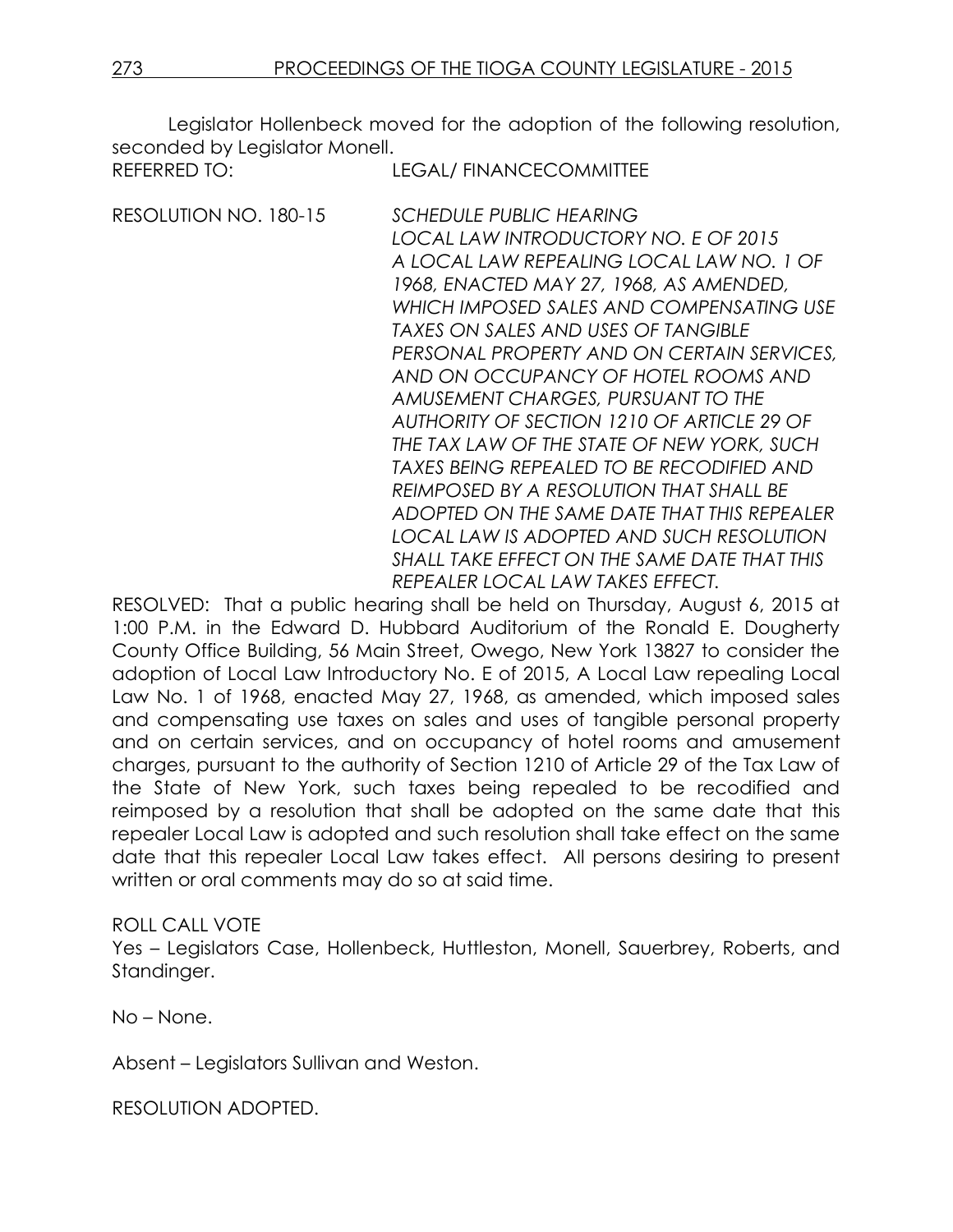Legislator Hollenbeck introduced Local Law Introductory No. F of 2015.

County of Tioga

Local Law No. of the Year 2015.

A Local Law of the County of Tioga, New York, allowing for common, safe items to be excluded from the dangerous fireworks definition as permitted by New York State Penal Law Section 405(b).

Be It Enacted by the Tioga County Legislature as follows:

## SECTION 1: Legislative Intent and Enactment

- A. Whereas on November 21, 2014 Governor Cuomo signed into law Chapter 477 of the Laws of 2014 (S.788/A1041).
- B. Whereas this State Law amended the State Penal Law, the Executive Law and the General Business Law placing further restrictions on dangerous fireworks while at the same time recognizing that certain fireworks should not be labeled dangerous when they pose little to no danger to the public and by labeling them dangerous only restricts business and personal enjoyment.
- C. Whereas the Governor signed this version of the bill into law in part due to its strong home rule authority, only allowing for certain fireworks to be sold and used in municipalities that affirmatively enact a local law authorizing such action.
- D. In keeping with Chapter 477 of the Laws of 2014 and Penal Code Section 405, this Legislature further finds and determines that "sparkler devices" are neither "fireworks" nor "dangerous fireworks" as defined in Section 270 of the New York State Penal Law, and may be sold and enjoyed, only in the manner described below, within Tioga County.
- E. This Legislature finds that allowing our residents the use of safe "sparkler devices" will benefit them and our local businesses.
- F. The National Fire Protection Association adopted a recommended safety code (NFPA 1124) for the manufacture, transportation, storage and retail sales of fireworks.
- G. Whereas this Local Law and State Chapter 477 of the Laws of 2014 are compliant with the safety standards established in NFPA 1124, 2006 edition.
- H. This Legislature further finds that the sale and use of "sparkler devices" is permitted with the following restrictions:
	- 1. Sales will only be permitted on or between June 1st through July 5th and December 26<sup>th</sup> and January 2<sup>nd</sup> of each calendar year.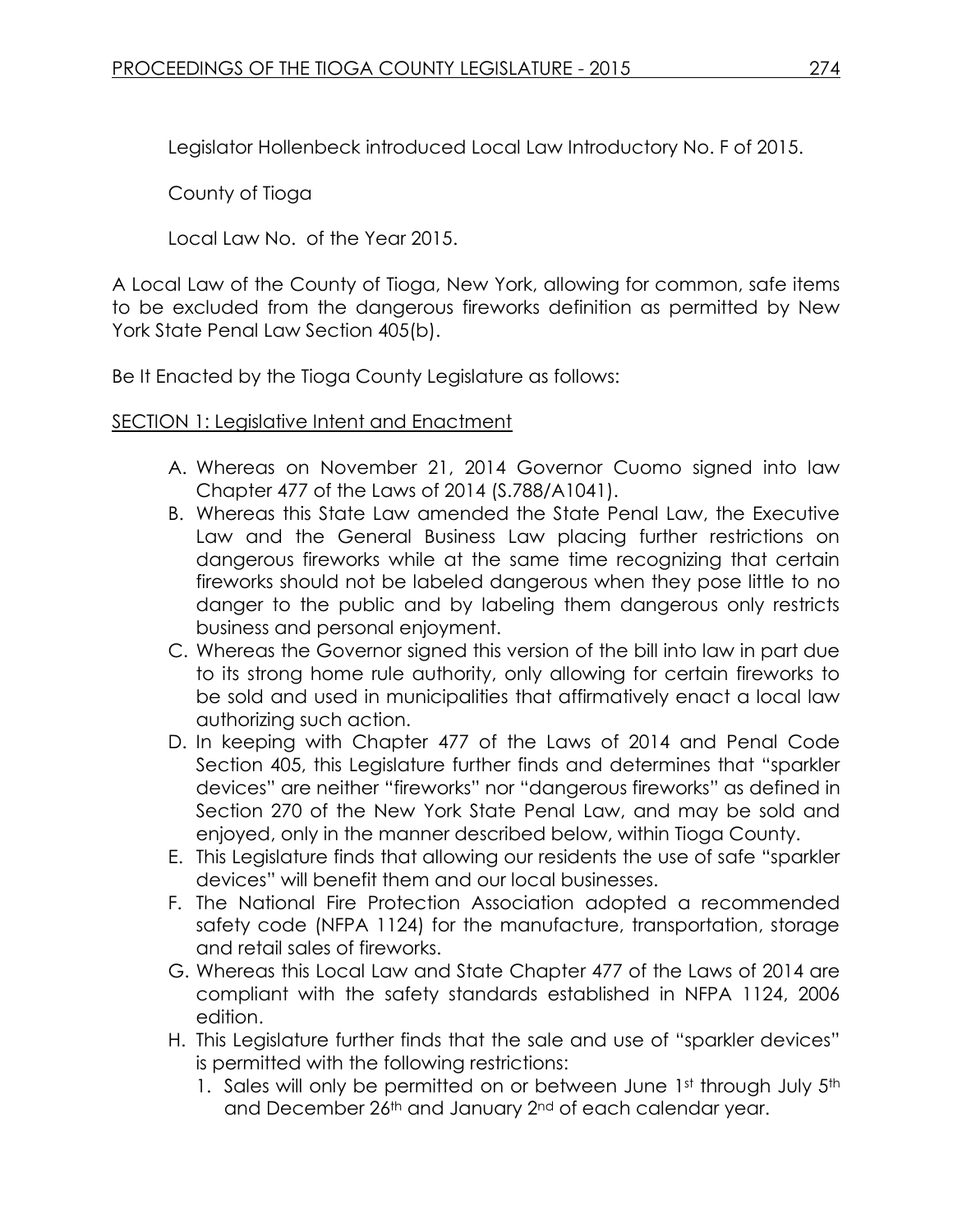- 2. All distributors, manufacturers and retailers must be licensed through the New York Department of State.
- 3. Only those 18 years of age or older may purchase said products.

SECTION 2: Definitions:

"Sparkling Devices" are defined as follows:

"Sparkling Devices" which are ground-based or hand-held devices that produce a shower of white, gold, or colored sparks as their primary pyrotechnic effect. Additional effects may include a colored flame, an audible crackling effect, an audible whistle effect, and smoke. These devices do not rise into the air, do not fire inserts or projectiles into the air, and do not explode or produce a report (an audible crackling-type effect is not considered to be a report). Ground-based or hand-held devices that produce a cloud of smoke as their sole pyrotechnic effect are also included in this category. Types of devices in this category include:

- 1) Cylindrical fountain: cylindrical tube containing not more than seventyfive grams of pyrotechnic composition that may be contained in a different shaped exterior such as a square, rectangle, cylinder or other shape, but the interior tubes are cylindrical in shape. Upon ignition, a shower of colored sparks, and sometimes a whistling effect or smoke, is produced. This device may be provided with a spike for insertion into the ground (spike fountain), a wood or plastic base for placing on the ground (base fountain), or a wood or cardboard handle to be handheld (handle fountain). When more than one tube is mounted on a common base, total pyrotechnic composition may not exceed two hundred grams, and when tubes are securely attached to a base and the tubes are separated from each other on the base by a distance of at least half an inch (12.7 millimeters), a maximum total weight of five hundred grams of pyrotechnic composition shall be allowed.
- 2) Cone fountain: cardboard or heavy paper cone containing not more than fifty grams of pyrotechnic composition. The effect is the same as that of a cylindrical fountain. When more than one cone is mounted on a common base, total pyrotechnic composition may not exceed two hundred grams, as is outlined in this subparagraph.
- 3) Wooden sparkler/dipped stick: these devices consist of a wood dowel that has been coated with pyrotechnic composition. Upon ignition of the tip of the device, a shower of sparks is produced. Sparklers may contain up to one hundred grams of pyrotechnic composition per item.
- 4) Novelties, which do not require approval from the United States Department of Transportation and are not regulated as explosives, provided that they are manufactured and packaged as described below: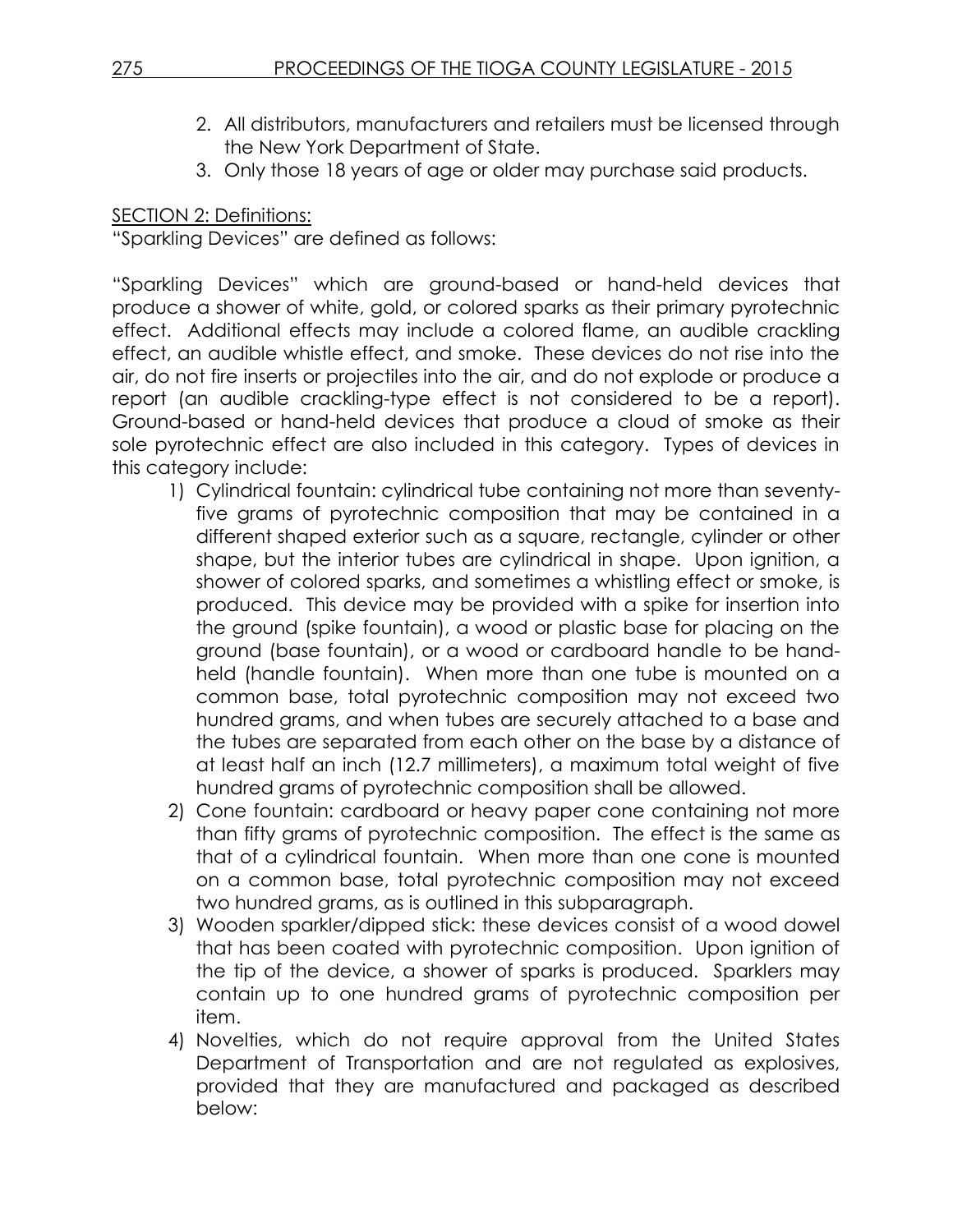- A) Party popper: small devices with paper or plastic exteriors that are actuated by means of friction (a string or trigger is typically pulled to actuate the device). They frequently resemble champagne bottles or toy pistols in shape. Upon activation, the device expels flameresistant paper streamers, confetti, or other novelties and produces a small report. Deices may contain not more than sixteen milligrams (0.25 grams) of explosive composition, which is limited to potassium chlorate and red phosphorus. These devices must be packaged in an inner packaging which contains a maximum of seventy-two devices.
- B) Snapper: small, paper-wrapped devices containing not more than one milligram of silver fulminate coated on small bits of sand or gravel. When dropped, the device explodes, producing a small report. Snappers must be in inner packages not to exceed fifty devices each, and the inner packages must contain sawdust or a similar, impact-absorbing material.

## SECTION 3: Separability

If any part of or provision of this law, or the application thereof to any person or circumstance, shall be adjudged invalid by any court of competent jurisdiction, such judgment shall be confined in this operation to the part of or provision of, or application directly involved in the controversy in which such the remainder of this law, or the application thereof to other persons or circumstances.

## SECTION 4: Effective Date

This law shall take effect immediately upon filing with the Secretary of State.

Legislator Monell moved for the adoption of the following resolution, seconded by Legislator Hollenbeck.

| REFERRED TO:          | PUBLIC SAFETY COMMITTEE                                                                                                                                                                                                                                                               |
|-----------------------|---------------------------------------------------------------------------------------------------------------------------------------------------------------------------------------------------------------------------------------------------------------------------------------|
| RESOLUTION NO. 181-15 | <b>SCHEDULE PUBLIC HEARING</b><br>LOCAL LAW INTRODUCTORY NO. F OF 2015<br>A LOCAL LAW OF THE COUNTY OF TIOGA,<br>NEW YORK, ALLOWING FOR COMMON,<br>SAFE ITEMS TO BE EXCLUDED FROM THE<br>DANGEROUS FIREWORKS DEFINITION AS<br>PERMITTED BY NEW YORK STATE PENAL LAW<br>SECTION 405(b) |
|                       |                                                                                                                                                                                                                                                                                       |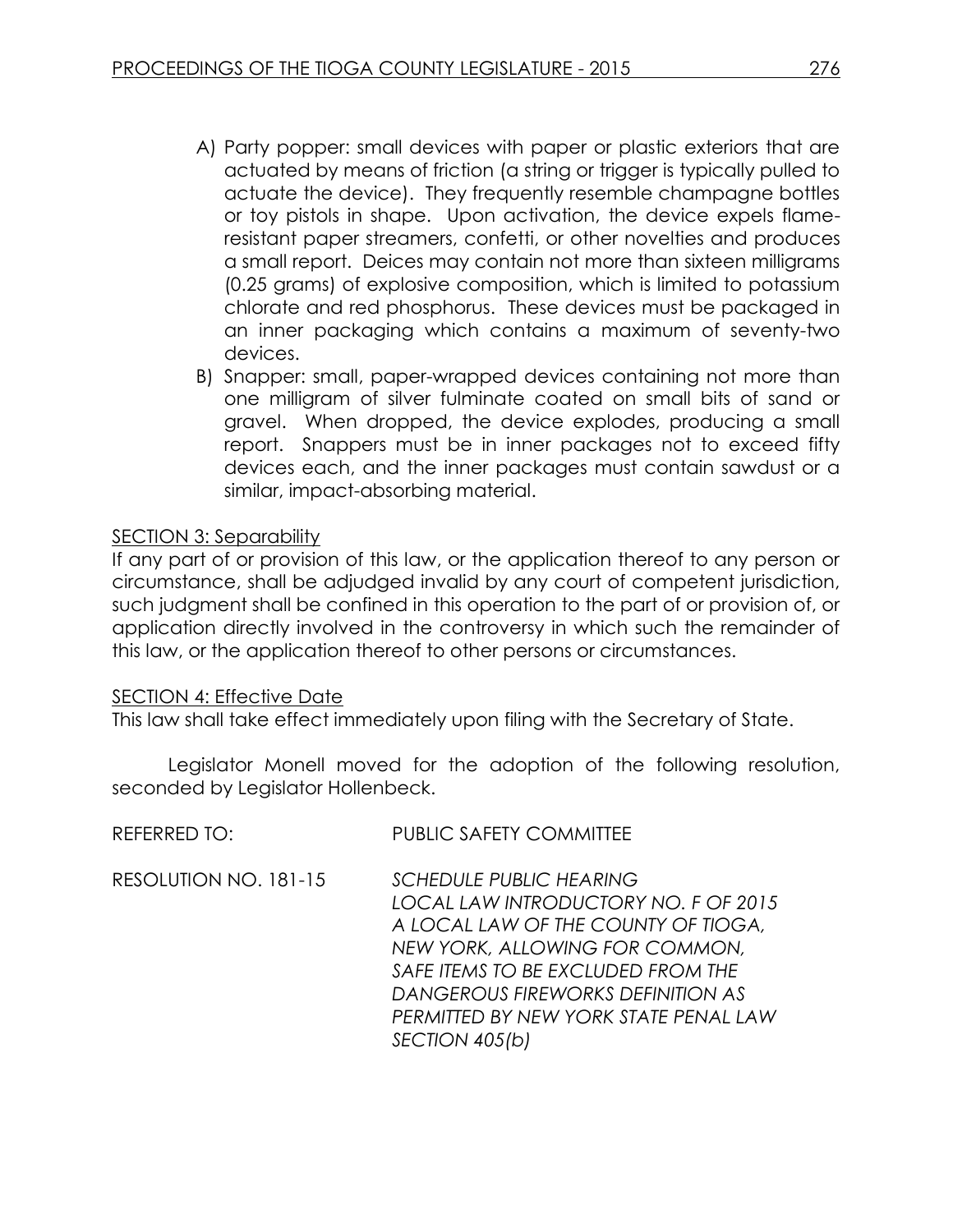RESOLVED: That a public hearing shall be held on Thursday, August 6, 2015 at 1:05 P.M. in the Edward D. Hubbard Auditorium of the Ronald E. Dougherty County Office Building, 56 Main Street, Owego, New York 13827 to consider the adoption of Local Law Introductory No. F of 2015, A Local Law of the County of Tioga, New York, allowing for common, safe items to be excluded from the dangerous fireworks definition as permitted by New York State Penal Law Section 405(b). All persons desiring to present written or oral comments may do so at said time.

ROLL CALL VOTE

Yes – Legislators Case, Hollenbeck, Huttleston, Monell, Sauerbrey, Roberts, and Standinger.

No – None.

Absent – Legislators Sullivan and Weston.

RESOLUTION ADOPTED.

Legislator Monell moved for the adoption of the following resolution, seconded by Legislator Hollenbeck.

| REFERRED TO:          | <b>LEGISLATIVE WORKSESSION</b><br>PERSONNEL COMMITTEE |
|-----------------------|-------------------------------------------------------|
| RESOLUTION NO. 182-15 | STANDARD WORK DAY AND<br><b>REPORTING RESOLUTION</b>  |

WHEREAS: The New York State Retirement System created new reporting regulations in 2009 that require establishment of terms and work hours for elected and appointed officials and a resolution stating such at the onset of each term; therefore be it

RESOLVED: That the County of Tioga hereby establishes the following as standard work days for elected and appointed officials, and will report the following days worked to the New York State and Local Employees' Retirement System based on the record of activities maintained and submitted by the following officials to the Clerk of this body;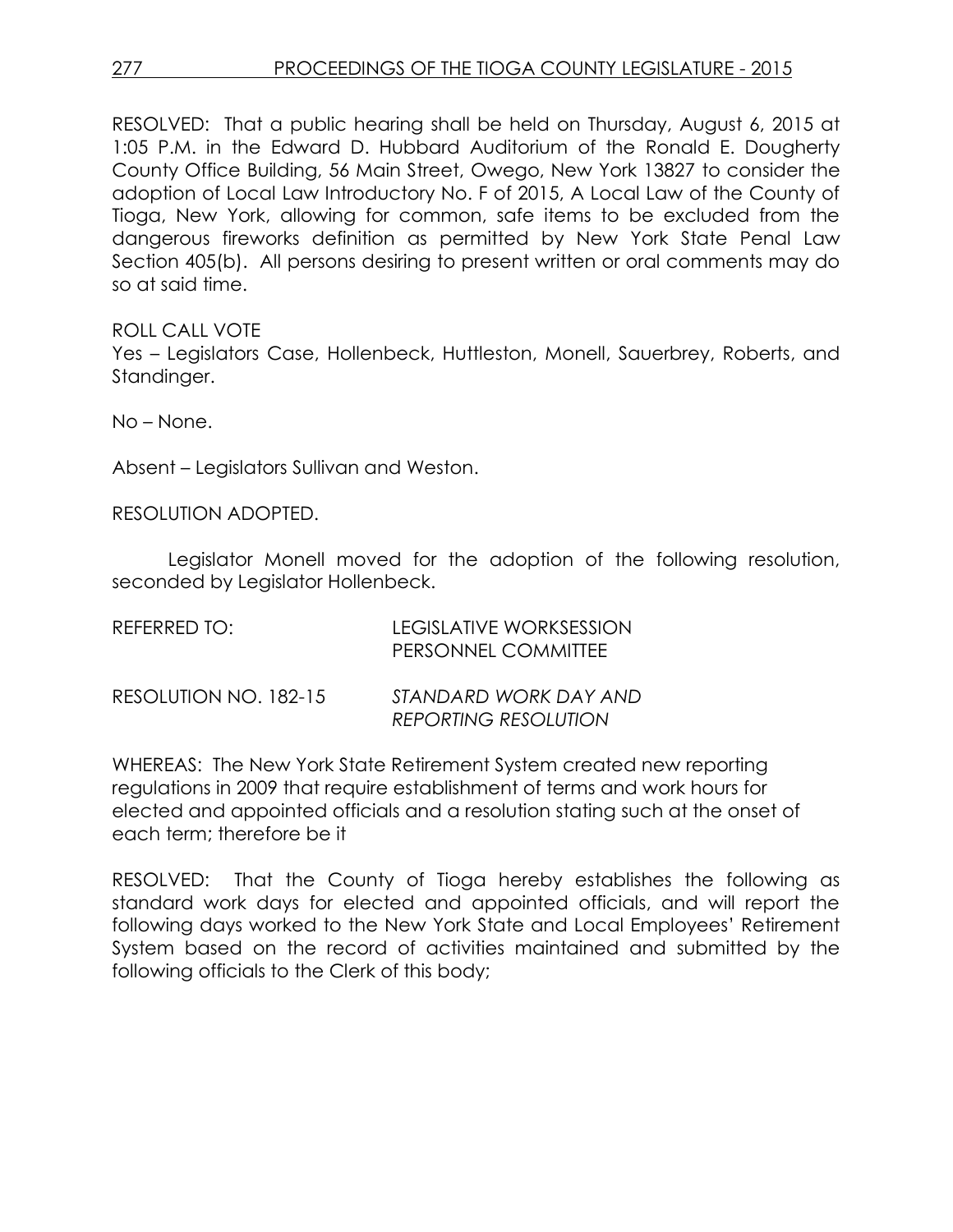| <b>Title</b>                    | <b>Name</b>        | <b>Standard</b><br><b>Work Day</b><br>(Hrs/day) | <b>Term</b><br><b>Begins/Ends</b> | <b>Participates</b><br>in<br><b>Employer's</b><br><b>Time</b><br>Keeping<br>System<br>(Y/N) | Days/Month<br>(based on<br><b>Record of</b><br><b>Activities)</b> |
|---------------------------------|--------------------|-------------------------------------------------|-----------------------------------|---------------------------------------------------------------------------------------------|-------------------------------------------------------------------|
| <b>Elected Officials</b>        |                    |                                                 |                                   |                                                                                             |                                                                   |
|                                 |                    |                                                 |                                   |                                                                                             |                                                                   |
| <b>Appointed Officials</b>      |                    |                                                 |                                   |                                                                                             |                                                                   |
|                                 |                    |                                                 | $5/22/15 -$                       |                                                                                             |                                                                   |
| Deputy County Clerk             | Lila Hall          | $\overline{7}$                                  | 12/31/15                          | Υ                                                                                           | N/A                                                               |
| Secretary to Public             | Stacy              |                                                 | $3/24/15 -$                       |                                                                                             |                                                                   |
| Defender                        | Reynolds           | $\overline{7}$                                  | 12/31/15                          | Y                                                                                           | N/A                                                               |
| Election                        | <b>Bernadette</b>  |                                                 | $1/1/15-$                         |                                                                                             |                                                                   |
| Commissioner                    | Toombs             | 7                                               | 12/31/17                          | Y                                                                                           | N/A                                                               |
| Election                        |                    |                                                 | $1/1/15 -$                        |                                                                                             |                                                                   |
| Commissioner                    | John Langan        | $\overline{7}$                                  | 12/31/17                          | Y                                                                                           | N/A                                                               |
| Deputy Election                 | Sandra             |                                                 | $1/1/15-$                         |                                                                                             |                                                                   |
| Commissioner                    | Saddlemire         | $\overline{7}$                                  | 12/31/17                          | Y                                                                                           | N/A                                                               |
| Deputy Election                 |                    |                                                 | $1/1/15-$                         |                                                                                             |                                                                   |
| Commissioner                    | Vera Layman        | $\overline{7}$                                  | 12/31/17                          | Y                                                                                           | N/A                                                               |
| Commissioner of                 | Gary               |                                                 | $5/13/15 -$                       |                                                                                             |                                                                   |
| Public Works                    | Hammond            | $\overline{7}$                                  | 5/12/16                           | Y                                                                                           | N/A                                                               |
| Deputy                          |                    |                                                 |                                   |                                                                                             |                                                                   |
| Commissioner of                 | Richard<br>Perkins | $\overline{7}$                                  | $6/29/15 -$                       | Y                                                                                           |                                                                   |
| Public Works                    |                    |                                                 | 5/12/16                           |                                                                                             | N/A                                                               |
| Secretary to<br>Commissioner of | Jennifer           |                                                 | $5/13/15 -$                       |                                                                                             |                                                                   |
| Public Works                    | <b>Bennett</b>     | 7                                               | 5/12/16                           | Y                                                                                           | N/A                                                               |

I, Maureen L. Dougherty, Secretary/Clerk of the governing board of the County of Tioga, of the State of New York, do hereby certify that I have compared the foregoing with the original resolution passed by such board at a legally convened meeting held on the 14<sup>th</sup> day of July, 2015 on file as part of the minutes of such meeting, and that same is a true copy thereof and the whole of such original.

IN WITNESS WHEREOF, I have hereunto set my hand and the seal of the Tioga County Legislature on this 14th day of July, 2015.

Tioga County Legislative Clerk

\_\_\_\_\_\_\_\_\_\_\_\_\_\_\_\_\_\_\_\_\_\_\_\_\_\_\_\_\_\_\_\_\_

Affidavit of Posting: I, Maureen L. Dougherty, being duly sworn, depose and say that the posting of the resolution began on July 14, 2015 and continued for at least 30 days. That the resolution was available to the public on the

□ Employer's website at [www.tiogacountyny.com](http://www.tiogacountyny.com/)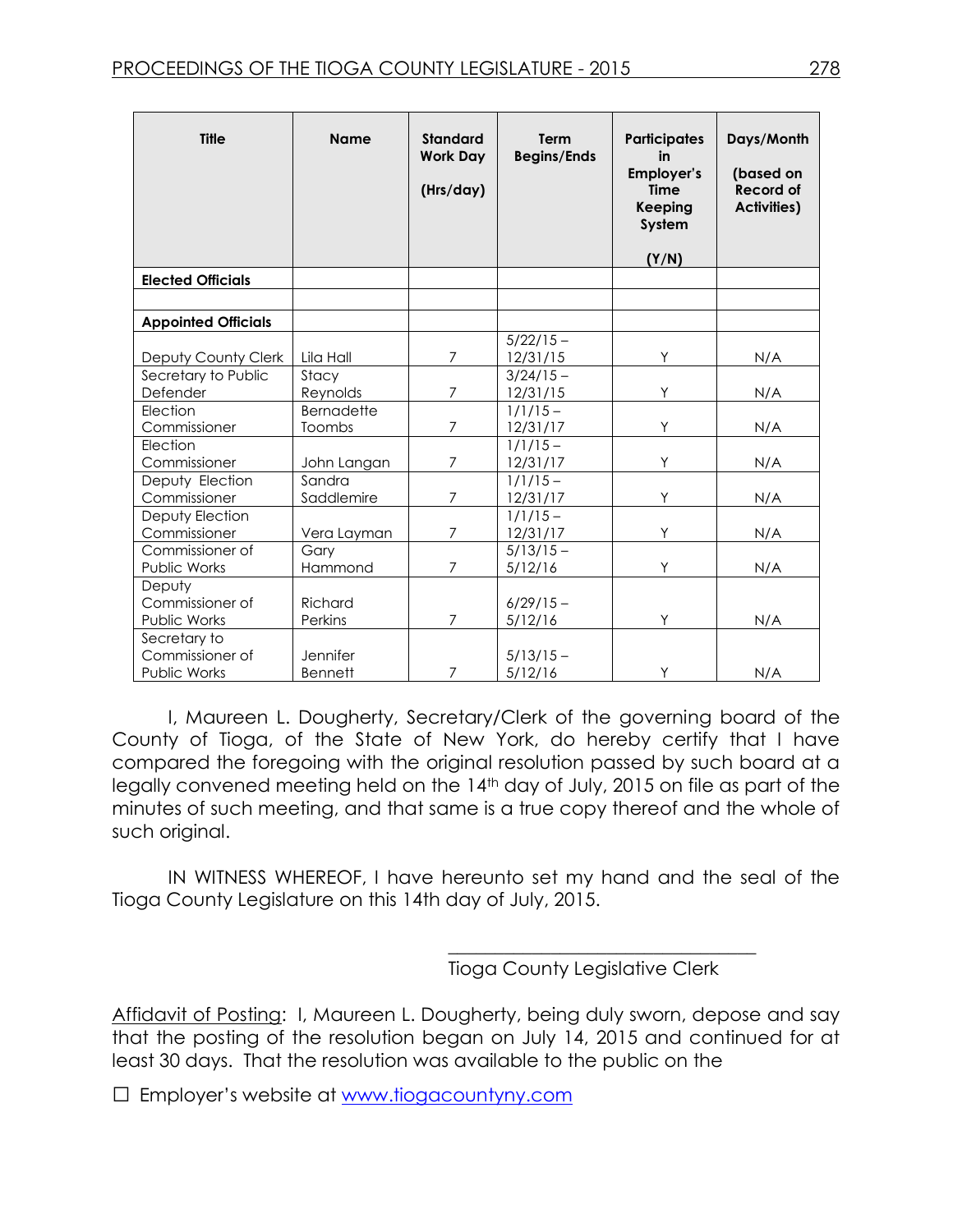□ Official sign board at Tioga County Legislative Office.

□ Main Entrance Clerk's Office at

ROLL CALL VOTE

Yes – Legislators Case, Hollenbeck, Huttleston, Monell, Sauerbrey, Roberts, and Standinger.

No – None.

Absent – Legislators Sullivan and Weston.

RESOLUTION ADOPTED.

Legislator Monell moved for the adoption of the following resolution, seconded by Legislator Hollenbeck.

| REFERRED TO:          | PERSONNEL COMMITTEE<br>LEGISLATIVE WORKSESSION                        |
|-----------------------|-----------------------------------------------------------------------|
| RESOLUTION NO. 183-15 | <b>AUTHORIZE EXCEPTION TO COUNTY</b><br>POLICY 20; NON-UNION VACATION |

WHEREAS: County Policy 20; Non-Union Vacation dictates the rules regarding vacation accruals and carry-over for Non-Union staff; and

WHEREAS: The Policy allows carry-over of 20 days of vacation from one anniversary to the next; and

WHEREAS: The Policy allows for more than 20 days to be carried over under special circumstances, with a requirement that the time in excess of 20 days be used within 6 months of the anniversary; and

WHEREAS: The FMAS Project has required a handful of employees to spend a considerable amount of time in FMAS planning meetings and therefore unable to take vacation as they otherwise would have; and

WHEREAS: Consequently, these employees are in jeopardy of losing vacation days; therefore be it

RESOLVED: That the County Legislature hereby authorizes an exception to County Policy 20 due to the FMAS Project and offers an opportunity for Non-Union employees, heavily involved in the FMAS Project, to cash-in an amount of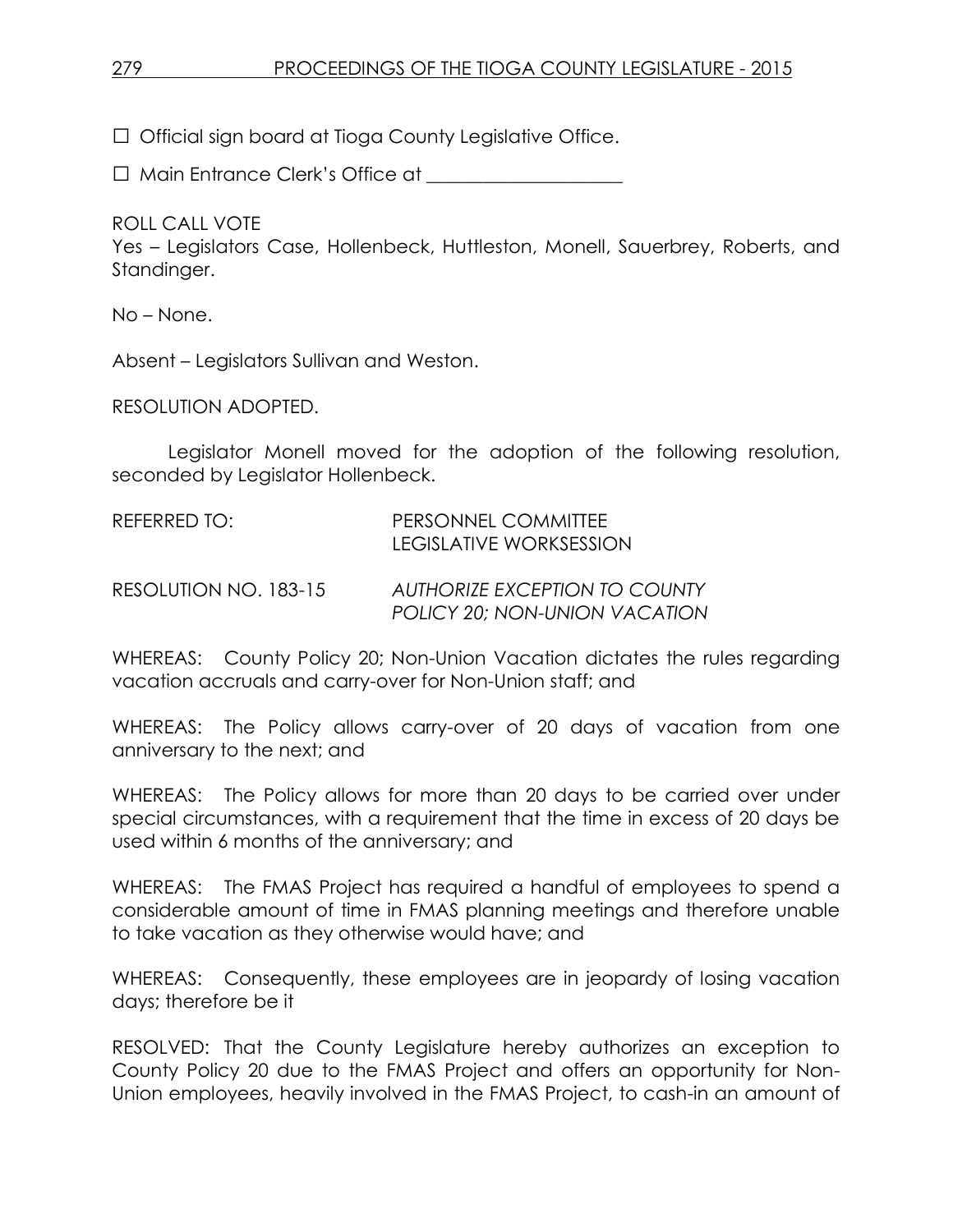vacation they have which exceeds 20 days prior to their 2015 and 2016 anniversaries; and be it further

RESOLVED: That these employees must advise their Department Head in writing if they choose to cash-in vacation time, and how much, at least 2 weeks prior to their anniversary date; and be it further

RESOLVED: That should the budgets of any of the employee's departments have insufficient 2015 funds to cover the vacation pay-out, a resolution will need to be presented by that department to transfer funds from the Contingency Account.

### ROLL CALL VOTE

Yes – Legislators Case, Hollenbeck, Huttleston, Monell, Sauerbrey, Roberts, and Standinger.

No – None.

Absent – Legislators Sullivan and Weston.

RESOLUTION ADOPTED.

Legislator Hollenbeck moved for the adoption of the following resolution, seconded by Legislator Monell.

| REFERRED TO:          | <b>FINANCE COMMITTEE</b><br>PERSONNEL COMMITTEE                      |
|-----------------------|----------------------------------------------------------------------|
| RESOLUTION NO. 184-15 | SALARY ADJUSTMENT FOR PUBLIC<br><b>DEFENDER</b><br>(PUBLIC DEFENDER) |

WHEREAS: Legislative approval is required to adjust the salary of non-union employees; and

WHEREAS: During the June 18, 2015, legislative work session the Public Defender presented documentation demonstrating an increase in his case assignments over the past several months; and

WHEREAS: The County has received grant funding from Indigent Legal Services which is available and may be used towards an adjustment to the Public Defender's 2015 annual salary given his increased workload; therefore be it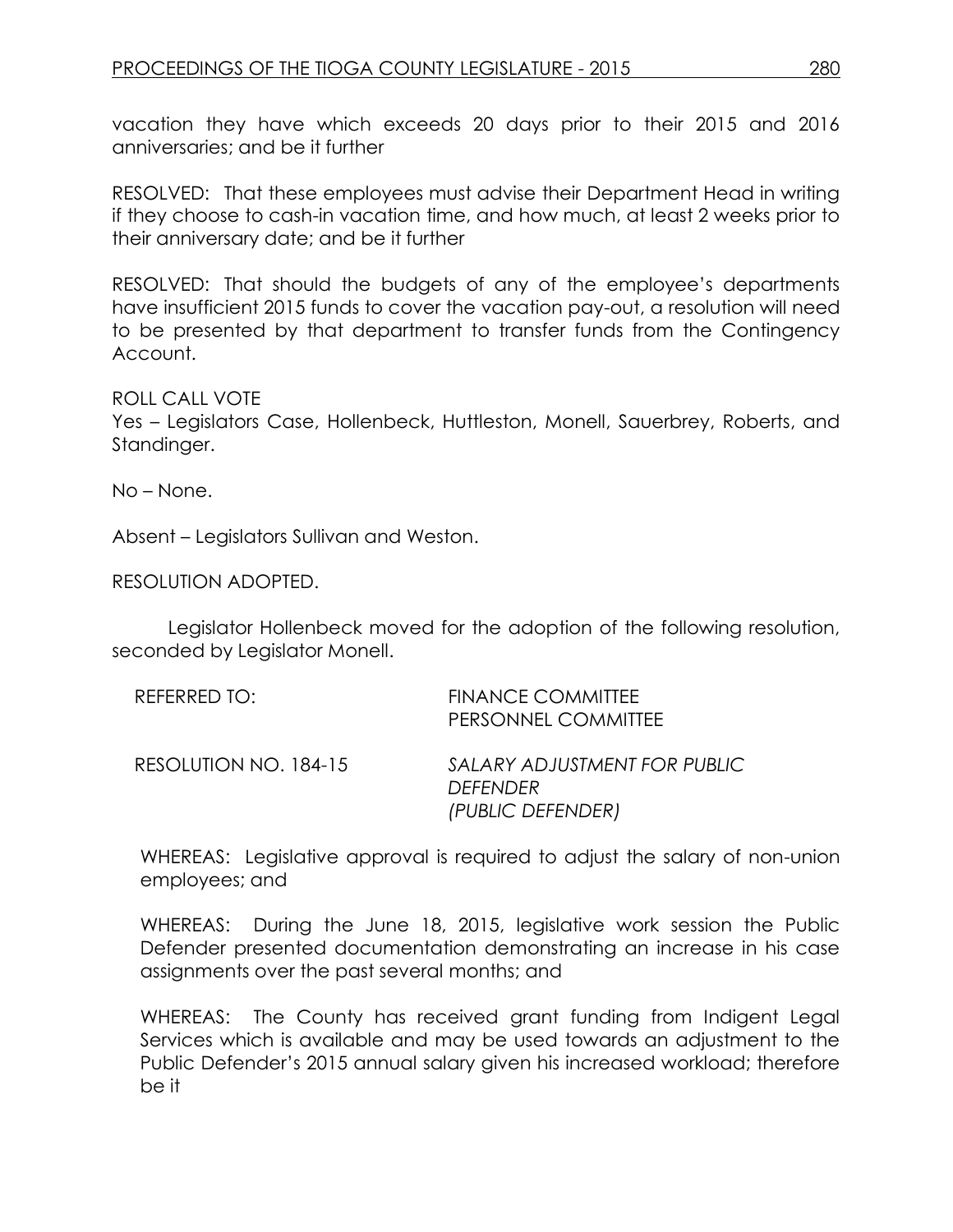RESOLVED: That George Awad's 2015 annual, non-union, salary shall increase from \$64,992 to \$72,427 effective July 15, 2015.

ROLL CALL VOTE

Yes – Legislators Case, Hollenbeck, Huttleston, Monell, Sauerbrey, Roberts, and Standinger.

No – None.

Absent – Legislators Sullivan and Weston.

RESOLUTION ADOPTED.

Legislator Standinger moved for the adoption of the following resolution, seconded by Legislator Monell.

| RFFFRRFD TO:          | <b>HEALTH &amp; HUMAN SERVICES COMMITTEE</b><br><b>PERSONNEL COMMITTEE</b> |
|-----------------------|----------------------------------------------------------------------------|
| RESOLUTION NO. 185-15 | AUTHORIZE INTERIM APPOINTMENT AND SALARY<br>INCREASE (PUBLIC HEALTH)       |

WHEREAS: The Public Health Director position became vacant as of close of business July 6, 2015; and

WHEREAS: The State Health Department requires that an interim Director be named while recruitment for a replacement is underway; and

WHEREAS: The County Legislature would like to appoint the Deputy Director to the role of interim Director effective July 15, 2015 and offer additional compensation in recognition of the additional responsibility; therefore be it

RESOLVED: That Rebecca Kaufman is hereby appointed interim Public Health Director effective July 15, 2015 with an annual salary adjustment of \$5,000; and be it further

RESOLVED: That upon permanent appointment of a Public Health Director, Ms. Kaufman's salary shall be returned to \$54,060 as Deputy Director, if not appointed Director.